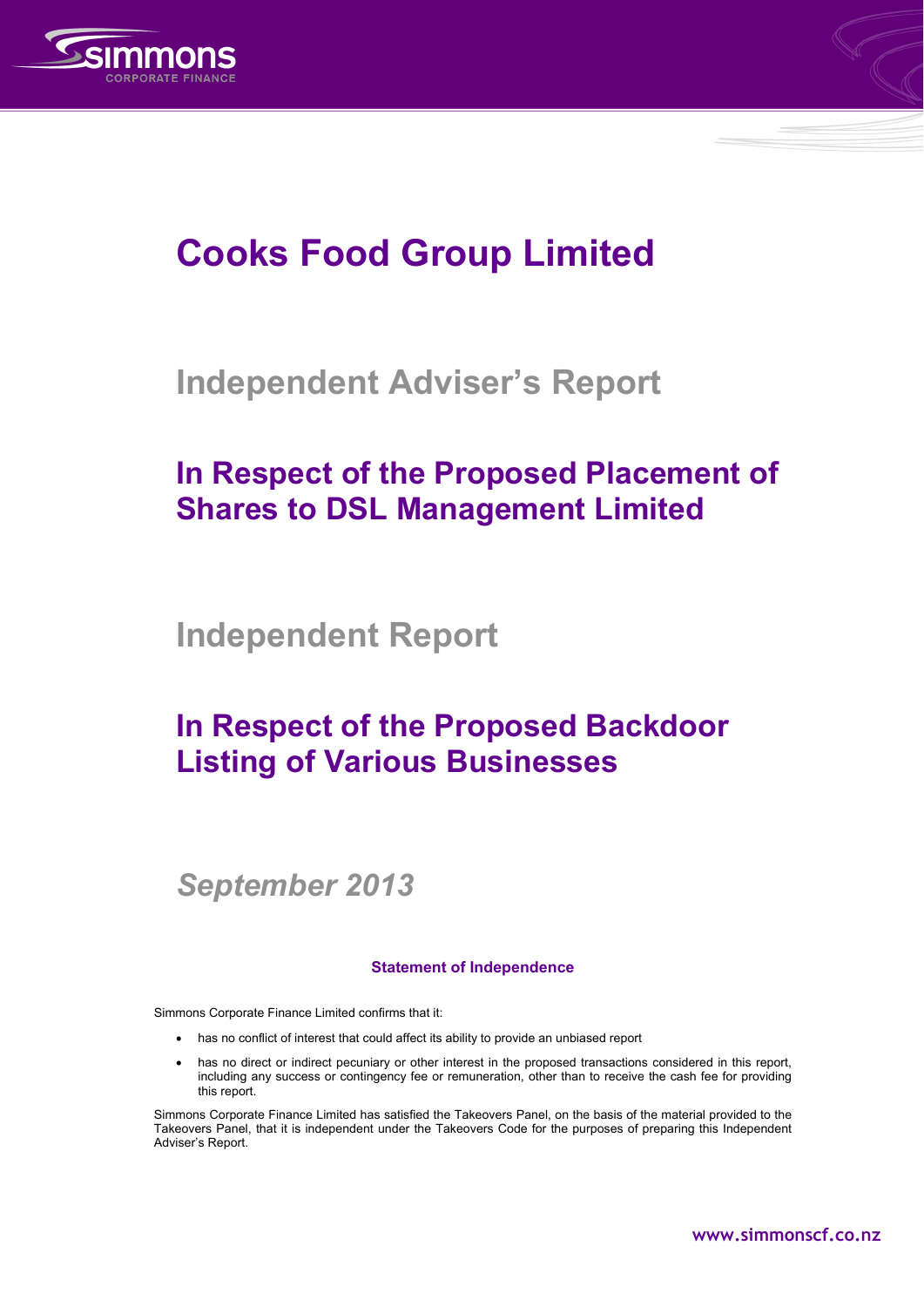

# **Index**

# **Section Page**  1. Introduction ........................................................................................................................ 1 2. Evaluation of the Merits of the Transactions (Including the DSL Allotment) .................... 12 3. Evaluation of the Fairness of the Transactions ................................................................ 23 4. Profile of Cooks Food ......................................................................................................25 5. Valuation of Cooks Food (Pre the Transactions) ............................................................. 31 6. Indicative Valuation of Cooks Global (Post the Transactions) ......................................... 34 7. Sources of Information, Reliance on Information, Disclaimer and Indemnity .................. 40 8. Qualifications and Expertise, Independence, Declarations and Consents ...................... 42

## **Appendix**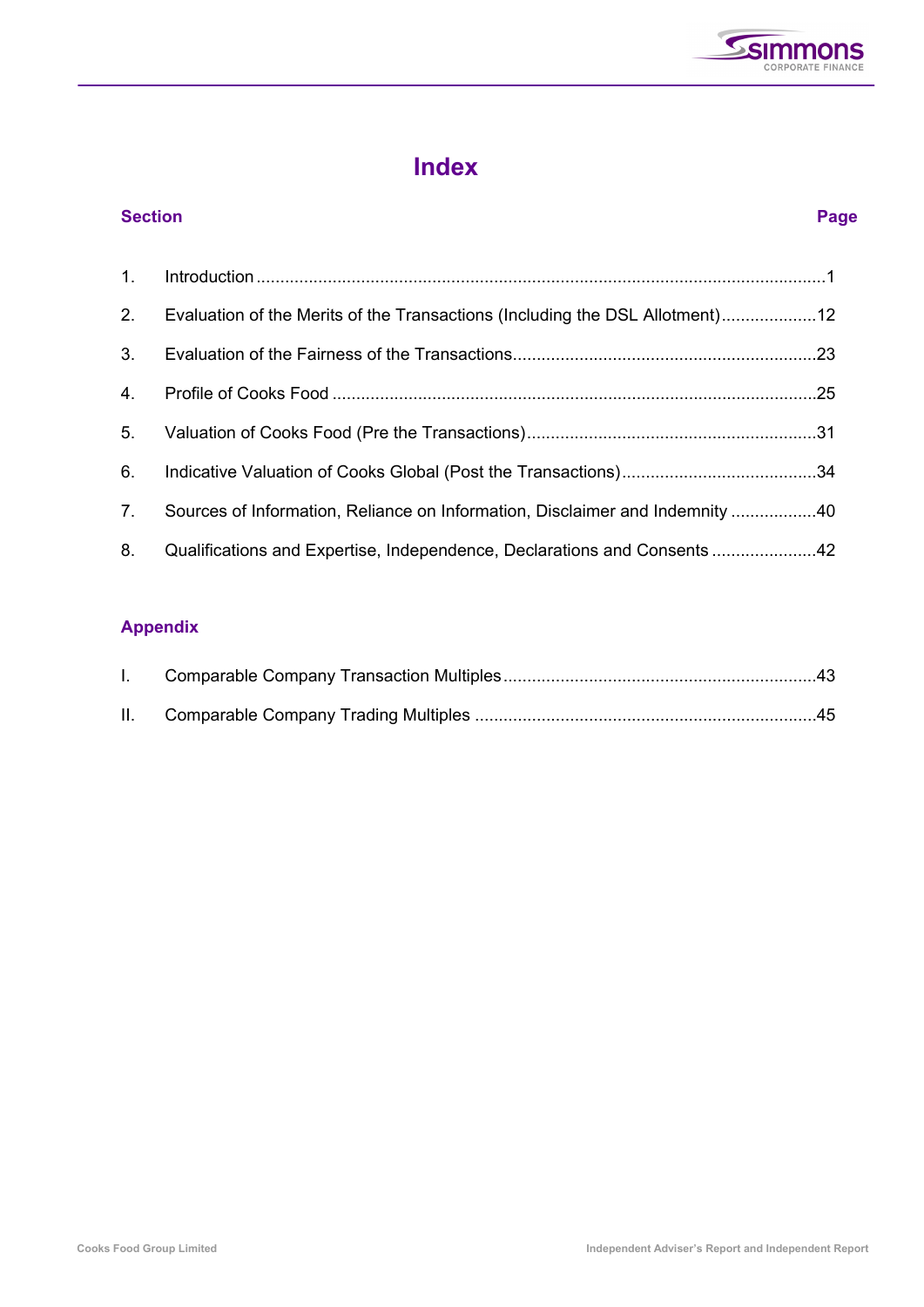

## **1. Introduction**

## **1.1 Background**

Cooks Food Group Limited (**Cooks Food** or the **Company**) was incorporated in February 2008 and listed its shares on the alternative market (**NZAX**) operated by NZX Limited (**NZX**) in October 2008.

The Company divested all of its businesses in 2009. It currently has no operating businesses and has been actively seeking opportunities to build a food business in New Zealand.

Cooks Food's market capitalisation was \$3.9 million as at 11 September 2013 and its audited total equity was negative \$3.7 million as at 31 March 2013.

A profile of the Company is set out in section 4.

## **1.2 Proposed Transactions**

## *Overview*

Cooks Food announced on 7 June 2013 that it had entered into a conditional sale and purchase agreement to acquire Franchise Development Limited (**FDL**). FDL is a group of companies owning the intellectual property and master franchise rights to *Esquires Coffee Houses* worldwide, other than in Canada, New Zealand and Australia.

Cooks Food subsequently announced on 8 July 2013 that it had entered into 2 conditional sale and purchase agreements to acquire the Great Britain master franchise and Ireland master franchise of *Esquires Coffee Houses* (held respectively by Esquires Coffee (UK) Limited (**Esquires UK**) and Esquires Coffee Houses Ireland Limited (**Esquires Ireland**)).

On 12 August 2013, Cooks Food announced that it had entered into a conditional sale and purchase agreement to acquire the business and assets of Progressive Processors Limited (**Progressive**) and certain land leases from Agri Developments Limited (**Agri**).

We refer to the acquisitions of the shares in FDL, Esquires UK and Esquires Ireland and the assets and business of Progressive collectively as the **Acquisitions**.

## *Backdoor Listing*

Cooks Food is presently a listed shell company. The Acquisitions represent a backdoor listing of FDL, Esquires UK, Esquires Ireland and Progressive into the Company.

A comprehensive description and profile of FDL, Esquires UK, Esquires Ireland and Progressive is set out in the Profile that accompanies the notice of annual meeting sent to the Company's shareholders and is not replicated in this report so as to avoid unnecessary duplication.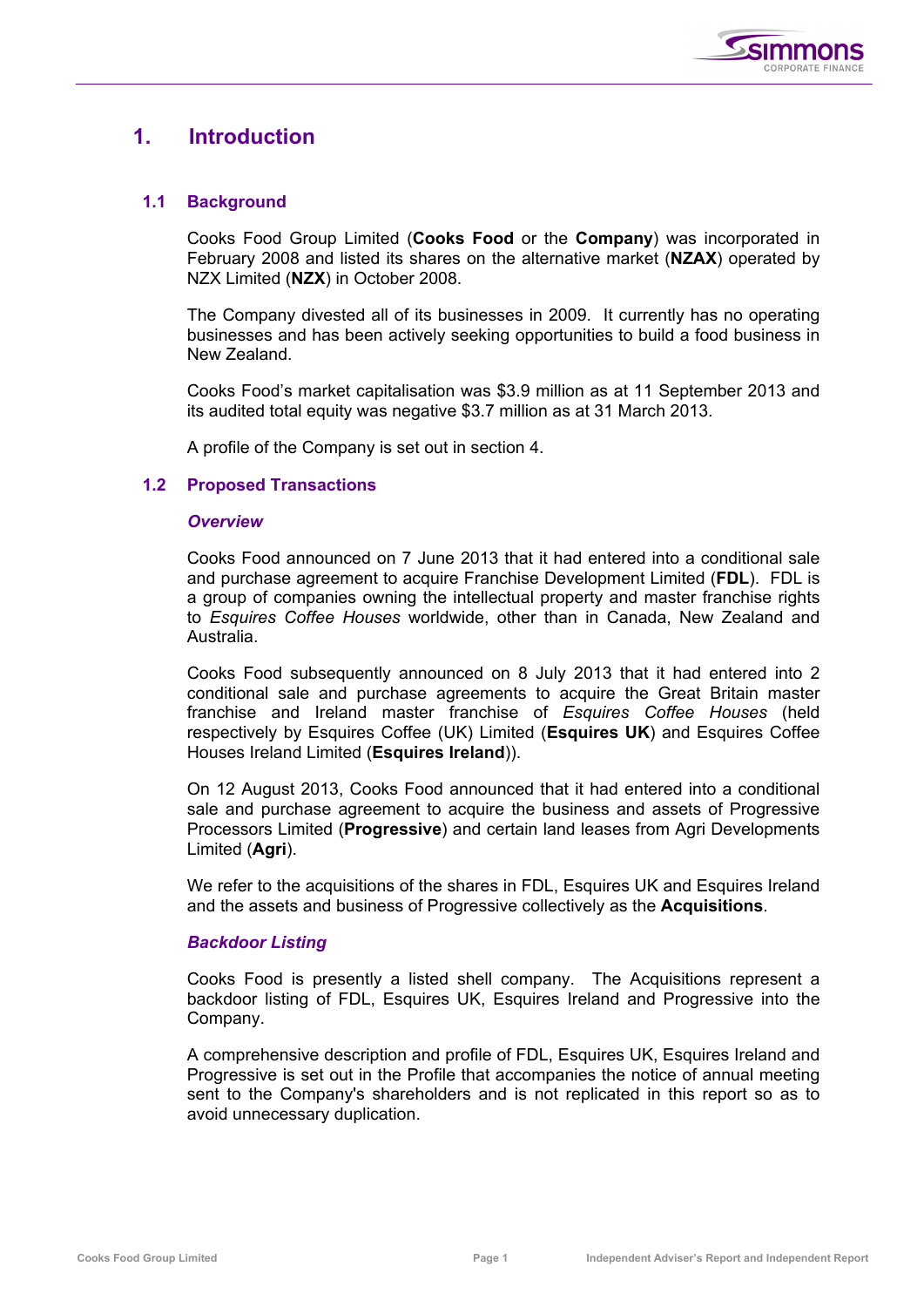

## *Acquisitions*

## *Franchise Development Limited*

Cooks Food entered into a conditional sale and purchase agreement with Stuart Deeks, Lewis Deeks and the trustees of their respective family trusts dated 6 June 2013 to acquire 100% of the shares in FDL (the **FDL SPA**).

FDL is a company incorporated in New Zealand. FDL and its subsidiaries hold the master franchise rights for *Esquires Coffee Houses* to many parts of the world including Asia, the Pacific Islands, the Middle East and North Africa.

FDL is owned by Stuart Deeks, Lewis Deeks and their respective family trusts. Stuart Deeks and Lewis Deeks are New Zealand coffee entrepreneurs who developed and sold the *Esquires Coffee Houses* master franchise business in New Zealand and Australia to Retail Food Group Limited (**Retail Food**) in February 2011.

In connection with the transaction with Cooks Food, FDL (through its subsidiary Franchise Holdings NZ Limited) has acquired the Canadian company Esquires Coffee International, Inc. (**ECI**). ECI is the owner of the global intellectual property rights and brand rights to *Esquires Coffee Houses* (excluding New Zealand, Australia and Canada). FDL's acquisition of ECI was funded through a \$1.2 million secured advance from Cooks Food.

Following the ECI acquisition, FDL owns the global intellectual property rights and brand rights to *Esquires Coffee Houses* (excluding New Zealand, Australia and Canada) and the *Esquires Coffee Houses* global master franchise (excluding New Zealand, Australia and Canada). The *Esquires Coffee Houses* intellectual property rights and master franchise for New Zealand and Australia is owned by Retail Food and the *Esquires Coffee Houses* intellectual property rights and master franchise for Canada is owned by Esquires Coffee Houses, Inc. Cooks Food is currently in negotiations with Esquires Coffee Houses, Inc to acquire the intellectual property rights and master franchise for Canada, which includes 13 stores.

The consideration for the purchase of 100% of the shares in FDL will be satisfied by:

- the issue of 136,348,909 fully paid ordinary shares in Cooks Food at an issue price of \$0.10 per share to DSL Management Limited (**DSL**), a company that Stuart Deeks and Lewis Deeks are directors and shareholders of (the **DSL Allotment**)
- the payment of \$0.3 million in cash
- an earn out right whereby further shares may be issued at various times over the course of the next 5 years and whether triggered, will be largely based on the operational performance of the Acquisitions (the **FDL Earn Out**).

90% of the shares issued under the DSL Allotment will be subject to escrow restrictions. The escrow shares cannot be sold, transferred or their ownership otherwise dealt with. Half of the shares will be released from escrow and become freely tradable one year after the completion of the FDL acquisition. The other half of the shares will be released from escrow and become freely tradable 2 years after the completion of the FDL acquisition. The escrow may be released in limited circumstances such as in connection with a takeover offer for the Company or instances of personal hardship.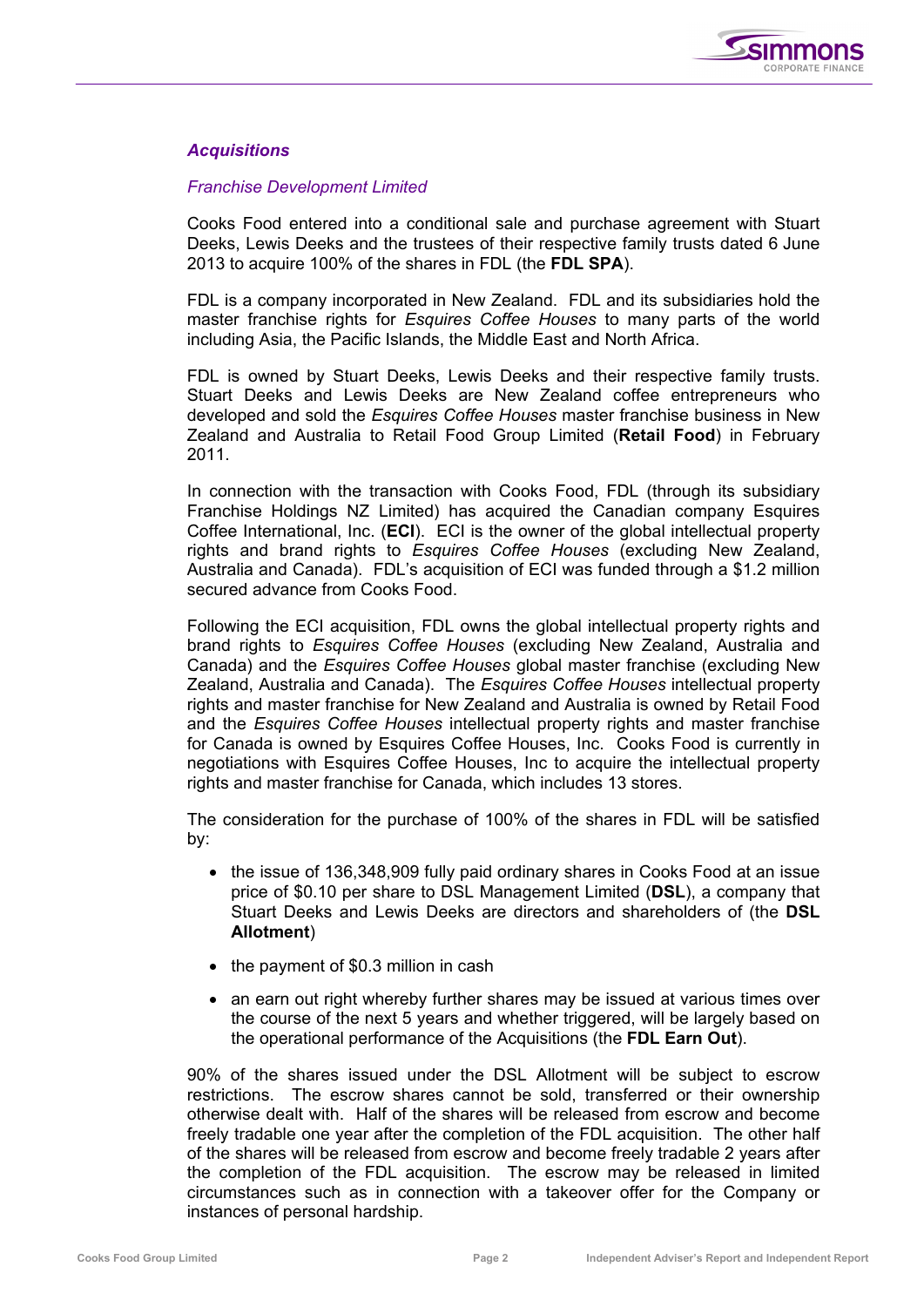

\$0.1 million of the cash consideration will be reinvested into Cooks Food through DSL subscribing for 1,000,000 fully paid ordinary shares in the Company at an issue price of \$0.10 per share.

In negotiating the FDL SPA, the parties agreed that the value of FDL would equate to a holding of at least 50.1% of all of the Company's shares following the completion of the Acquisitions and the related share transactions discussed below. Given that the number of shares to be issued in the future may vary under the Acquisitions (as some share issues are dependent on future financial performance), DSL will be issued more than 50.1% of the Company's shares at the completion of the Acquisitions. This holding will then dilute as the future share issues take place. However if the dilution causes DSL's shareholding to reduce to below 50.1% (but only as a consequence of a specified transaction), the FDL Earn Out will be triggered and sufficient shares will be issued to DSL to maintain its shareholding at 50.1%. We note that the 50.1% shareholding level which the FDL Earn Out supports is not in respect of 50.1% of the Company's shares at any time – only 50.1% of the Company's shares on issue at the completion of the Acquisitions and subsequently issued in connection with the Acquisitions.

## *Esquires Coffee (UK) Limited*

Cooks Food entered into a conditional sale and purchase agreement with Peter Kirton and Keiko Kirton dated 5 July 2013 to acquire 100% of the shares in Esquires UK (the **EUK SPA**).

Esquires UK is the master franchise of *Esquire Coffee Houses* in Great Britain. It owns 5 and franchises 24 *Esquires Coffee Houses* stores across Great Britain. To ensure continuity of operations, Peter Kirton (the current managing director) will continue to be employed by the Company post completion in the role of general manager, Esquires UK.

The consideration for the purchase of 100% of the shares in Esquires UK will be satisfied by:

- the issue of 2,442,002 fully paid ordinary shares in Cooks Food at an issue price of \$0.15 per share:
	- half of the shares will be issued on completion of the Esquires UK acquisition
	- − the other half will be issued on 31 March 2014
	- − 90% of the first tranche of shares will be subject to escrow restrictions similar to those under the DSL Allotment. 10% of the first tranche of shares and all of the second tranche of shares will not be subject to any escrow restrictions
- the payment of £0.9 million in cash over the next 3 years:
	- − £0.26 million will be payable on completion of the acquisition
	- − £0.24 million will be payable on 31 March 2014
	- − £0.2 million will be payable on 31 March 2015
	- − £0.2 million will be payable on 31 March 2016
- the Esquires UK vendors may elect to receive Cooks Food shares in lieu of a cash payment, in which case the shares will be issued at \$0.15 per share and a fixed exchange rate of  $NZ\$  = £0.546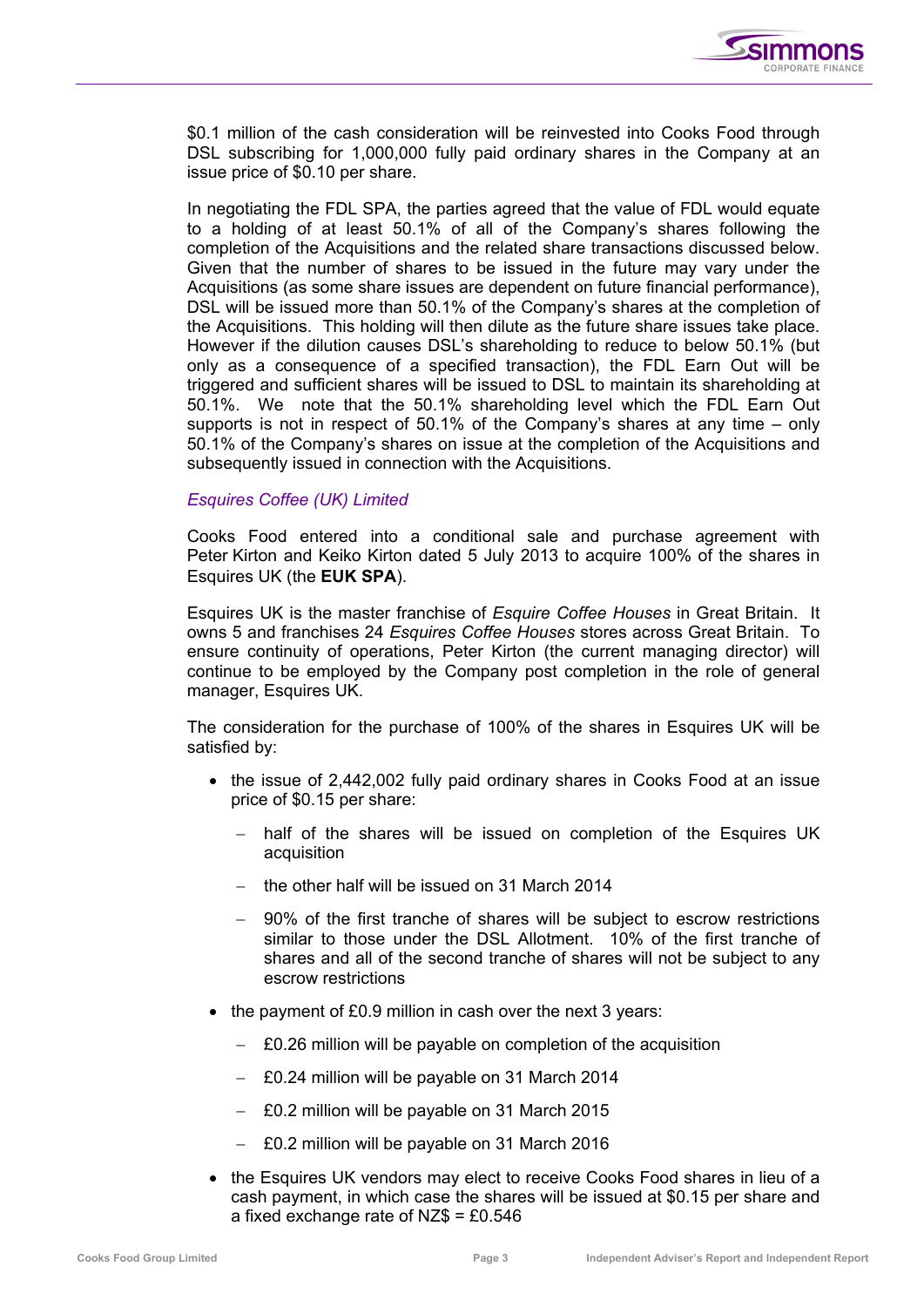

• an incentive payment of a further £0.24 million, provided that Peter Kirton is still employed by the Company as at 31 March 2014. The incentive payment will be satisfied by the issue of shares at an issue price based on 90% of the Company's prevailing volume weighted average share price (**VWAP**) and the prevailing NZ\$ : £ exchange rate.

## *Esquires Coffee Houses Ireland Limited*

The Company entered into a conditional sale and purchase agreement with Tony McVerry and Maretha McVerry dated 2 July 2013 to acquire 100% of the shares in Esquires Ireland (the **EI SPA**).

Esquires Ireland is the master franchise of *Esquires Coffee Houses* in Ireland and Northern Ireland. It franchises 5 *Esquires Coffee Houses* outlets across Ireland with a further 2 stores presently under negotiation. To ensure continuity of operations, Tony McVerry (the current managing director) will remain employed by the Company post completion in the role of general manager, Esquires Ireland.

The consideration for the purchase of 100% of the shares in Esquires Ireland will be satisfied by:

- the issue of 1,020,148 fully paid ordinary shares in Cooks Food at an issue price of \$0.15 per share:
	- − half of the shares will be issued on completion of the Esquires Ireland acquisition
	- − the other half will be issued on 31 March 2014
	- − 90% of the first tranche of shares will be subject to escrow restrictions similar to those that apply under the DSL Allotment. 10% of the first tranche of shares and all of the second tranche of shares will not be subject to any escrow restrictions
- the payment of €0.21 million in cash
- an earn out right whereby further shares will be issued at an issue price of \$0.15 per share based on the earnings before interest, tax depreciation and amortisation (**EBITDA**) performance of Esquires Ireland following the acquisition and applying an EBITDA multiple of 4.0x. The earn out is payable in the period commencing 3 years following completion of the acquisition and ending 5 years following completion. To retain the earn out entitlement, Tony McVerry must remain employed by the Company until the date that is 3 years following the completion of the acquisition.

As part of the Esquires Ireland acquisition, the Company proposes to issue 173,425 fully paid ordinary shares at \$0.15 per share to Aiden Keegan. Mr Keegan is viewed as a key employee of Esquires Ireland. The issue price of the shares will not be payable but instead be deemed to be an incentive for signing up to a new employment agreement.

## *Progressive Processors Limited and Agri Developments Limited*

The Company entered into a conditional sale and purchase agreement dated 9 August 2013 with Progressive and Agri for the purchase of the business and assets of Progressive and certain land leases from Agri (the **PPL SPA**).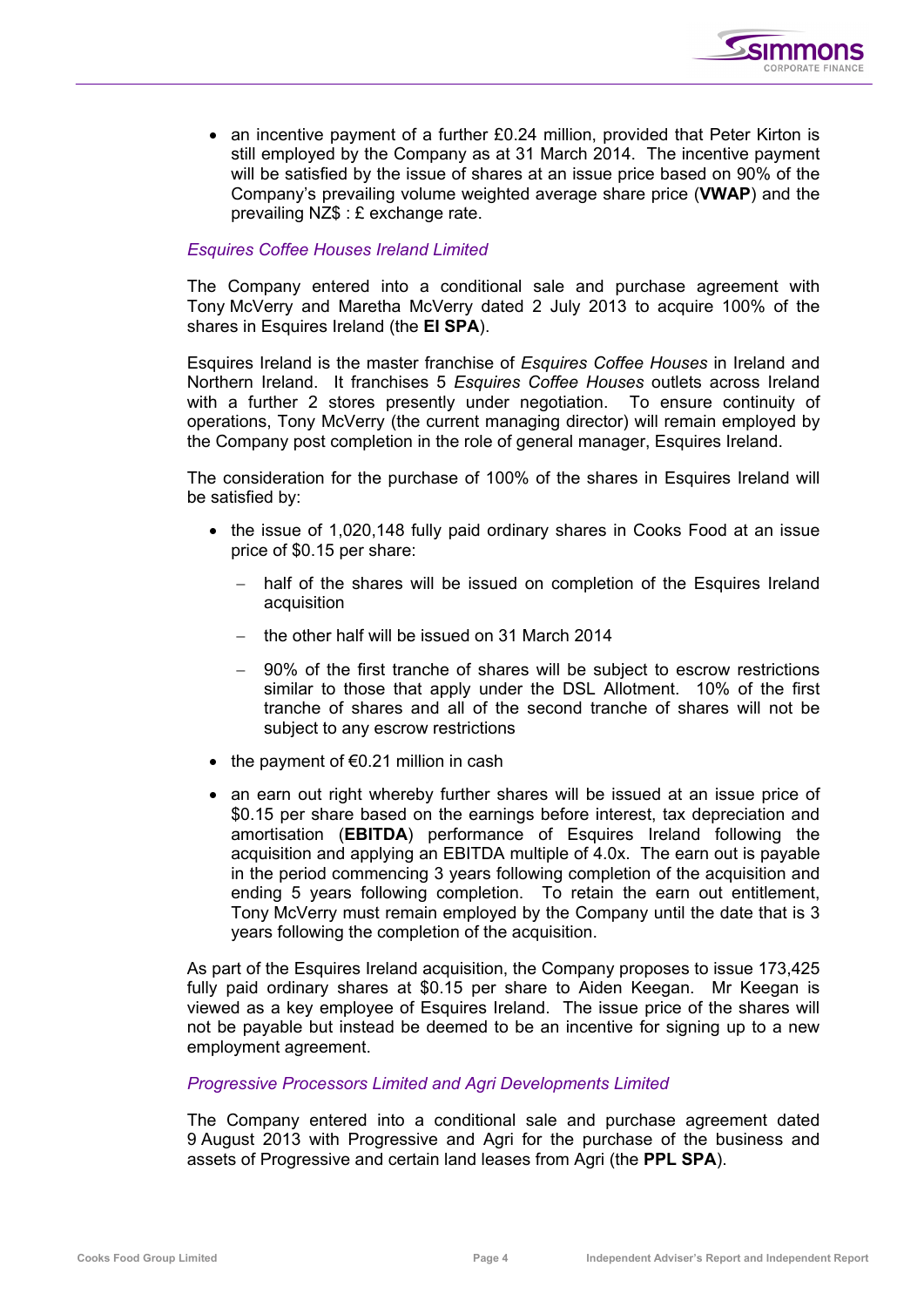

Progressive grows, supplies and processes a number of fresh fruits and vegetables, including asparagus, kiwifruit, pumpkin, squash and various other organic products. It supplies product domestically and also to export markets, particularly Japan.

It is intended that Neil Butler, the current principal of the Progressive business, will continue to manage the business after the completion of the acquisition.

The purchase price under the PPL SPA is the higher of an amount equal to 3.5x the audited net profit after tax (**NPAT**) of the Progressive business:

- for the year ended 31 March 2016 or
- averaged over the years ended 31 March, 2014, 2015 and 2016.

The purchase price will be satisfied through issues of fully paid ordinary shares in the Company at an issue price of \$0.10 per share in 4 tranches:

- 2,500,000 shares on completion of the acquisition
- an issue of shares equal to 20% of Progressive's NPAT for the year ended 31 March 2014 multiplied by 3.5
- an issue of shares equal to 20% of Progressive's NPAT for the year ended 31 March 2015 multiplied by 3.5
- an issue of sufficient shares to satisfy the purchase price as finally determined following the year ended 31 March 2016.

90% of the first tranche of 2,500,000 shares will be subject to escrow restrictions similar to those that apply under the DSL Allotment. 10% of the first tranche of shares and the subsequent 3 tranches of shares will not be subject to any escrow restrictions.

#### *Summary of Acquisitions*

Set out below is a summary of the Acquisitions. The number of shares set out in the table represents only the share issues for which shareholder approval is being sought. Further shares may be issued as earn out payments.

| <b>Acquisitions</b>             |                      |                      |           |                  |              |  |  |
|---------------------------------|----------------------|----------------------|-----------|------------------|--------------|--|--|
|                                 | <b>Consideration</b> |                      |           |                  |              |  |  |
| <b>Business Acquired</b>        |                      | <b>Shares</b>        |           | Cash             | <b>Total</b> |  |  |
|                                 | No.                  | <b>Issue Price</b>   | \$000     | \$000            | \$000        |  |  |
| <b>FDL</b>                      | 136.348.909          | \$0.10               | 13,635    | 300 <sup>1</sup> | 13,935       |  |  |
| <b>Esquires UK</b>              | 2,442,002            | \$0.15               | 366       | $1,765^2$        | 2,131        |  |  |
| <b>Esquires Ireland</b>         | 1,020,148            | \$0.15               | 153       | $350^3$          | 503          |  |  |
| Aiden Keegan (Esquires Ireland) | 173,425              | \$0.15               | 26        |                  | 26           |  |  |
| Progressive                     | $2,500,000^4$        | \$0.10               | $250^{4}$ |                  | $250^{4}$    |  |  |
| Total                           | 142.484.484          | \$0.101 <sup>5</sup> | 14,430    | 2.415            | 16,845       |  |  |

*1 \$0.1 million reinvested through the subscription by DSL for 1,000,000 ordinary shares at an issue price of \$0.10 per share* 

*2 £0.9 million at NZ\$ = £0.51 3 €0.21 million at NZ\$ = €0.60 4 First tranche of shares only 5 Weighted average issue price*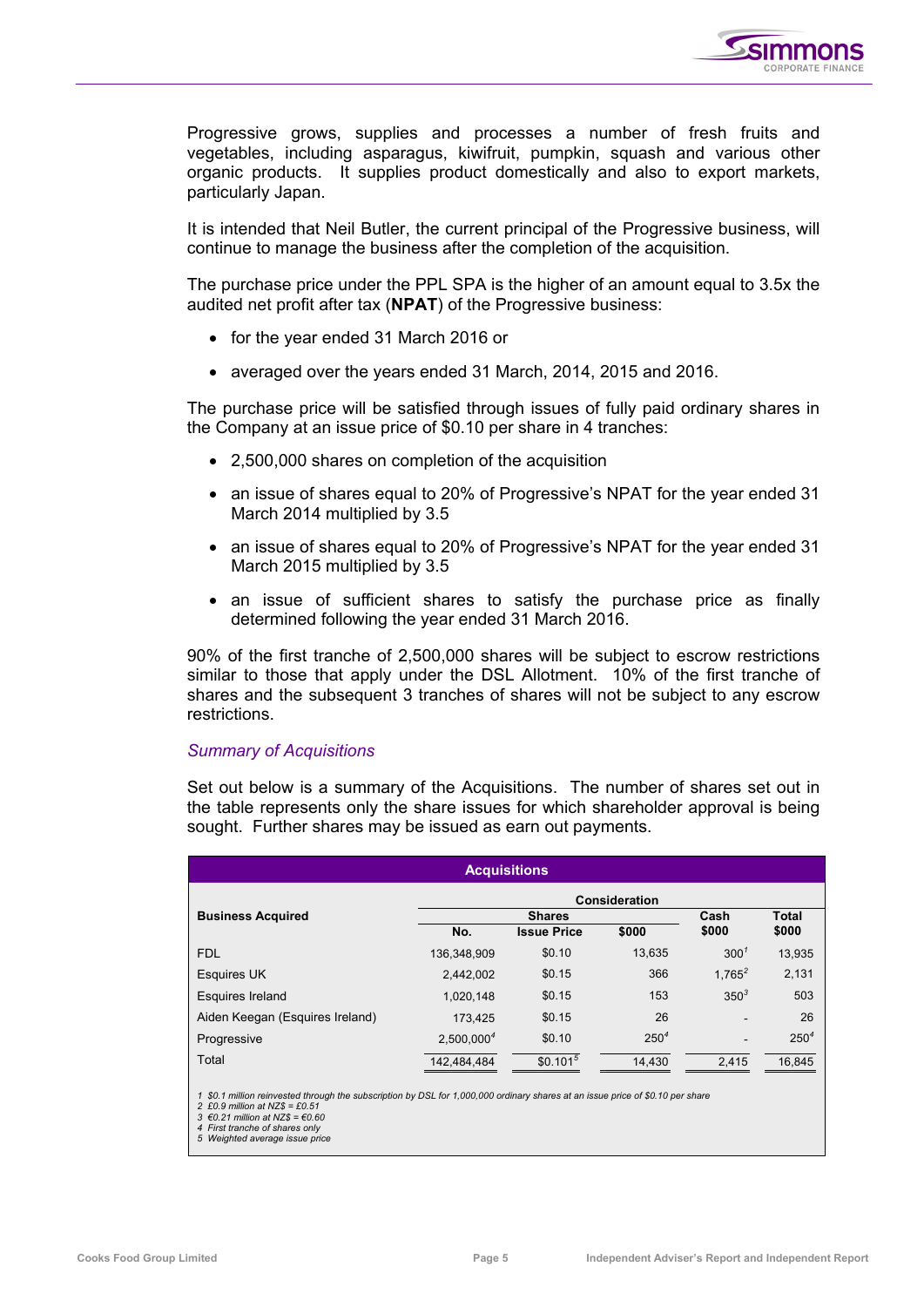

## *Share Issues*

In conjunction with the Acquisitions, the Company proposes to issue 47,971,980 shares to a number of subscribers over the next 12 months (the **Share Issues**):

- 1,000,000 fully paid ordinary shares are to be issued to DSL at \$0.10 per share
- 42,199,758 fully paid ordinary shares are to be issued to ADG Investments Limited (**ADG**) at a weighted average issue price of \$0.101 per share:
	- − 18,000,000 shares at an issue price of \$0.125 per share
	- − 24,199,758 shares at an issue price of \$0.083 per share

28,199,758 of the shares are in respect of the conversion of \$2.5 million of interest free convertible loans provided by ADG to the Company between March 2013 and September 2013 to enable Cooks Food to pursue the Acquisitions. Under the terms of the convertible loans, \$2.0 million converts at an issue price of \$0.083 per share and \$0.5 million converts at an issue price of \$0.125 per share. ADG will also subscribe for a further 14,000,000 shares at \$0.125 per share

- 1,600,000 fully paid ordinary shares are to be issued to Gerard Hall at an issue price of \$0.125 per share in respect of the conversion of \$0.2 million of interest free convertible loans that he provided to the Company in May 2013
- 450,000 fully paid ordinary shares are to be issued to Stuart Macintosh at an issue price of \$0.10 per share as consideration for advisory services that he has provided to the Company in respect of the Acquisitions
- 500,000 fully paid ordinary shares are to be issued to Bader Ali Almohamadi at an issue price of US\$0.20 per share (which is approximately NZ\$0.253 per share based on the current exchange rate of NZ\$1 = US\$0.79). The cash subscription of US\$0.1 million will be applied for working capital purposes
- 2,222,222 fully paid ordinary shares are to be issued to Nour Al Maysarah Trading, General Contracting & Franchising Co LLC (**Nour Al Maysarah**) at an issue price of US\$0.1125 per share (which is approximately NZ\$0.142 per share based on the current exchange rate of NZ\$1 = US\$0.79). The cash subscription of US\$0.25 million will be applied for working capital purposes.

The Company intends to make further issues for cash following completion of the Acquisitions, including a share purchase plan (**SPP**) for all shareholders.

| <b>Share Issues Over the Next 12 Months</b>                                                                  |               |                    |       |  |  |  |  |
|--------------------------------------------------------------------------------------------------------------|---------------|--------------------|-------|--|--|--|--|
| <b>Subscriber</b>                                                                                            | No. of Shares | <b>Issue Price</b> | \$000 |  |  |  |  |
| <b>DSL</b>                                                                                                   | 1,000,000     | \$0.100            | 100   |  |  |  |  |
| <b>ADG</b>                                                                                                   | 42,199,758    | \$0.101            | 4,250 |  |  |  |  |
| Gerard Hall                                                                                                  | 1,600,000     | \$0.125            | 200   |  |  |  |  |
| Stuart Macintosh                                                                                             | 450,000       | \$0.100            | 45    |  |  |  |  |
| Bader Ali Almohamadi                                                                                         | 500,000       | $$0.253^2$         | 127   |  |  |  |  |
| Nour Al Maysarah                                                                                             | 2,222,222     | $$0.142^3$         | 316   |  |  |  |  |
| Total                                                                                                        | 47,971,980    | \$0.105'           | 5.038 |  |  |  |  |
| Weighted average issue price per share<br>2 US\$0.20 at NZ\$1 = US\$0.79<br>3 US\$0.1125 at NZ\$1 = US\$0.79 |               |                    |       |  |  |  |  |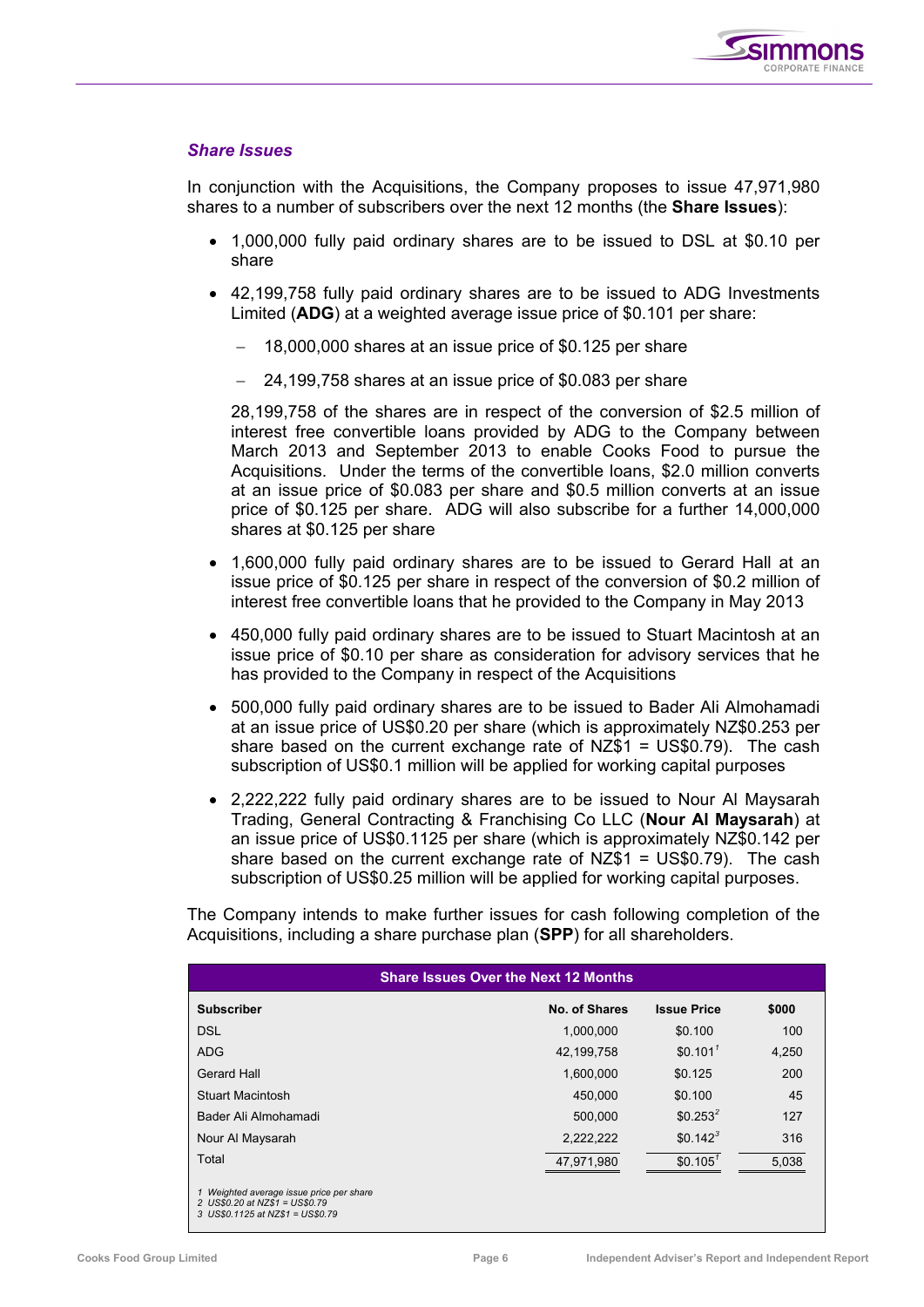

## *Related Party Transaction*

Keith Jackson is the executive chair of the Company and currently has a beneficial interest in 48.94% of the Company's ordinary shares. Cooks Food proposes to issue to Mr Jackson (or entities associated with him) 22,927,267 fully paid ordinary shares and 500,000 fully paid ordinary shares to Tasman Capital Limited (**Tasman**), of whom Mr Jackson is a director and shareholder (together the **Related Party Transaction**).

A fundamental aspect of the agreement reached with the shareholders of FDL was that at the completion of the Company acquiring FDL, neither party would have any liabilities other than ordinary course of business liabilities. Over the last few years, the Company has been reliant on funding from Mr Jackson in order to meet its debts as they fall due and pursue initiatives such as the Acquisitions. The amount of this funding support is \$3.0 million. In the 2013 financial year, Mr Jackson agreed to the writing off of all capitalised interest on this amount owing. This write off amounted to \$1.5 million. It was then agreed that, subject to shareholder approval and completion of the Acquisitions and the Share Issues, the outstanding balance of \$3.0 million would be converted into 20,293,933 ordinary shares at an issue price of \$0.15 per share.

Mr Jackson has also managed the Company since it listed on the NZAX. He has not received remuneration from the Company for the past 3 years. The Board agreed that a one-off payment of \$75,000 should be made to Mr Jackson in recognition of these services. Subject to shareholder approval, it was agreed that this amount could be paid through an issue of 833,333 ordinary shares in the Company at \$0.09 per share.

Mr Jackson has also spent a considerable amount of time over the past year and a half formulating, negotiating and implementing the Acquisitions and the Share Issues. As an incentive payment for managing the Acquisitions and the Share Issues through to completion on behalf of the Company, the Board agreed to recognise these services by issuing Mr Jackson 1,800,000 ordinary shares at an issue price of \$0.10 per share on completion of the Acquisitions and the Share Issues.

The shares that Mr Jackson will receive will be subject to escrow restrictions similar to those that apply under the DSL Allotment.

In addition the Company has had a liability to Tasman on its balance sheet of \$50,000 for services it provided to the Company to assist with its listing on the NZAX in 2008. Tasman has agreed to capitalise this amount owing into 500,000 ordinary shares at an issue price of \$0.10 per share.

| <b>Related Party Transaction</b>       |               |                       |       |  |  |  |  |
|----------------------------------------|---------------|-----------------------|-------|--|--|--|--|
|                                        | No. of Shares | <b>Issue Price</b>    | \$000 |  |  |  |  |
| Conversion of Jackson debt             | 20,293,933    | \$0.150               | 3.044 |  |  |  |  |
| Jackson management services            | 833.333       | \$0.090               | 75    |  |  |  |  |
| Jackson transaction services           | 1.800.000     | \$0.100               | 180   |  |  |  |  |
| Shares issued to Mr Jackson            | 22,927,266    | $$0.144$ <sup>1</sup> | 3.299 |  |  |  |  |
| Conversion of Tasman debt              | 500.000       | \$0.100               | 50    |  |  |  |  |
| Total                                  | 23,427,266    | $$0.144$ <sup>7</sup> | 3,349 |  |  |  |  |
| Weighted average issue price per share |               |                       |       |  |  |  |  |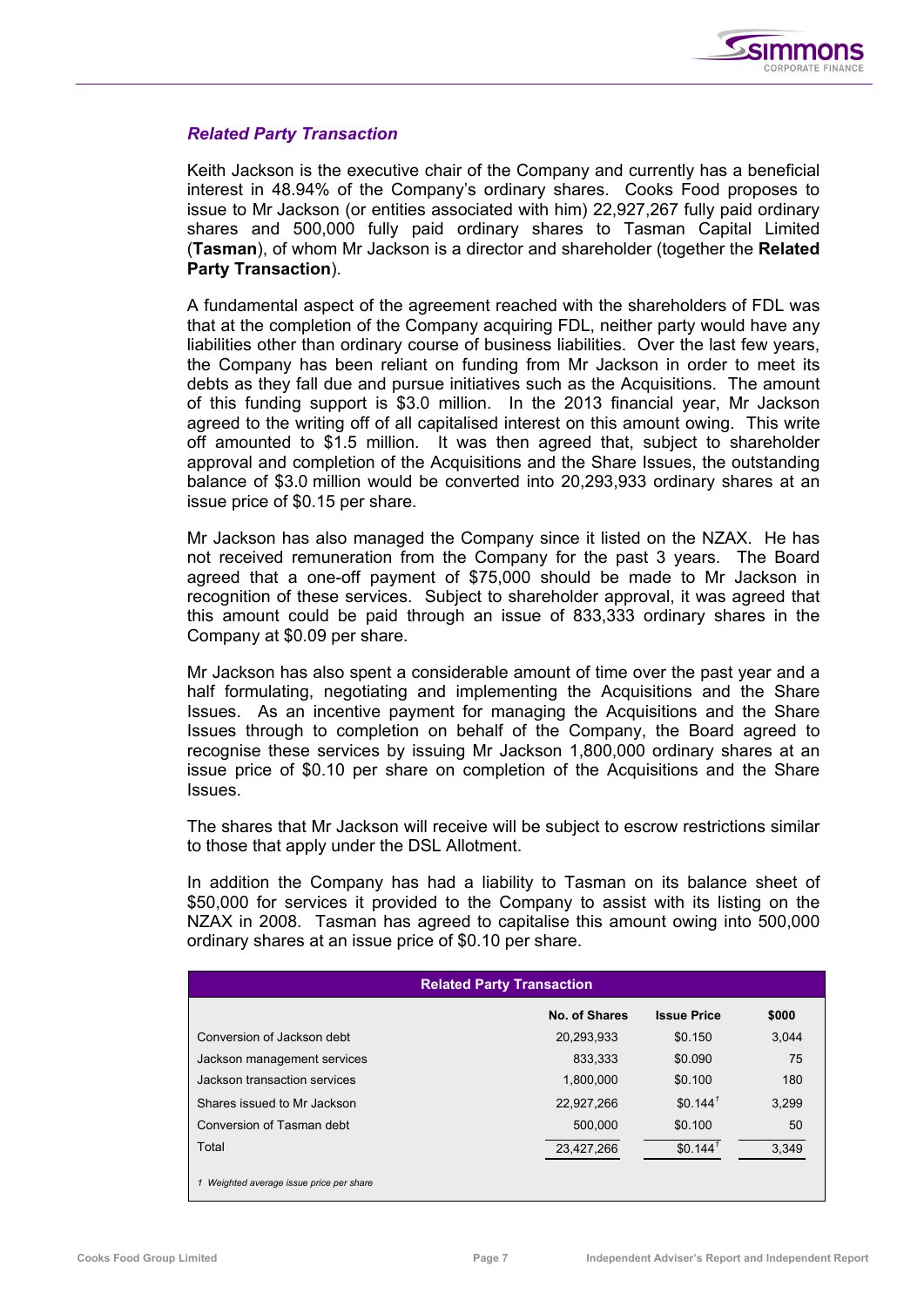

## *Conversion of Convertible Preference Shares*

The Company currently has 6,154,427 convertible preference shares on issue held by 17 shareholders. The shares are not quoted on the NZAX.

The convertible preference shareholders have agreed to convert all of their convertible preference shares to ordinary shares following the completion of the Acquisitions. This will result in 7,398,304 ordinary shares being issued in exchange for the 6,154,427 convertible preference shares.

Mr Jackson holds 480,000 convertible preference shares and will receive 600,000 ordinary shares in exchange for these.

## **1.3 Shareholdings Post Completion of the Transactions**

We refer to the Acquisitions, the Share Issues and the Related Party Transaction collectively as the **Transactions**.

If the Transactions are approved, Cooks Food will issue at least 221,282,034 fully paid ordinary shares within one year of the completion of the Transactions, increasing the number of ordinary shares on issue to at least 248,858,657.

However, it is not possible to state exactly how many ordinary shares will be on issue within one year of the completion of the Transactions as:

- the number of shares to be issued to Progressive under the PPL SPA will be determined at a future point in time by reference to the Progressive business' NPAT for the year ended 31 March 2014
- Peter Kirton may receive an issue of shares on 31 March 2014 as an incentive payment under the EUK SPA but the number of shares cannot be calculated at this point in time.

Assuming there are 248,858,657 ordinary shares on issue within one year of the completion of the Transactions:

- the current Cooks Food ordinary shareholders (other than Mr Jackson) will hold 8.59% of the shares on issue
- DSL will be the Company's largest shareholder holding 55.19% of the shares
- ADG will be the second largest shareholder holding 16.96% of the shares
- Mr Jackson will be the third largest shareholder holding 14.88% of the shares.

| <b>Changes in Cooks Food Shareholdings Within One Year of the Transactions</b>                         |                          |                     |                               |                                        |                                                   |                                 |         |  |  |
|--------------------------------------------------------------------------------------------------------|--------------------------|---------------------|-------------------------------|----------------------------------------|---------------------------------------------------|---------------------------------|---------|--|--|
|                                                                                                        | Current                  | <b>Acquisitions</b> | <b>Share</b><br><b>Issues</b> | Related<br>Party<br><b>Transaction</b> | Convertible<br><b>Preference</b><br><b>Shares</b> | Post the<br><b>Transactions</b> |         |  |  |
| Mr Jackson                                                                                             | 13.496.453<br>48.94%     |                     |                               | 22,927,266                             | 600,000                                           | 37.023.719                      | 14.88%  |  |  |
| Other current<br>shareholders                                                                          | 14.080.170<br>51.06%     |                     |                               | 500.000 <sup>1</sup>                   | 6.798.304 <sup>2</sup>                            | 21.378.474                      | 8.59%   |  |  |
| <b>DSL</b>                                                                                             |                          | 136.348.909         | 1,000,000                     |                                        |                                                   | 137.348.909                     | 55.19%  |  |  |
| <b>ADG</b>                                                                                             |                          |                     | 42,199,758                    |                                        |                                                   | 42,199,758                      | 16.96%  |  |  |
| Other new<br>shareholders                                                                              | $\overline{\phantom{a}}$ | 6.135.575           | 4,772,222                     |                                        |                                                   | 10.907.797                      | 4.38%   |  |  |
| Total                                                                                                  | 27.576.623               | 142.484.484         | 47.971.980                    | 23,427,266                             | 7.398.304                                         | 248.858.657                     | 100.00% |  |  |
| 1 Tasman<br>2 Assumes all holders of convertible preference shares also currently hold ordinary shares |                          |                     |                               |                                        |                                                   |                                 |         |  |  |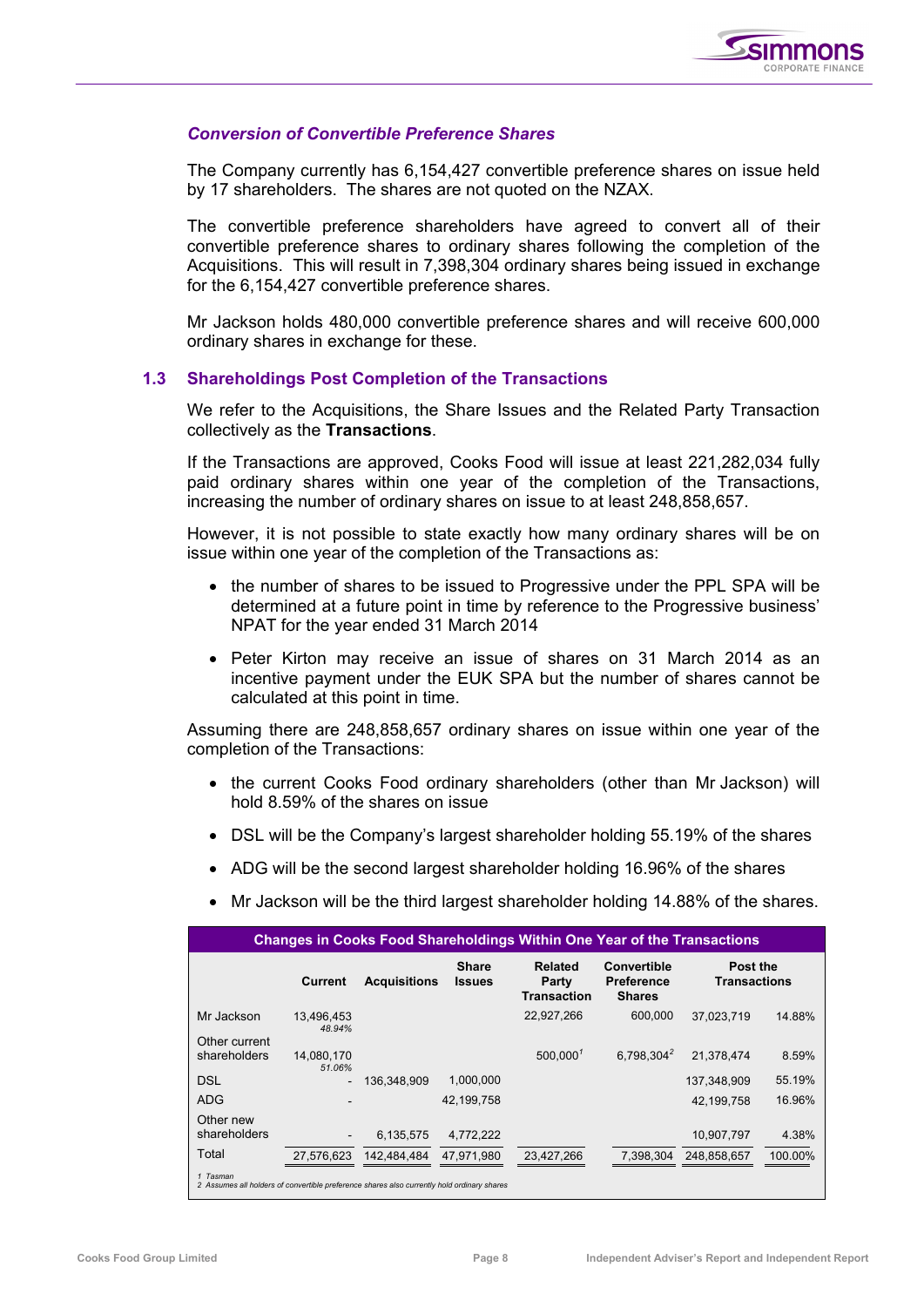

Immediately following the completion of the Transactions, the Company will have 233,127,582 ordinary shares on issue as the following share issues will take place up to one year after the completion of the Transactions:

- the issue of 1,221,001 ordinary shares on 31 March 2014 in respect of the acquisition of Esquires UK
- the issue of 510,074 ordinary shares on 31 March 2014 in respect of the acquisition of Esquires Ireland
- the subscription for 14,000,000 ordinary shares by ADG.

The 137,348,909 ordinary shares held by DSL immediately following the completion of the Transactions will represent 58.92% of the shares on issue at that point in time. This represents the maximum level of voting rights that DSL may hold in Cooks Food. The FDL Earn Out ensures that the minimum level of voting rights that DSL will hold in the Company as a result of the Transactions is 50.1%.

## **1.4 Annual Meeting**

Cooks Food is holding its annual meeting of shareholders on 1 October 2013, where the Company will seek shareholder approval of 6 resolutions which cover:

- the re-election of Keith Jackson as a director (resolution 1)
- the remuneration of the Company's auditors (resolution 2)
- the Acquisitions and Share Issues (resolution 3)
- the Related Party Transaction (resolution 4)
- the Acquisitions, Share Issues and Related Party Transaction as a major transaction (resolution 5)
- the overall level of directors' remuneration (resolution 6).

All the resolutions are ordinary resolutions (which are passed by a simple majority of the votes cast) other than resolution 5 which is a special resolution (which is passed by a majority of not less than 75% of the votes cast).

Resolutions 3 to 5 are interdependent and require sequential approval. This means that resolution 4 can only be voted on if resolution 3 is approved and resolution 5 can only be voted on if resolution 4 is approved. All 3 resolutions in respect of the Transactions must be approved in order for the backdoor listing to proceed. If any one of resolutions 3 to 5 is not approved, then the Transactions cannot proceed.

Should the Transactions be approved by Cooks Food's shareholders, Cooks Food will change its name to Cooks Global Foods Limited (**Cooks Global**). Any references to Cooks Global hereafter are to the Company after the completion of the Transactions.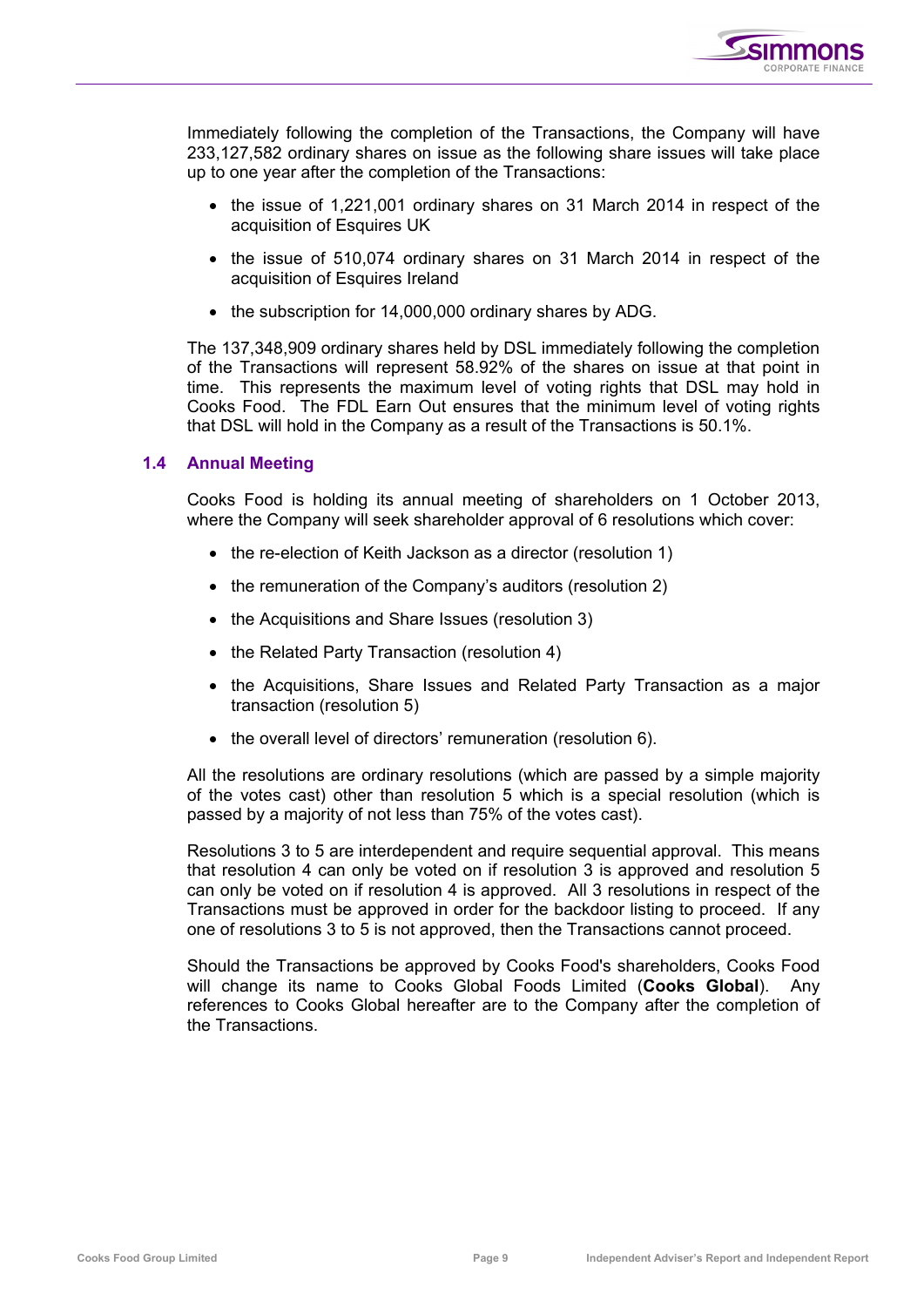

## **1.5 Regulatory Requirements**

## *Takeovers Code*

Rule 6 of the Code prohibits:

- a person who holds or controls less than 20% of the voting rights in a code company from increasing its holding or control of voting rights beyond 20%
- a person holding or controlling 20% or more of the voting rights in a code company from increasing its holding or control of voting rights

unless the person and that person's associates comply with exceptions to this fundamental rule.

One of the exceptions, set out in Rule 7(d) of the Code, enables a person and its associates to increase their holding or control of voting rights by an allotment of shares if the allotment is approved by an ordinary resolution of the code company.

The DSL Allotment will result in DSL holding or controlling between 50.1% and 58.92% of the voting rights in Cooks Food.

Accordingly, the Company's shareholders will vote at the Company's annual meeting on an ordinary resolution in respect of the DSL Allotment in accordance with the Code.

Rule 18 of the Code requires the directors of a code company to obtain an Independent Adviser's Report on the merits of an allotment under Rule 7(d).

This Independent Adviser's Report is to be included in, or accompany, the notice of meeting pursuant to Rule 16(h).

## *NZAX Listing Rules*

An Independent Report on the Transactions is required under the NZX Guidance Note *Backdoor and Reverse Listing Transactions* dated August 2008 (the **NZX Guidance Note**).

The NZX Guidance Note requires that the Independent Report complies with the requirements of an Appraisal Report under NZSX Listing Rule 1.7.

In addition NZAX Listing Rule 7.3.1 requires that the allotment of new shares required to raise additional capital be approved by an ordinary resolution of Cooks Food's existing shareholders.

## **1.6 Purpose of the Report**

The Company's board of directors (the **Board**) has engaged Simmons Corporate Finance Limited (**Simmons Corporate Finance**) to prepare an Independent Adviser's Report on the merits of the allotment of shares under the DSL Allotment in accordance with Rule 18 of the Code.

Simmons Corporate Finance was approved by the Takeovers Panel on 10 June 2013 to prepare the Independent Adviser's Report.

The Board has engaged Simmons Corporate Finance to prepare an Independent Report on the fairness of the Transactions in accordance with the NZX Guidance Note.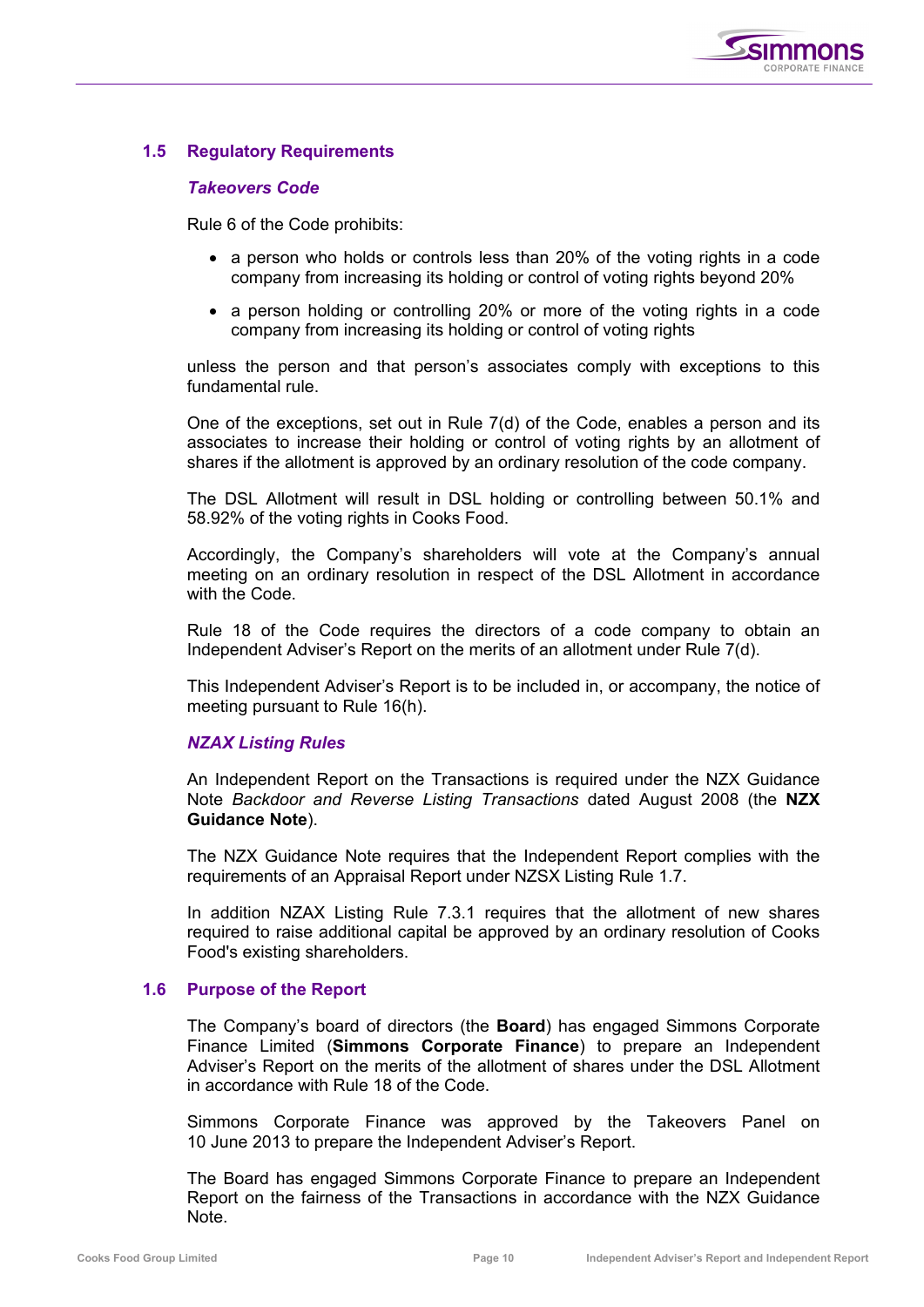

Simmons Corporate Finance was approved by NZX Regulation on 12 June 2013 to prepare the Independent Report.

Simmons Corporate Finance issues this Independent Adviser's Report and Independent Report to the Board for the benefit of the Company's shareholders to assist them in forming their own opinion on whether to vote for or against the resolutions in respect of the Transactions (including the DSL Allotment).

We note that each shareholder's circumstances and objectives are unique. Accordingly, it is not possible to report on the merits of the DSL Allotment or the fairness of the Transactions in relation to each shareholder. This report on the merits of the DSL Allotment and the fairness of the Transactions is therefore necessarily general in nature.

The Independent Adviser's Report and Independent Report is not to be used for any other purpose without our prior written consent.

Any references to \$ are references to New Zealand dollars. References to foreign currencies are appropriately denoted.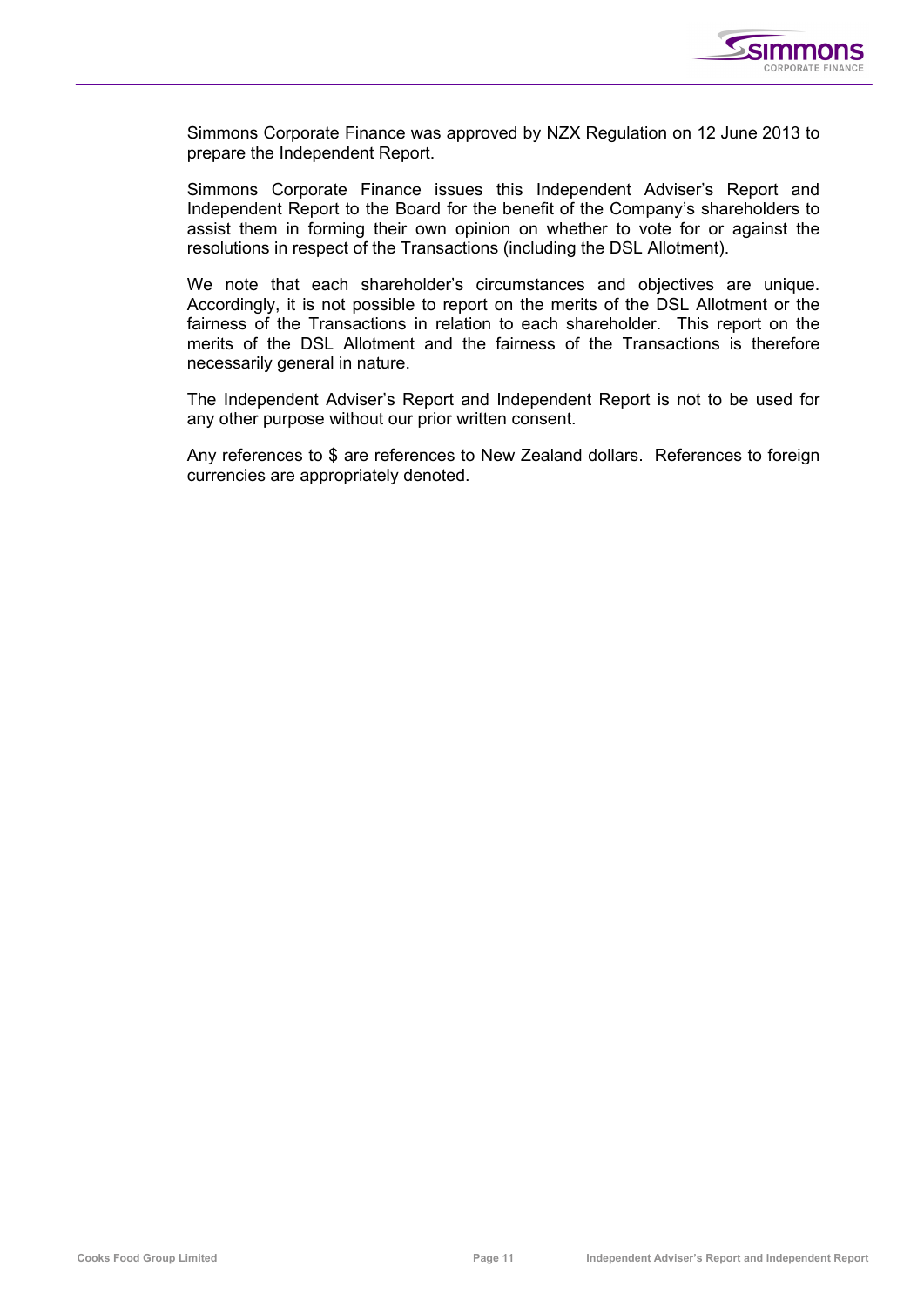

## **2. Evaluation of the Merits of the Transactions (Including the DSL Allotment)**

## **2.1 Basis of Evaluation**

Rule 18 of the Code requires an evaluation of the merits of the allotment of shares to DSL under the DSL Allotment having regard to the interests of the Company's shareholders.

There is no legal definition of the term *merits* in New Zealand in either the Code or in any statute dealing with securities or commercial law.

In the absence of an explicit definition of *merits*, guidance can be taken from:

- the Takeovers Panel *Guidance Note on Independent Advisers and the Takeovers Code* dated August 2013
- definitions designed to address similar issues within New Zealand regulations which are relevant to the proposed transaction
- overseas precedents
- the ordinary meaning of the term *merits*.

Given that the DSL Allotment is an integral component of the Transactions, we are of the view that an assessment of the merits of the DSL Allotment cannot be undertaken in isolation and needs to be considered in conjunction with the merits of the Transactions. Accordingly, we are of the view that an assessment of the merits of the allotment of shares to DSL under the DSL Allotment should focus on:

- the rationale for the Transactions
- the value impact of the Transactions
- the fairness of the consideration paid for the Acquisitions, which includes an evaluation of the fairness of the issue price of the DSL Allotment
- the likelihood of alternative transactions
- the likely impact of the Transactions on the control of Cooks Food
- the likely impact of the Transactions on Cooks Food's share price
- other benefits and disadvantages to Cooks Food's shareholders of the **Transactions**
- the benefits and disadvantages to DSL of the Transactions
- the implications if the resolutions in respect of the Transactions are not approved.

Our opinion should be considered as a whole. Selecting portions of the evaluation without considering all the factors and analyses together could create a misleading view of the process underlying the opinion.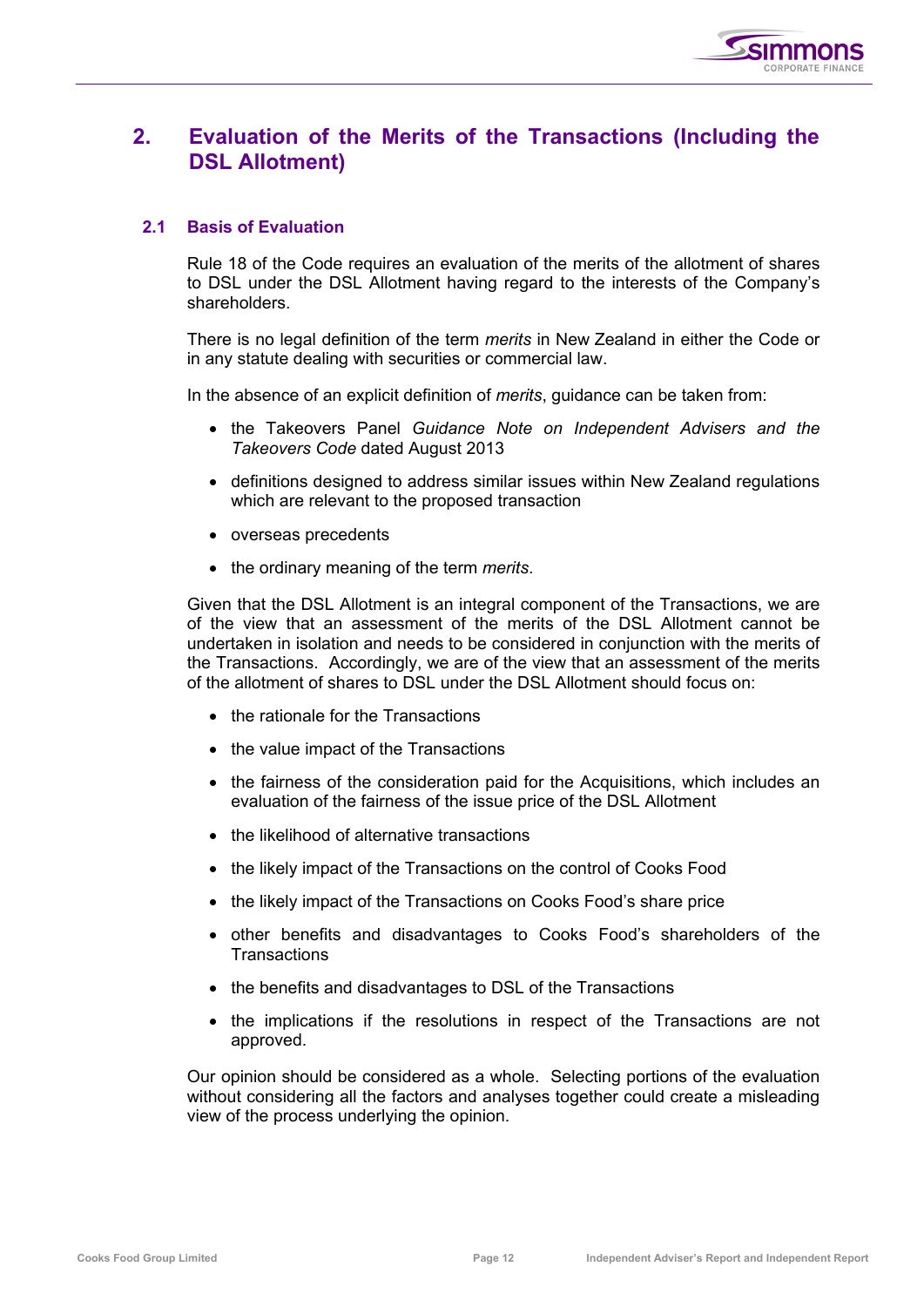

## **2.2 Summary of the Evaluation of the Merits of the Transactions (Including the DSL Allotment)**

Shareholders are being asked to vote on 3 resolutions in respect of the Transactions which encompass a number of business acquisitions and share issues. All resolutions must be passed in order for the Transactions to proceed. Accordingly, the Company's shareholders have 2 alternatives with regard to their voting:

- vote in favour of resolutions 3, 4 and 5, in which case the Transactions will proceed and the Company will become Cooks Global Food Limited, a group of companies that supply and retail food and beverage products in a number of countries around the world under the *Esquires Coffee Houses* brand, or
- vote against any of resolutions 3, 4 or 5. In the event that one or more of the resolutions is not passed, then the Transactions will not proceed and the Company will either remain a listed shell company continuing to seek suitable new investments (with the need for additional capital) or be wound up.

In our opinion, after having regard to all relevant factors, the positive aspects of the Transactions significantly outweigh the negative aspects from the perspective of the Company's shareholders. The DSL Allotment is an integral component of the Transactions.

The Transactions will have significant benefits to Cooks Food's shareholders:

- it will achieve Cooks Food's objective to backdoor list one or more businesses into the Company in the expectation that it will create incremental value for Cooks Food's shareholders
- it will transform Cooks Food from a listed shell company with negative total equity of \$3.7 million into an adequately funded group of companies that supply and retail food and beverage products in a number of countries around the world under the *Esquires Coffee Houses* brand
- we are of the view that in the absence of the Transactions, Cooks Food's shares have negligible value at this point in time
- we assess the indicative value of the Cooks Global shares (ie after the Transactions) to be in the range of \$0.11 to \$0.21
- the consideration for the Acquisitions is predominantly in the form of the issue of new ordinary shares. We consider the issue prices of between \$0.10 to \$0.15 per share are fair to the Company's shareholders
- the Share Issues and the Related Party Transaction will raise \$2.3 million of new equity and convert \$6.6 million of debt to equity, thereby ensuring that Cooks Global will be adequately financed
- the Company's shares are likely to be re-rated by the market which may improve the liquidity of the shares.

The main negative implications for the Company's shareholders of the Transactions will be that their proportionate interests in the Company will be significantly diluted by approximately 89%.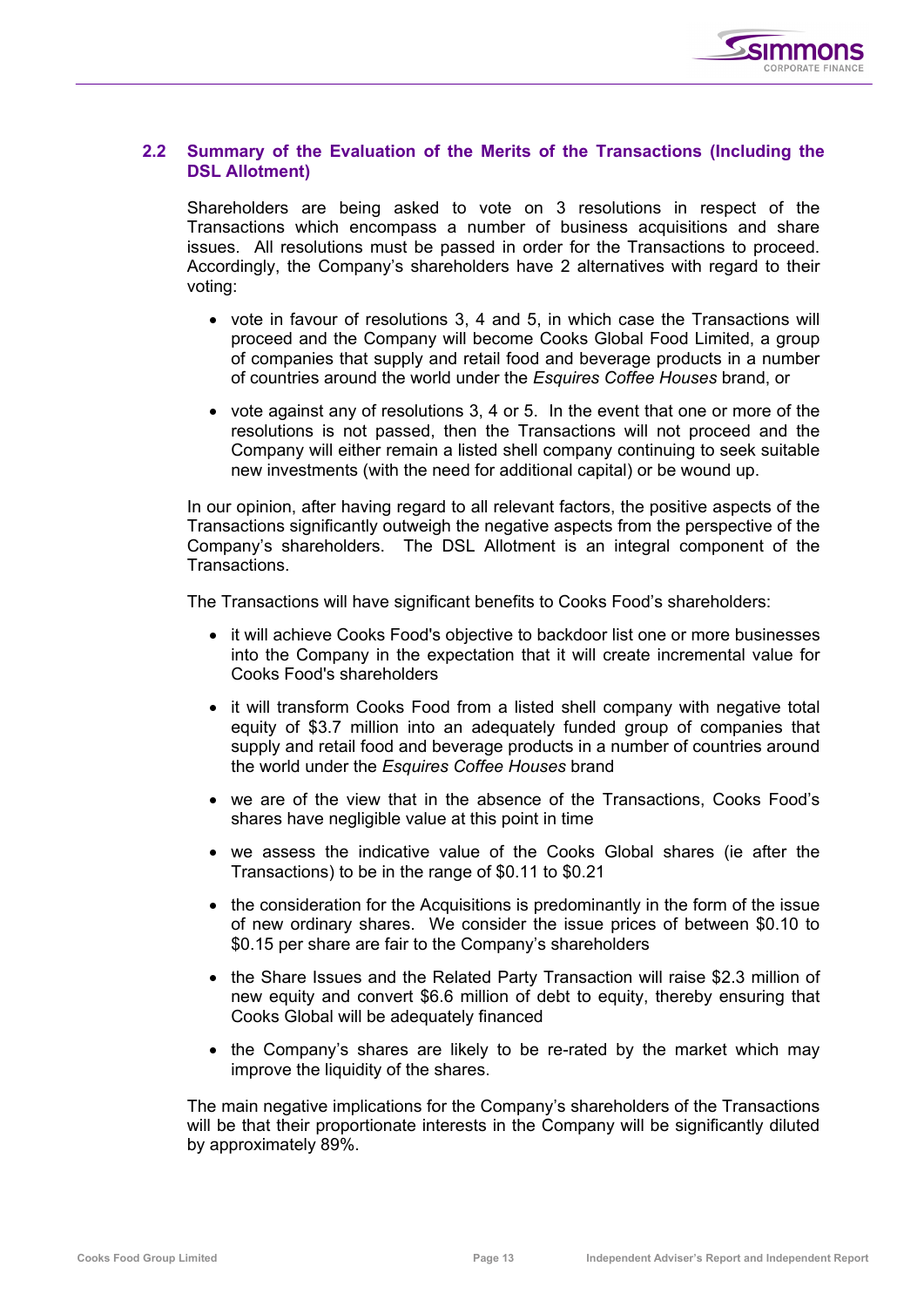

The risk profile of Cooks Food will change from an investment in a listed shell company with negligible income producing assets and substantial negative equity to an investment in an appropriately funded integrated food and beverage product supplier and retailer operating in a number of countries around the world.

Shareholders should carefully consider that in the event that the Transactions do not proceed, Cooks Food will remain as a listed shell company. It may continue to seek suitable new investments and in doing so it will continue to incur operating costs associated with remaining listed on the NZAX. There is no certainty regarding if or when one or more new suitable alternative investments will arise. However, the Company would be obliged to repay the \$2.7 million of convertible loans provided by ADG and Mr Hall plus 25% of the principal amounts advanced. In the absence of continued funding from Mr Jackson, the Company would need to undertake a capital raising or be wound up. If the Company was wound up, it is unlikely that shareholders would receive any return as the Company currently has \$3.7 million of negative equity.

## **2.3 Rationale for the Transactions**

The Company was formed in 2008 by Tasman and consolidated the Murdoch Foods Limited (**Murdoch Foods**), Sahara Foods Limited (**Sahara Foods**) and Cotterill & Rouse Limited (**Cotterill & Rouse**) businesses into a single food manufacturing company.

The Company sold all of its businesses in 2009 and since then, Cooks Food has had no operating businesses under its control.

The Company has been actively seeking natural functional food science based business opportunities that might join together and use the Cooks Food listed entity as a vehicle to become NZX listed.

The Company acquired a 42.46% shareholding in Dairyland Products Limited (**Dairyland**) in 2010. It announced in April 2012 that it had entered into a conditional agreement to acquire the business and assets of the NZ Natural Juice Company but the acquisition was terminated following due diligence.

We are advised that the Board has evaluated a number of other investment opportunities since 2009 but none of them have adequately met the Board's key investment criteria of scalability, a sound track record and the capacity to immediately generate cash post acquisition.

The Transactions will transform Cooks Food from a listed shell company into a group of companies that supply and retail food and beverage products in a number of countries around the world under the *Esquires Coffee Houses* brand.

The Transactions meet the Board's investment criteria:

- the Company is projecting significant growth in the number of franchised and directly owned *Esquires Coffee Houses* stores around the world
- FDL's management team has a strong track record of growing the *Esquires Coffee Houses* business in New Zealand and Australia prior to its sale to Retail Food in 2011
- the Company projects that the Acquisitions will immediately be cash flow positive.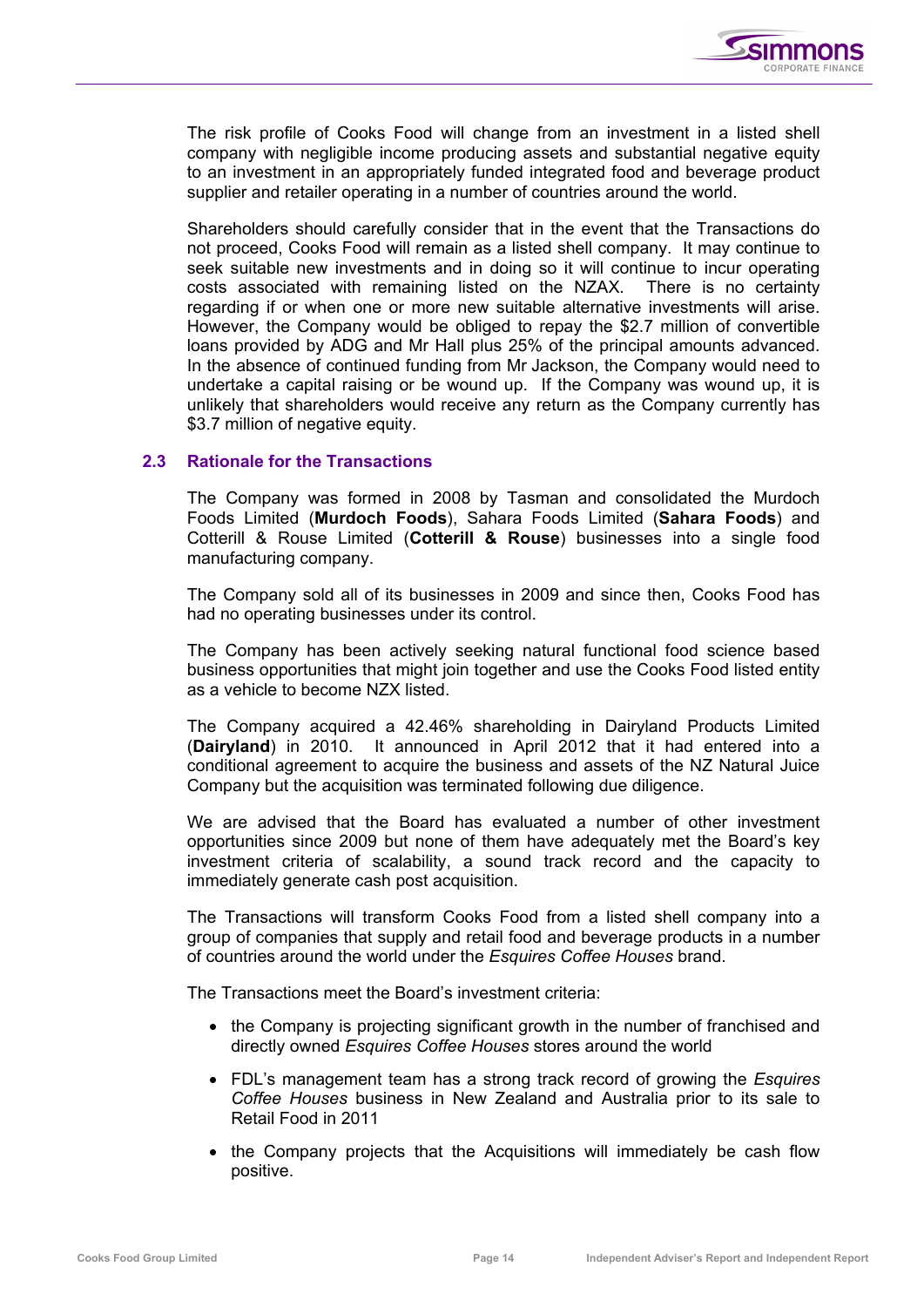

## **2.4 Process Undertaken by Cooks Food**

We are advised by the Board that it initially entered into discussions with FDL and DSL in 2012. The Company undertook research on the global retail coffee market opportunity and evaluated the FDL management team. Comparisons were undertaken of FDL with Australasian food and beverage franchise companies (such as Retail Food and Burger Fuel Worldwide Limited (**BurgerFuel**)) and global coffee companies (such as Starbucks and Costa Coffee).

The Board concluded that the franchise model was a sound business model and would enable the business to grow rapidly in a way that was scalable and could operate from New Zealand.

The Company entered into negotiations with Stuart Deeks and Lewis Deeks regarding the acquisition of FDL. Once agreement in principle was reached, the parties worked together to secure the international intellectual property rights to *Esquires Coffee Houses* (excluding New Zealand, Australia and Canada) through the acquisition of ECI as a pre-condition to advancing to a formal contract. Subsequent to this, the acquisitions of Esquires UK and Esquires Ireland were negotiated followed by the Progressive / Agri acquisition.

## **2.5 Value of the Company Pre and Post the Transactions**

Cooks Food's total equity amounted to negative \$3.7 million as at 31 March 2013, equating to net assets per share of negative \$0.13. The Company has been totally reliant on the funding provided by Mr Jackson over a number of years in the form of secured debentures and unsecured advances. Even after allowing for the value of the Company's NZAX listing, we are of view that the value of Cooks Food's shares prior to the Transactions, and in the absence of any alternative transaction, is negligible.

The Transactions represent the backdoor listing of 4 companies into Cooks Food which will significantly transform Cooks Food. The Acquisitions will largely be funded by the issue of new ordinary shares, resulting in the current shareholders' interests in the Company being significantly diluted by approximately 89%.

In such circumstances, we are of the view that valuations of the individual companies being acquired are less meaningful to Cooks Food's shareholders than the potential value of the Company post the Transactions (ie the value of Cooks Global). Accordingly, we have assessed the indicative value of Cooks Global based on the strategy and forecasts prepared by the Company and FDL. Our assessment is set out in section 6. We assess the indicative value of the shares in Cooks Global to be in the range of \$0.11 to \$0.21.

We note that the valuation assessment is indicative only as it is based on a strategy and forecasts that are still in the process of being fine tuned and it is not possible at this point in time to specify the exact number of shares that will be issued under the **Transactions** 

## **2.6 Value of Consideration**

The consideration for the Acquisitions will be predominantly in the form of the issue of ordinary shares and will result in a significant dilution of the current shareholders' interests in the Company. The Acquisitions are being funded primarily through the issue of new ordinary shares in Cooks Food at either \$0.10 per share (in respect of the FDL and Progressive acquisitions) or \$0.15 per share (in respect of the Esquires UK and Esquires Ireland acquisitions).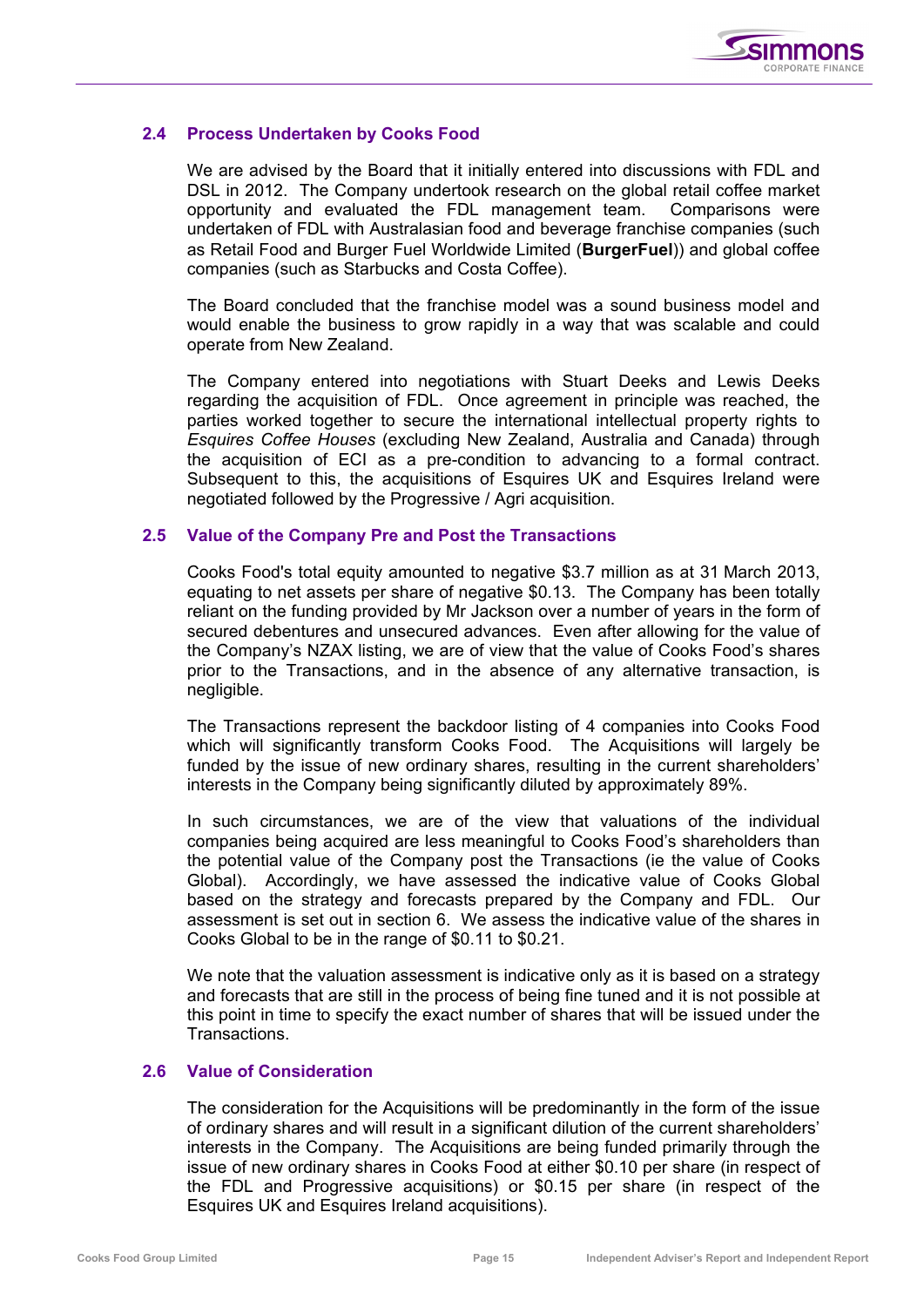

The varying issue prices for the consideration for the Acquisitions (and the Share Issues and Related Party Transaction) reflects the approach taken by the Board where the issue price for each particular transaction was negotiated based on the degree to which the Transactions had been implemented when those issue price negotiations commenced.

We consider the issue prices to be fair to Cooks Food's shareholders:

- they equal or exceed the VWAP of \$0.10 over the past year (albeit on very thin volumes)
- they exceed the issue price of \$0.09 per share for the most recent share placement made by the Company of 5,487,748 shares in August 2012
- they significantly exceed the asset backing of the shares, even after adjusting for the debt to equity conversion that forms part of the Share Issues and the Related Party Transaction. As set out in section 5.4, the asset backing as at 31 March 2013 was negative \$0.13 per share. The adjusted asset backing after the proposed debt to equity conversion is \$0.04 per share.

Further comfort on the reasonableness of the issue prices under the Acquisitions can be taken from the fact that ADG is prepared to invest a further \$1.75 million of cash into the Company to subscribe for an additional 14,000,000 shares after the completion of the Acquisitions at \$0.125 per share.

A significant portion of the shares issued as consideration for the Acquisitions as well as those issued to ADG under the Share Issues and to Mr Jackson under the Related Party Transaction are subject to escrow restrictions which remain in place for up to 2 years.

## **2.7 Limited Likelihood of Alternative Transactions**

We are advised by the Board that since the Company sold its businesses in 2009, it has evaluated numerous businesses to backdoor list into Cooks Food. The Board is of the view that none of the proposals they have evaluated are as compelling as the Transactions.

The Board has confirmed to us that it is not evaluating any other acquisitions other than businesses that would be complementary to the strategy of supplying and retailing food and beverage products under the *Esquires Coffee Houses* brand. It is not evaluating any acquisitions that would be undertaken instead of the Transactions.

## **2.8 Impact on Control**

## *Share Capital and Shareholders*

Cooks Food currently has 27,576,623 fully paid ordinary shares on issue. The names, number of shares and percentage holding of the Company's 10 largest shareholders as at 2 September 2013 are set out in section 4.4.

Cooks Food currently has 4 substantial security holders:

- Keith Jackson (the Company's chair) and associates 48.94%
- Emma Waite and associates 19.90%
- Diana Christian (a Company director) and Sonya Vujnovich 7.25%
- Michael Guthrie 6.88%.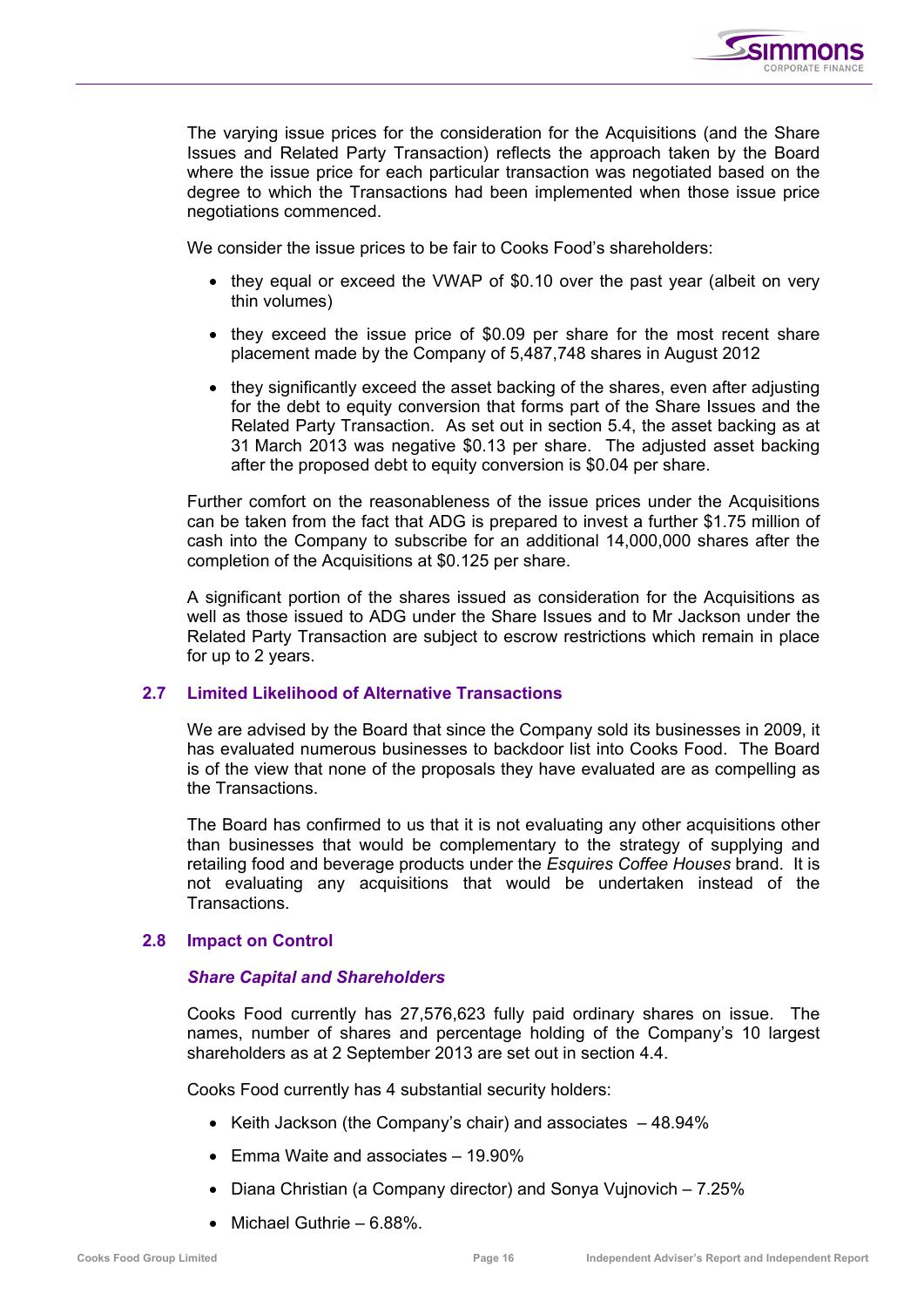

The 4 shareholders collectively hold 82.97% of the fully paid ordinary shares in the Company at present.

#### *Shareholding Levels Post the Transactions*

If the Transactions are approved, Cooks Food will issue at least 221,282,034 fully paid ordinary shares within one year of the completion of the Transactions, increasing the number of ordinary shares on issue to at least 248,858,657.

However, it is not possible to state exactly how many ordinary shares will be on issue within one year of the completion of the Transactions as:

- the number of shares to be issued to Progressive under the PPL SPA will be determined at a future point in time by reference to the Progressive business' NPAT for the year ended 31 March 2014
- Peter Kirton may receive an issue of shares on 31 March 2014 as an incentive payment under the EUK SPA but the number of shares cannot be calculated at this point in time.

Assuming there are 248,858,657 ordinary shares on issue within one year of the completion of the Transactions:

- the current Cooks Food ordinary shareholders (other than Mr Jackson) will hold 8.59% of the shares on issue
- DSL will be the Company's largest shareholder holding 55.19% of the shares
- ADG will be the second largest shareholder holding 16.96% of the shares
- Mr Jackson will be the third largest shareholder holding 14.88% of the shares.

|                                                                                                        | <b>Changes in Cooks Food Shareholdings Within One Year of the Transactions</b> |                     |                               |                                               |                                                   |                                 |         |  |  |  |
|--------------------------------------------------------------------------------------------------------|--------------------------------------------------------------------------------|---------------------|-------------------------------|-----------------------------------------------|---------------------------------------------------|---------------------------------|---------|--|--|--|
|                                                                                                        | Current                                                                        | <b>Acquisitions</b> | <b>Share</b><br><b>Issues</b> | <b>Related</b><br>Party<br><b>Transaction</b> | Convertible<br><b>Preference</b><br><b>Shares</b> | Post the<br><b>Transactions</b> |         |  |  |  |
| Mr Jackson                                                                                             | 13.496.453<br>48.94%                                                           |                     |                               | 22,927,266                                    | 600.000                                           | 37.023.719                      | 14.88%  |  |  |  |
| Other current<br>shareholders                                                                          | 14.080.170<br>51.06%                                                           |                     |                               | 500.000 <sup>1</sup>                          | 6.798.304 <sup>2</sup>                            | 21.378.474                      | 8.59%   |  |  |  |
| <b>DSL</b>                                                                                             |                                                                                | 136.348.909         | 1,000,000                     |                                               |                                                   | 137.348.909                     | 55.19%  |  |  |  |
| <b>ADG</b>                                                                                             |                                                                                |                     | 42.199.758                    |                                               |                                                   | 42,199,758                      | 16.96%  |  |  |  |
| Other new<br>shareholders                                                                              | $\overline{\phantom{a}}$                                                       | 6.135.575           | 4.772.222                     |                                               |                                                   | 10,907,797                      | 4.38%   |  |  |  |
| Total                                                                                                  | 27,576,623                                                                     | 142.484.484         | 47.971.980                    | 23,427,266                                    | 7,398,304                                         | 248,858,657                     | 100.00% |  |  |  |
| 1 Tasman<br>2 Assumes all holders of convertible preference shares also currently hold ordinary shares |                                                                                |                     |                               |                                               |                                                   |                                 |         |  |  |  |

## *Shareholding Voting*

The Transactions (including the DSL Allotment) will result in DSL holding significant shareholder voting control.

DSL's shareholding of between 50.1% and 58.92% will enable it to singlehandedly control the outcome of ordinary resolutions (which require the approval of more than 50% of the votes cast by shareholders) and block any special resolutions (which require the approval of 75% of the votes cast by shareholders), subject always to applicable voting restrictions under the NZAX Listing Rules. DSL will not however be able to singlehandedly pass a special resolution.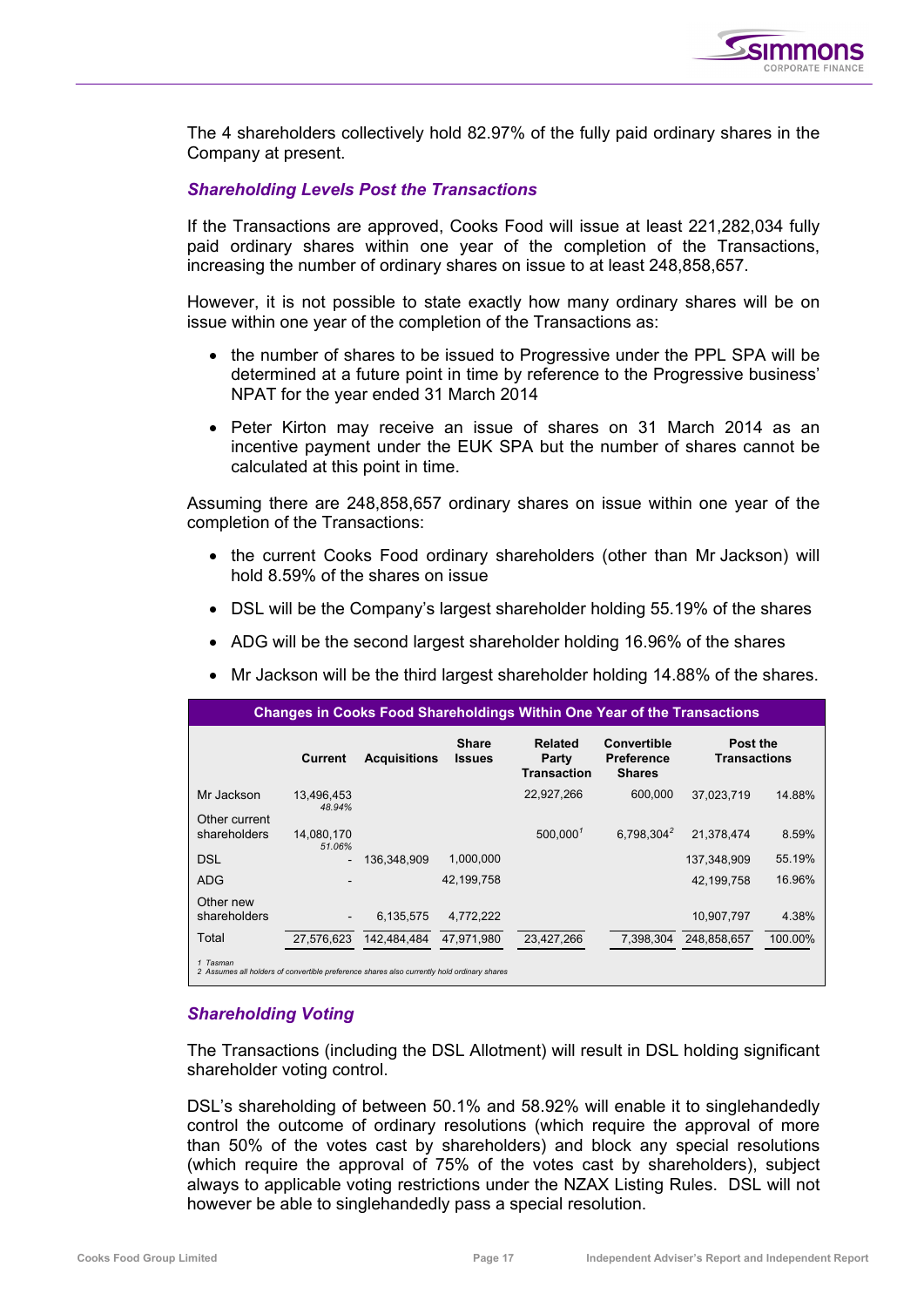

Under the Companies Act 1993 (the **Act**), a special resolution is required to:

- adopt, alter or revoke a company's constitution
- approve a major transaction
- approve an amalgamation of a company
- place a company in liquidation.

DSL will not be able to increase its shareholding in Cooks Food beyond the level set out above in the table unless it complies with the provisions of the Code. It will only be able to acquire more shares in Cooks Food if:

- it makes a full or partial takeover offer or
- the acquisition is approved by way of an ordinary resolution of Cooks Food shareholders or
- the Company makes an allotment of shares which is approved by way of an ordinary resolution of Cooks Food shareholders.

As long as DSL's shareholding level remains above 50%, DSL will be permitted to increase its shareholding in Cooks Food through the *creep* provisions of the Code by buying up to a further 5% of the Company's shares per annum commencing 12 months after the DSL Allotment is completed.

#### *Board of Directors*

If the Transactions are approved, 2 of the 3 current Cooks Food directors (Diana Christian and Graeme Rothwell) will resign from the Board. Keith Jackson will remain on the Board. The Board will increase to 5 directors with the election of 4 new directors:

- Andrew Kerslake associated with ADG
- Mike Hutcheson
- Stuart Deeks associated with DSL
- Lewis Deeks associated with DSL.

While there is no requirement for an NZAX listed company to have a minimum number of independent directors, we understand that Mr Hutcheson will meet the criteria to be classed as an independent director. Subsequent to the completion of the Transactions, the Company intends to appoint another independent director who will chair the Board.

#### *Operations*

The FDL operations are currently managed by Stuart Deeks and Lewis Deeks. Following the Transactions, Stuart Deeks will be Cooks Global's director of business development and Lewis Deeks will be Cooks Global's director of operations. Accordingly, DSL (through Stuart Deeks and Lewis Deeks) will have significant control over the operations of the Company.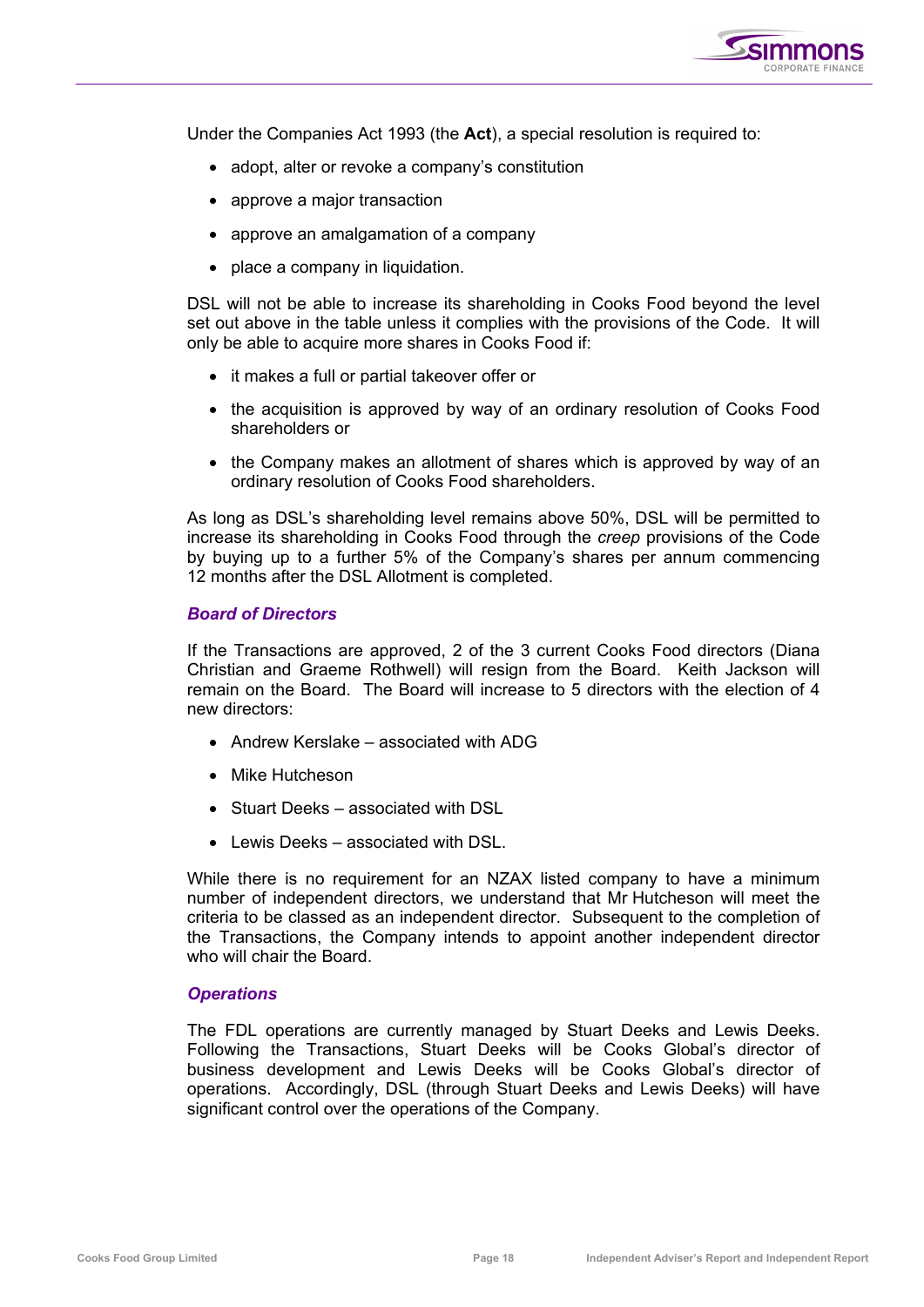

## *Protection for Minority Shareholders*

While DSL will have a high degree of control over Cooks Food, it cannot act in an oppressive manner against minority shareholders. The Act provides a level of protection to minority shareholders. Any transactions between Cooks Food and DSL will be required to satisfy the requirements of the NZAX Listing Rules with respect to transactions with related parties.

## **2.9 Impact on Share Price and Liquidity**

A summary of Cooks Food's daily closing share price and daily volume of shares traded from 5 January 2011 is set out in section 4.8.

## *Liquidity of Cooks Food Shares Likely to Increase*

Trading in the Company's shares is extremely thin, reflecting that Keith Jackson holds a beneficial interest in 48.94% of the fully paid ordinary shares and the top 10 shareholders collectively hold 92.11% of the shares.

Cooks Food shareholders currently have very limited opportunities to sell their shares. Prior to the announcement of the Transactions, only 0.04% of the Company's shares traded in the preceding year.

While the size of the pool of shares held by the Company's current shareholders other than Mr Jackson will not materially change under the Transactions, the Company's market capitalisation will significantly increase and this may potentially attract new investors. This is likely to increase the level of demand for the Company's shares and enhance the ability for existing Cooks Food shareholders to sell their shares.

## *Re-rating of Cooks Food Shares*

Cooks Food is currently a listed shell company with negligible income earning assets. While in theory no growth expectations would be factored into the Company's share price, it is likely that the current share price reflects some speculative element that assumes the Transactions will proceed.

The Transactions will potentially lead to a re-rating of the Company's shares as Cooks Global will be a much larger company with the following characteristics:

- it will operate in the food and beverage industry in both the supply and retail sectors of the value chain
- its operations will be domiciled in a number of countries around the world spanning the Pacific, Europe, Asia, the Middle East and North Africa
- its growth potential will be significantly enhanced, it will potentially generate profits and may pay dividends (although the Board has stated in the Profile that no dividends will be payable in the immediate foreseeable future as profits will be reinvested into the development and growth of the Company)
- it will have DSL as its cornerstone shareholder who will be instrumental in the strategic and operational management of the Company.

The combination of these factors may lead to greater demand for the Company's shares which in turn may lead to higher prices for the shares. However, shareholders should also bear in mind that any re-rating of the Company's shares may increase the variability in the share prices and this may result in the Company's share price either increasing or decreasing.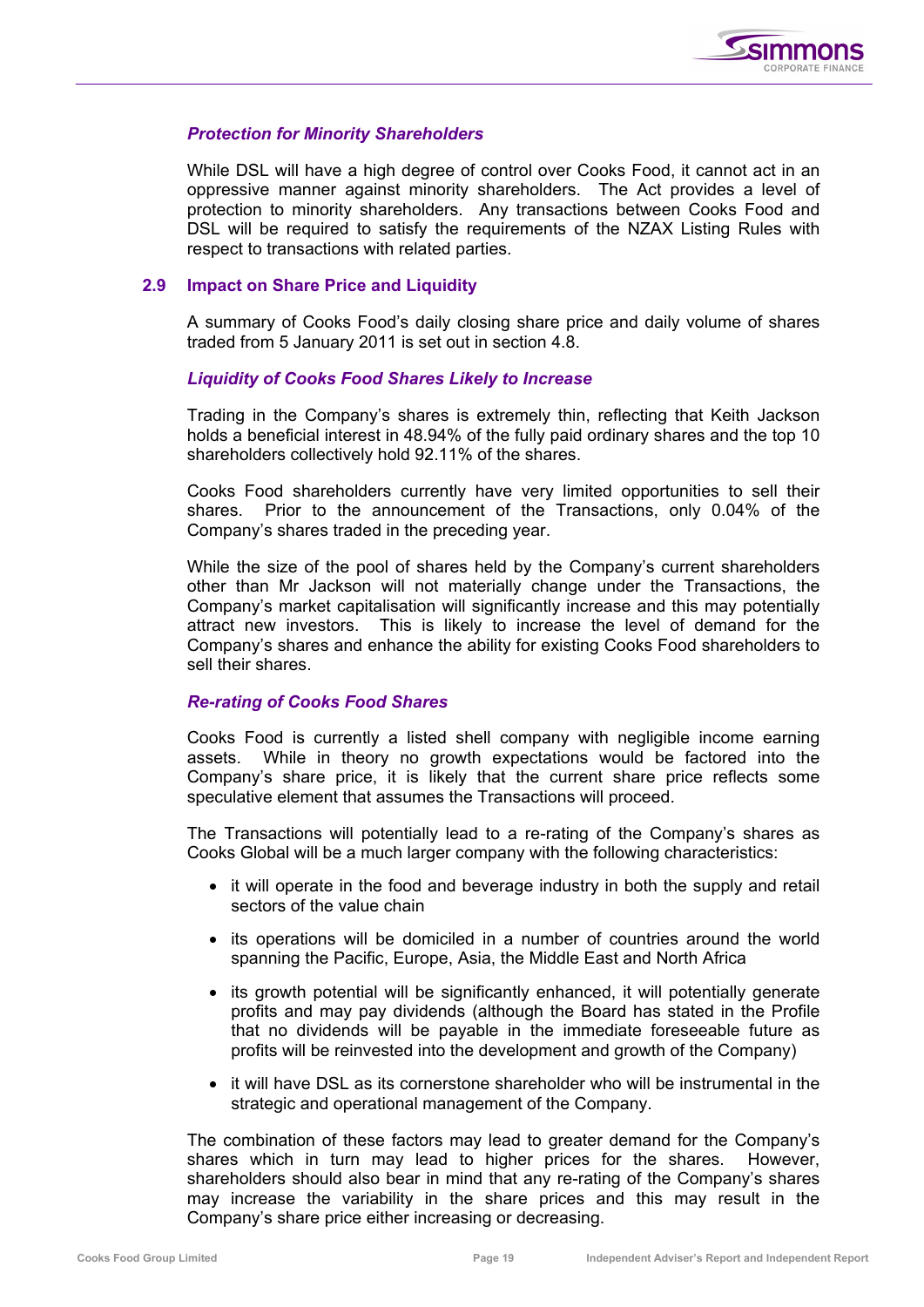

#### **2.10 Other Advantages to the Cooks Food Shareholders of the Transactions**

The Transactions will accomplish what Cooks Food has stated that it is seeking to achieve since selling its business in 2009 – to enable the backdoor listing of one or more food businesses through the Company. Following the Transactions, Cooks Food's current shareholders (excluding Mr Jackson) will hold approximately 8.59% of the shares in the Company, which is projected to be a profitable food and beverage product supplier and retailer operating under the *Esquires Coffee Houses*  brand in a number of countries and with significant growth opportunities.

#### **2.11 Other Disadvantages to the Cooks Food Shareholders of the Transactions**

The key disadvantage to the Cooks Food shareholders of the Transactions is that the various issues of shares under the Transactions will significantly dilute their interests in the Company. Following the Transactions, their collective shareholding (excluding Mr Jackson's shareholding) will reduce from 51.06% to 8.59%.

The Board has stated that it intends to offer a SPP to all shareholders after the completion of the Transactions. Participation in the SPP will reduce the level of dilution faced by shareholders to some extent.

In our view, the positive aspects of the transformation of the Company into a significantly larger entity operating in the food and beverage industry in a number of countries with strong growth prospects far outweigh the dilutionary impact of the **Transactions** 

## **2.12 Advantages to DSL of the Transactions**

Cooks Food offers DSL an effective and efficient means to achieve a listing of FDL on a recognised stock exchange.

Backdoor listing FDL on the NZAX will provide a number of benefits to FDL and  $DSL$ :

- an enhancement of the *Esquires Coffee Houses* profile in the market place
- the ability to raise equity capital more easily
- the ability to use scrip for acquisitions
- liquidity for FDL's shareholders (subject to the escrow restrictions over some of the shares issued under the DSL Allotment).

## **2.13 Change in Business Risk**

As a listed shell company with negligible income operating assets, the business risks associated with the current Cooks Food business are limited. However, shareholders face considerable investment risk as the Company has negative total equity of \$3.7 million and is totally reliant on the funding that has been provided by Mr Jackson over a long period of time. If this funding support was removed, the Company would need to be wound up and any returns to shareholders would be negligible.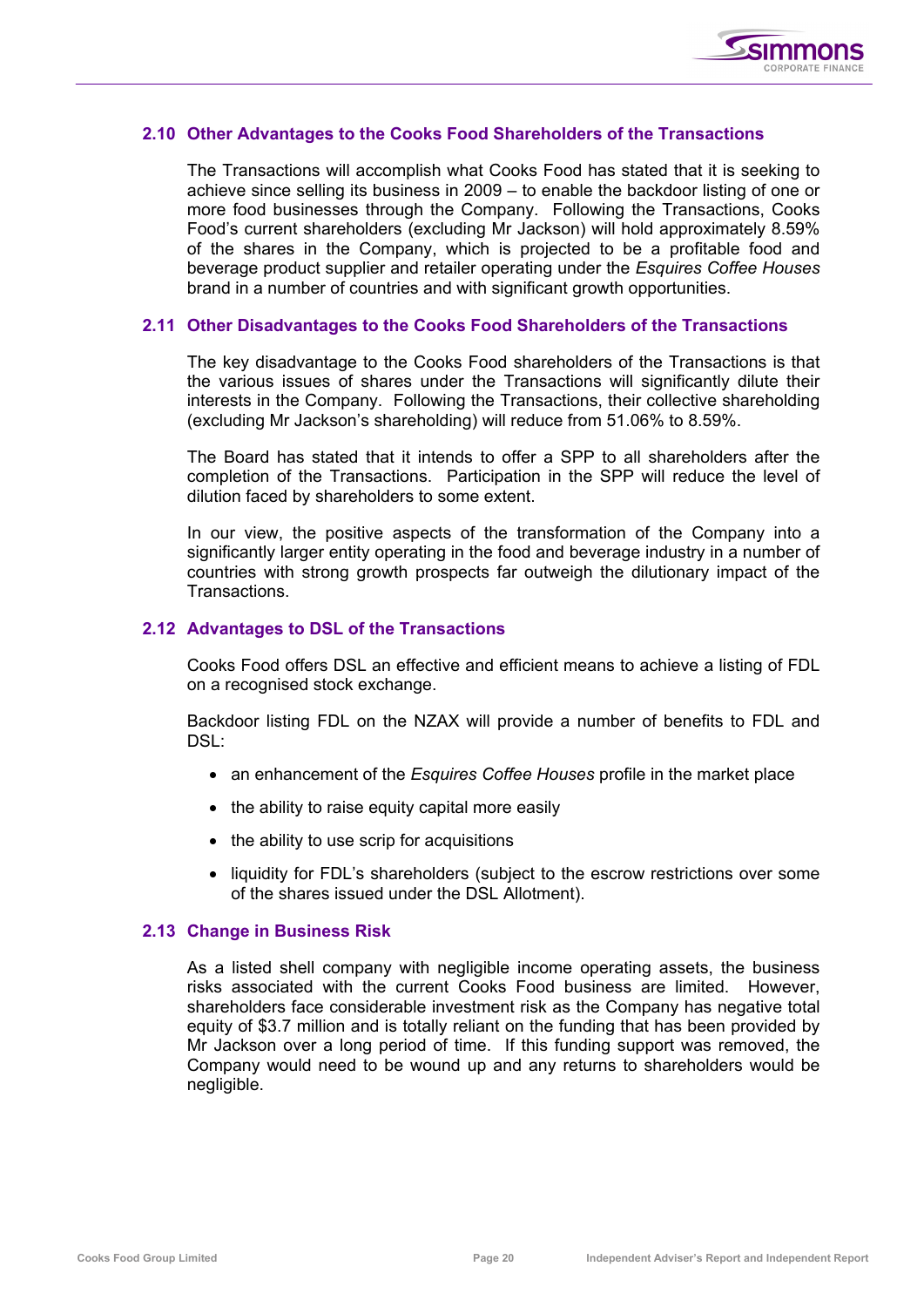

Following the completion of the Transactions, the Company's shareholders will face a significant change in business risk. The risks associated with businesses in the food and beverage industry generally, and Cooks Global specifically, are significant and include:

- the retail food and beverage industry is highly competitive. The actions of new and existing competitors may adversely affect the Company's financial performance
- adverse food and beverage health and safety issues may impact on the Company's financial performance and / or give rise to product liability concerns
- the Company may not be able to enforce trade mark protection to protect its rights to the *Esquires Coffee Houses* brand
- the Company may not be able to retain its key personnel
- the Company's operating systems, personnel or distribution networks may not be able to keep pace with the Company's growth initiatives
- the Company may not be able to identify, attract and retain suitably qualified and motivated franchisees and master franchises
- the Company may not be able to identify suitable sites or negotiate suitable leasing terms for new stores or renegotiate acceptable lease terms for existing stores when leases are due to expire
- any deterioration in the relationship or terms of trade with key suppliers may have an adverse material impact on the Company's operations and its financial performance
- the inability to adequately finance the Company's operations may stall the development and growth of its business
- foreign currency fluctuations may adversely affect earnings
- country risks arising from possible changes in the political, regulatory and economic environments in the various countries that the Company will operate in including China, Bahrain, Kuwait, United Arab Emirates, Saudi Arabia, United Kingdom and Ireland
- supply chain risks arising from reliance on third party suppliers
- customer concentration risks given that initially over half of the *Esquires Coffee Houses* stores will be located in Great Britain.

A detailed analysis of the risks associated with an investment in Cooks Global is set out in the section entitled *Risk Factors for Cooks Global Foods* in the Profile. The analysis highlights the significant level of risk associated with an investment in Cooks Global and shareholders need to be cognisant of the major change in the risk profile of their investment in the Company.

## **2.14 Implications if the Resolutions are not Approved**

As the resolutions are interdependent and require sequential approval, if any one of resolutions 3, 4 or 5 is not approved, then the Transactions will not proceed.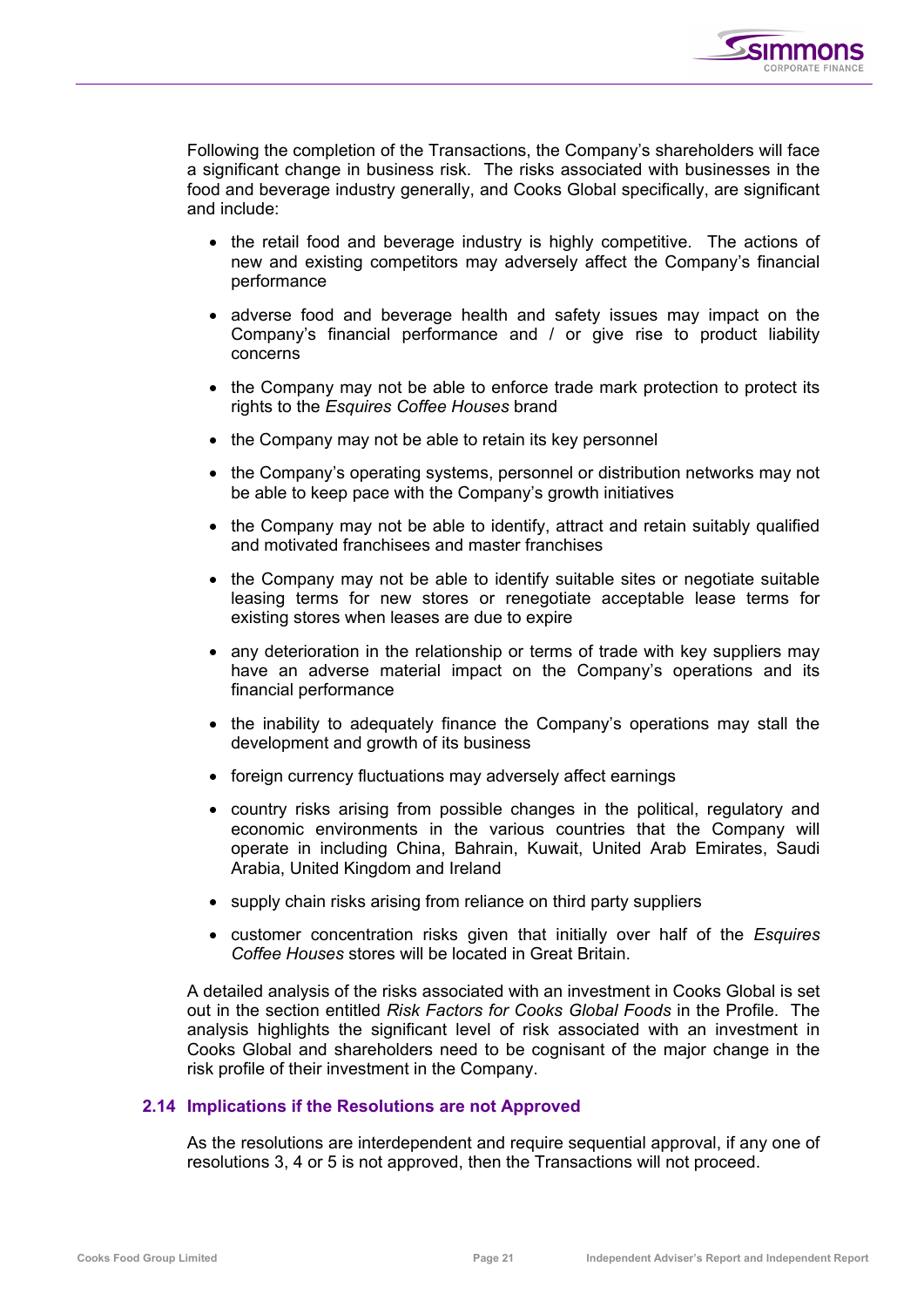

If the Transactions do not proceed, Cooks Food may attempt to continue as a shell company listed on the NZAX with negligible income producing assets. The Board would need to continue to seek opportunities to acquire one or more businesses that could be backdoor listed into Cooks Food. There is no certainty as to if, or when, such a transaction could be completed.

In the meantime, Cooks Food would continue to incur operating costs associated with remaining listed on the NZAX (including listing fees, audit fees and directors fees) and evaluating potential acquisitions / backdoor listing candidates.

The Company currently has negative total equity of \$3.7 million and is reliant on the funding that has been provided by Mr Jackson over a long period of time and more recently funding provided by ADG and Mr Hall. The Company would be obliged to repay the \$2.7 million of convertible loans provided by ADG and Mr Hall plus an amount equal to 25% of the loan amounts advanced. It cannot be taken for granted that Mr Jackson would continue to fund the Company and therefore the Board would either need to raise additional capital or evaluate the option of winding up the Company. If the Company was wound up, it is unlikely that shareholders would receive any return given the Company's current financial position.

## **2.15 Options for Shareholders who do not Wish to Retain Their Investment in Cooks Food**

## *Sell On-market*

If shareholders do not wish to remain shareholders in the Company after the Transactions are completed, they could possibly sell their shares on-market now at the current market prices. Since the acquisition of FDL was announced on 7 June 2013, a total of 632,330 shares have traded on the NZAX at a VWAP of \$0.15. However, the ability to sell on-market may not be an option for large parcels of shares due to the lack of liquidity in the market.

## *Minority Buy-out Rights Under the Act*

If the special resolution approving the Transactions (resolution 5) is passed, those shareholders who voted against the special resolution will be entitled to require the Company to buy their shares in accordance with the provisions of the Act.

A shareholder entitled to require the Company to purchase its shares by virtue of section 110 of the Act may, within 10 working days of the passing of the special resolution, give written notice to the Company requiring it to purchase the shares.

The Board is then required to give notice to the shareholder of a fair and reasonable price for the shares. We note that the Board has indicated on page 3 of the notice of annual meeting that in its view, in the absence of the Transactions, "it is highly likely that a fair and reasonable price for shares would be nil or a highly nominal amount".

Shareholders who do not agree with the nominated price can object to the price, in which case the price will be determined by arbitration.

## **2.16 Voting For or Against the Resolutions**

Voting for or against resolutions 3, 4 and 5 in respect of the Transactions is a matter for individual shareholders based on their own views as to value and future market conditions, risk profile and other factors. Shareholders will need to consider these consequences and consult their own professional adviser if appropriate.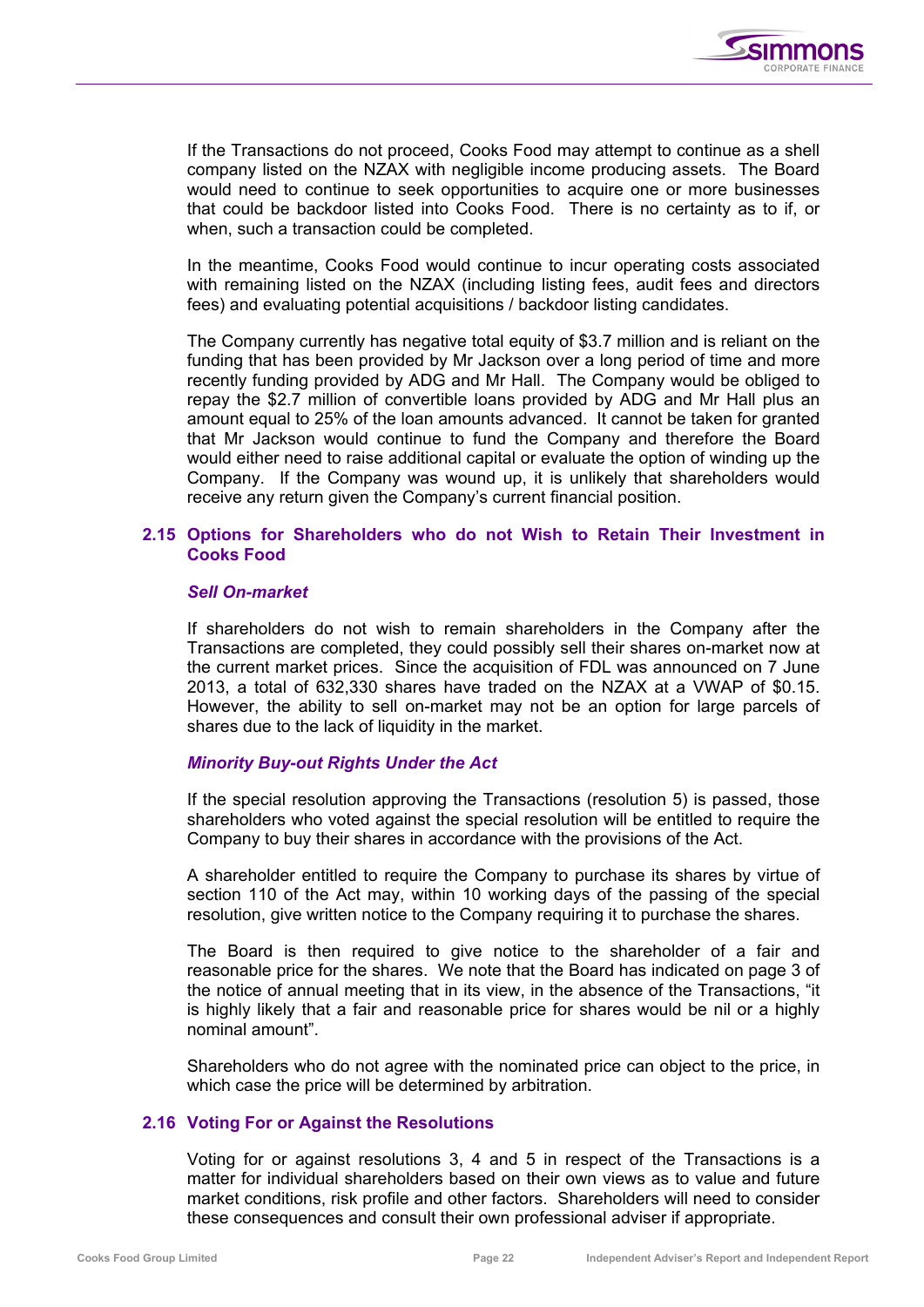

# **3. Evaluation of the Fairness of the Transactions**

## **3.1 Basis of Evaluation**

The NZX Guidance Note requires the Independent Report to comply with the requirements for an Appraisal Report.

The NZX Guidance Note also requires the Independent Report to include:

- a statement of whether there are any possible alternative courses for Cooks Food other than the proposed transaction
- a statement whether or not, in our opinion, the terms of the transaction are fair and reasonable to shareholders and in the best interests of Cooks Food.

NZSX Listing Rule 1.7.2 requires an Appraisal Report to consider whether the consideration and the terms and conditions of the Transactions are *fair* to the Company's shareholders.

There is no legal definition of the term *fair* in New Zealand in either the Listing Rules or in any statute dealing with securities or commercial law.

In our opinion, the Transactions will be fair to the Company's shareholders if:

- the value of the Acquisitions is equal to or greater than the value of the consideration paid for the Acquisitions
- the shares issued as consideration for the Acquisitions are issued at or above a fair value
- the terms and conditions of the Transactions are fair.

We have evaluated the fairness of the Transactions by reference to:

- the rationale for the Transactions
- the value impact of the Transactions
- the fairness of the consideration paid for the Acquisitions
- the likelihood of alternative transactions
- the impact on the control of Cooks Food
- the impact on Cooks Food's share price
- other benefits and disadvantages to Cooks Food's shareholders
- the implications if the resolutions in respect of the Transactions are not approved.

Our opinion should be considered as a whole. Selecting portions of the evaluation without considering all the factors and analyses together could create a misleading view of the process underlying the opinion.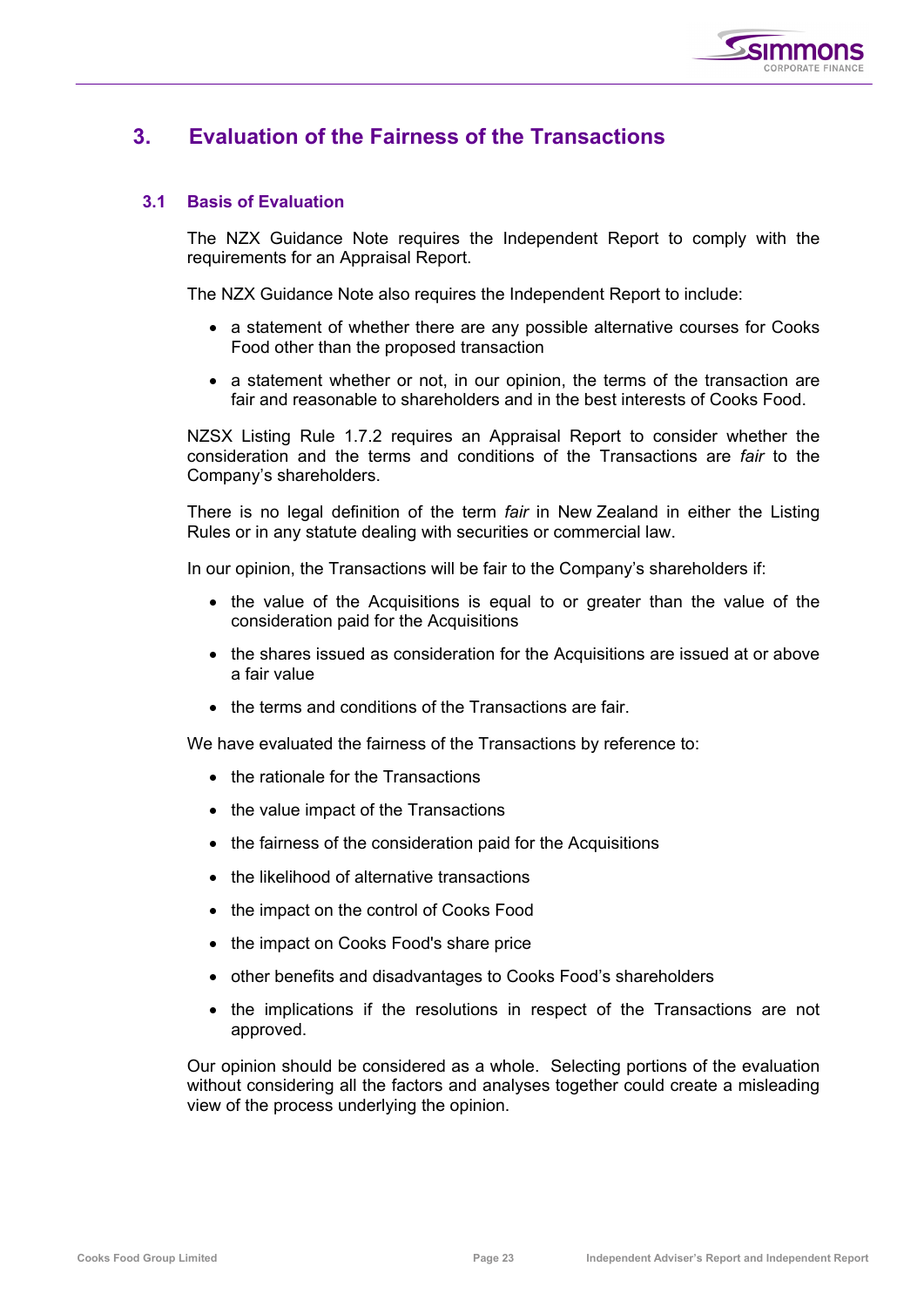

## **3.2 Evaluation of the Fairness of the Transactions**

In our opinion, after having regard to all relevant factors, the terms of the Transactions are fair and reasonable to the Company's shareholders and are in the best interests of Cooks Food given the options reasonably available to the Company at the current time.

The basis for our opinion is set out in detail in sections 2.3 to 2.15. In summary, the key factors leading to our opinion are:

- the rationale for the Transactions is sound:
	- it will achieve Cooks Food's objective to backdoor list one or more businesses into the Company
	- it will transform Cooks Food from a listed shell company with negative total equity into an adequately funded group of companies that supply and retail food and beverage products in a number of countries around the world under the *Esquires Coffee Houses* brand
- we are of the view that in the absence of the Transactions, Cooks Food's shares have negligible value at this point in time
- we assess the indicative value of the Cooks Global shares (ie after the Transactions) to be in the range of \$0.11 to \$0.21
- the consideration for the Acquisitions is predominantly in the form of the issue of new ordinary shares. We consider the issue prices of between \$0.10 to \$0.15 per share are fair to the Company's shareholders
- the Share Issues and the Related Party Transaction will raise \$2.3 million of new equity and convert \$6.6 million of debt to equity, thereby ensuring that Cooks Global will be adequately financed
- the Company's shares are likely to be re-rated by the market which may improve the liquidity of the shares
- offsetting these positive aspects, the shareholders' proportionate interests in the Company will be significantly diluted by approximately 89% and the risk profile of Cooks Food will change significantly.

## **3.3 Alternative Courses for Cooks Food**

As stated in section 2.7, the likelihood of an alternative transaction in the near term is limited. The Board is not evaluating any other potential transactions. The costs incurred in evaluating the Transactions and seeking shareholder approval will deplete the Company's cash reserves.

## **3.4 Implications of the Resolutions not being Approved**

In the event that any one of resolutions 3, 4 or 5 in respect of the Transactions is not approved, the backdoor listing will not proceed. The implications of this are set out in section 2.14.

## **3.5 Voting For or Against the Resolutions**

Voting for or against resolutions 3, 4 and 5 in respect of the Transactions is a matter for individual shareholders based on their own views as to value and future market conditions, risk profile and other factors. Shareholders will need to consider these consequences and consult their own professional adviser if appropriate.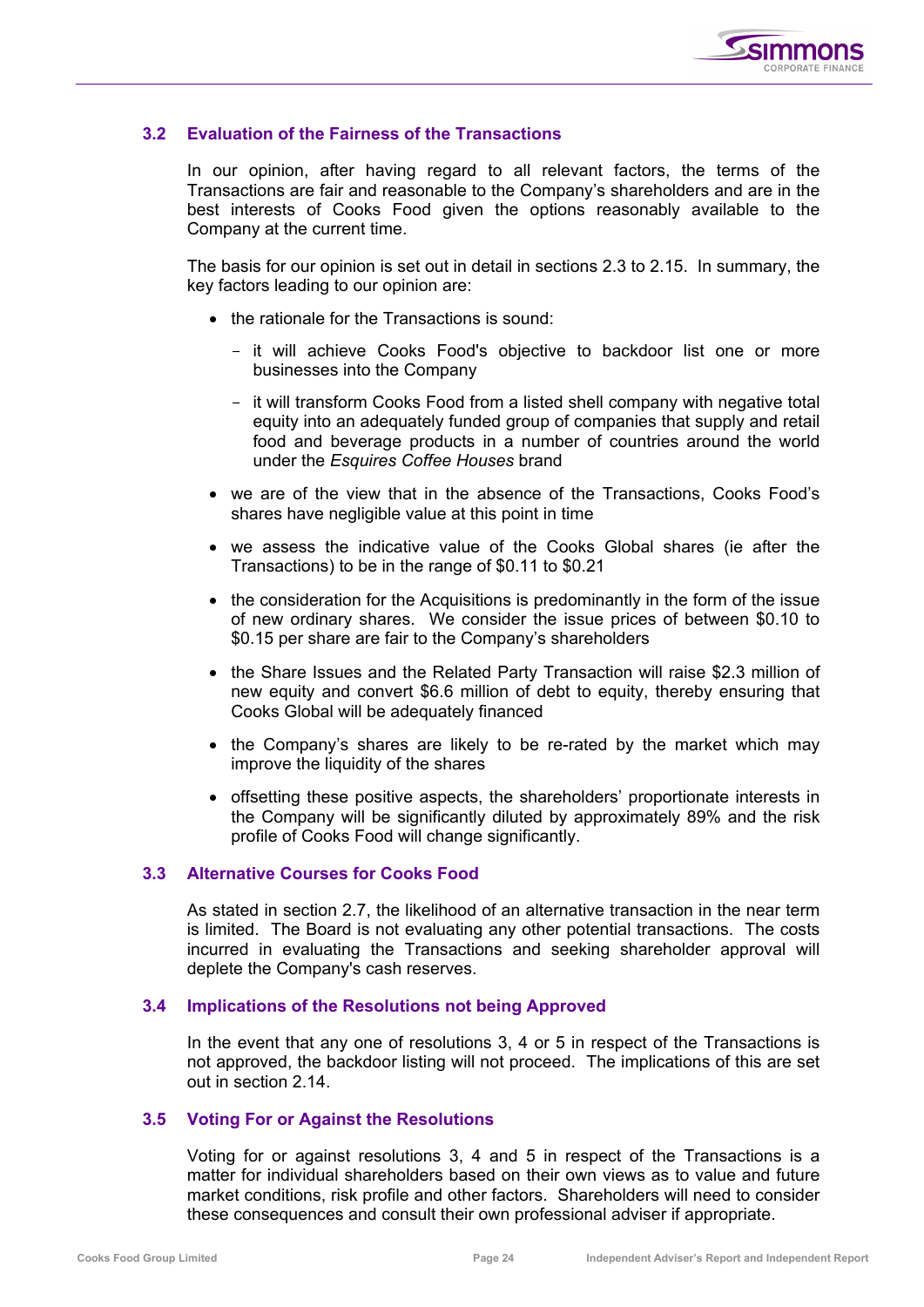

# **4. Profile of Cooks Food**

## **4.1 Background**

The Company was incorporated on 4 February 2008 as Tasman Food Corporation Limited and was wholly owned by Tasman. It changed its name to Tasman Food Group Limited on 26 May 2008, to Tasman Food Corporation Limited on 27 May 2008 and to Cooks Food Group Limited on 18 August 2008.

The Company was formed after a memorandum of understanding was signed in January 2008 between Tasman, Murdoch Foods, Sahara Foods and Cotterill & Rouse, with the aim of consolidating the Murdoch Foods, Sahara Foods and Cotterill & Rouse businesses into a single food manufacturing company.

The Company listed its 22,000,000 shares on the NZAX on 20 October 2008.

The Company sold its *Olive Grove* and *Sahara* brands to LHF Limited on 30 April 2009. It sold its ambient brands (*Cotterill & Rouse*, *Murdoch* and *Sungold*) along with a novation agreement relating to the Diamond Pasta and Meal Solutions business and DYC Vinegar to Wilson Consumer Foods Limited on 22 May 2009.



The Company's key events are set out below.

## **4.2 Nature of Operations**

Since the divestment of the Murdoch Foods, Sahara Foods, Cotterill & Rouse, Diamond Pasta and Meal Solutions and DYC Vinegar businesses in 2009, Cooks Food has no operating businesses under its control.

The Company holds 8,491,667 shares (42.46%) in Dairyland, a company formed to undertake investments in the dairy sector. Dairyland has recently purchased a 13 hectare site in Tokoroa and holds building and resource consents to establish a whole milk powder factory. The acquisition will be completed in November 2013. Dairyland is currently fundraising to build the export milk processing facility.

Cooks Food has been actively seeking natural functional food science based business opportunities that might join together and use the Cooks Food listed entity as a vehicle to become NZX listed.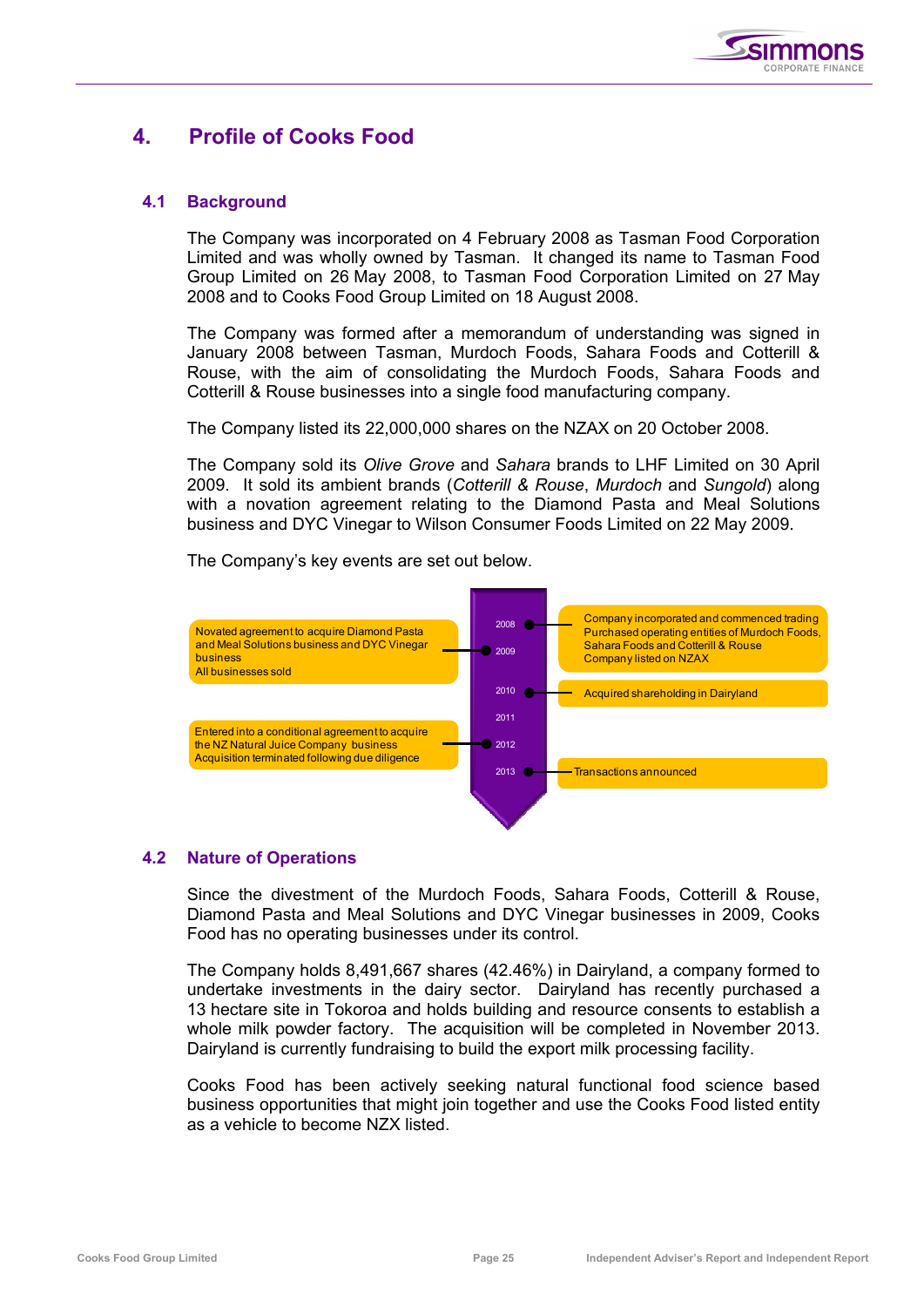

## **4.3 Directors and Senior Management**

The directors of Cooks Food are:

- Keith Jackson executive chair
- Diana Christian
- Graeme Rothwell.

## **4.4 Capital Structure and Shareholders**

#### *Ordinary Shares*

Cooks Food currently has 27,576,623 fully paid ordinary shares on issue held by 448 shareholders.

The names, number of shares and percentage holding of the 10 largest ordinary shareholders as at 2 September 2013 are set out below.

| <b>Cooks Food's 10 Largest Ordinary Shareholders</b>                            |               |               |  |  |  |  |  |
|---------------------------------------------------------------------------------|---------------|---------------|--|--|--|--|--|
| <b>Shareholder</b>                                                              | No. of Shares | $\frac{0}{0}$ |  |  |  |  |  |
| Keith Jackson, Patricia Jackson and Phillip Picot                               | 7,788,953     | 28.24%        |  |  |  |  |  |
| Keith Jackson                                                                   | 5,537,500     | 20.08%        |  |  |  |  |  |
| Emma Waite                                                                      | 2,743,874     | 9.95%         |  |  |  |  |  |
| Real Action Group Limited (RAGL)                                                | 2,743,874     | 9.95%         |  |  |  |  |  |
| Diana Christian and Sonya Vujnovich                                             | 1,999,990     | 7.25%         |  |  |  |  |  |
| <b>Michael Guthrie</b>                                                          | 1,897,152     | 6.88%         |  |  |  |  |  |
| Tasman                                                                          | 1,041,000     | 3.77%         |  |  |  |  |  |
| Graeme Rothwell, Eve Rothwell and Hibiscus Independent Trustees<br>2009 Limited | 763.200       | 2.77%         |  |  |  |  |  |
| Donald Hattaway and Brian Everett                                               | 538,500       | 1.95%         |  |  |  |  |  |
| Lynda Smyth                                                                     | 347,409       | 1.26%         |  |  |  |  |  |
| Subtotal                                                                        | 25,401,452    | 92.11%        |  |  |  |  |  |
| Others (438 shareholders)                                                       | 2,175,171     | 7.89%         |  |  |  |  |  |
| Total                                                                           | 27,576,623    | 100.00%       |  |  |  |  |  |
| Source: NZX Data                                                                |               |               |  |  |  |  |  |

The Company's chair, Keith Jackson, has a beneficial interest in 13,496,453 ordinary shares (48.94%).

Emma Waite has a beneficial interest in 5,487,748 ordinary shares (19.90%).

## *Convertible Preference Shares*

Cooks Food currently has 6,154,427 convertible preference shares on issue held by 17 shareholders. The shares are not quoted on the NZAX.

The convertible preference shares do not all have the same class of rights:

- 4,975,508 shares were redeemable on 31 December 2010 and were reclassified from equity to current liabilities in the 2012 financial year. They receive interest at 12.5% per annum (the **Original CPS**). Mr Jackson holds 480,000 Original CPS
- 1,178,919 shares were issued to Emma Waite and RAGL on 3 August 2012 at \$0.09 per share (the **New CPS**). The New CPS do not receive interest.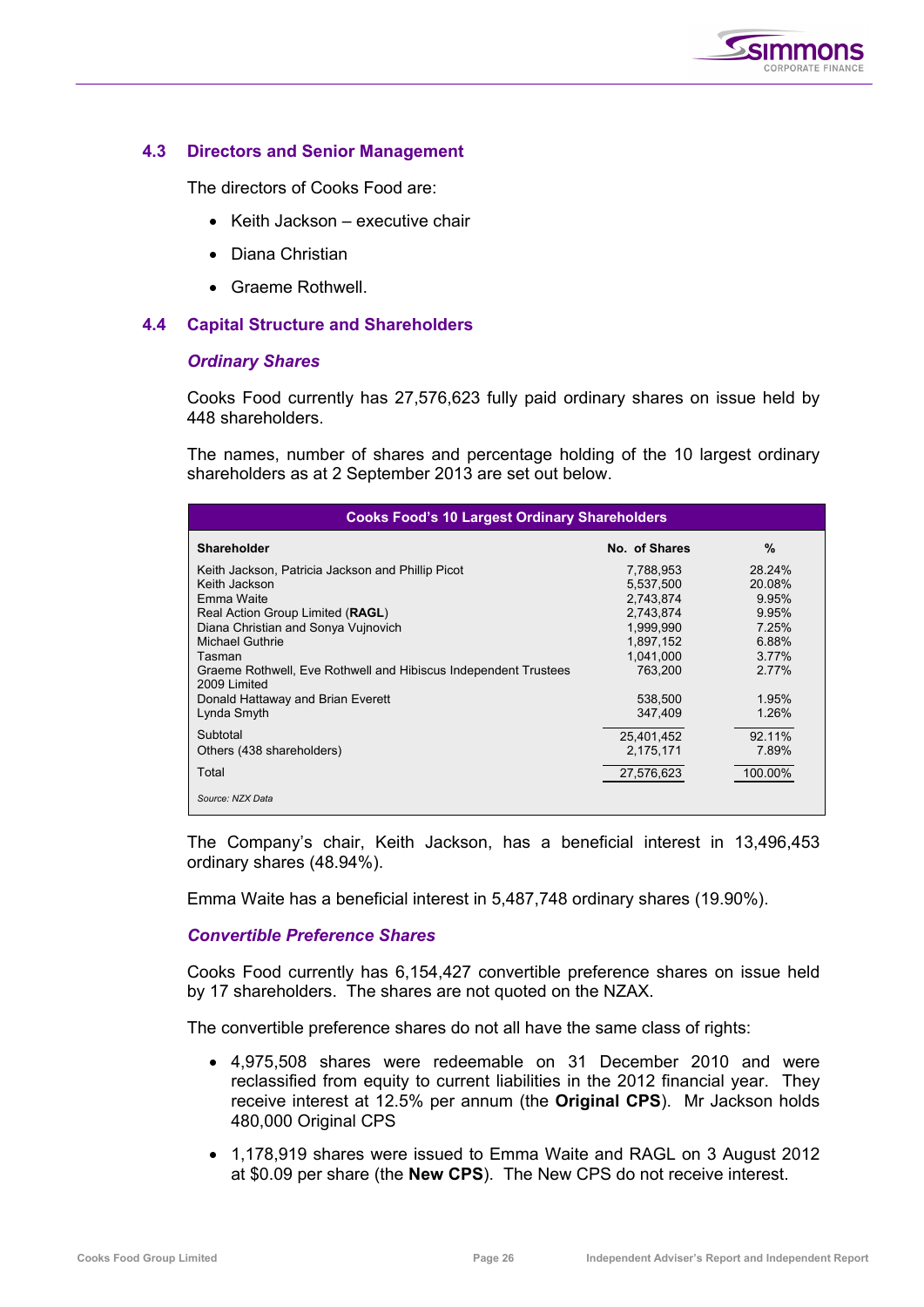

The convertible preference shareholders have agreed to convert all of their convertible preference shares to ordinary shares following the completion of the Transactions at the following rates:

- 1.25 ordinary shares for each Original CPS
- 1 ordinary share for each New CPS.

This will result in 7,398,304 ordinary shares being issued in exchange for the 6,154,427 convertible preference shares.

## **4.5 Financial Performance**

A summary of Cooks Food's recent financial performance is set out below.

| <b>Summary of Cooks Food Financial Performance</b>                                               |                                            |                                            |                                            |                                            |  |  |  |
|--------------------------------------------------------------------------------------------------|--------------------------------------------|--------------------------------------------|--------------------------------------------|--------------------------------------------|--|--|--|
|                                                                                                  | Year to<br>31 Mar 10<br>(Audited)<br>\$000 | Year to<br>31 Mar 11<br>(Audited)<br>\$000 | Year to<br>31 Mar 12<br>(Audited)<br>\$000 | Year to<br>31 Mar 13<br>(Audited)<br>\$000 |  |  |  |
| <b>Continuing Operations</b>                                                                     |                                            |                                            |                                            |                                            |  |  |  |
| Income                                                                                           | 6                                          | 214                                        | 122                                        | 1,501                                      |  |  |  |
| Operating profit / (loss)                                                                        | (176)                                      | 94                                         | 83                                         | 1,240                                      |  |  |  |
| Profit / (loss) for the year                                                                     | (630)                                      | (493)                                      | (608)                                      | 1,162                                      |  |  |  |
| <b>Discontinued Operations</b>                                                                   |                                            |                                            |                                            |                                            |  |  |  |
| Income                                                                                           | 696                                        |                                            |                                            |                                            |  |  |  |
| Operating profit / (loss)                                                                        | (1,012)                                    |                                            | 16                                         |                                            |  |  |  |
| Profit / (loss) for the year                                                                     | (1, 108)                                   |                                            | 16                                         |                                            |  |  |  |
| Total comprehensive income / (loss) after tax<br>Source: Cooks Food audited financial statements | (1,738)                                    | (493)                                      | (592)                                      | 1,162                                      |  |  |  |
|                                                                                                  |                                            |                                            |                                            |                                            |  |  |  |

Cooks Food sold its operating businesses in the 2010 financial year. The operating expenses of the discontinued businesses included \$0.4 million of impairment costs and \$0.5 million of other operating costs. Finance costs for the year totalled \$0.5 million.

Revenue in the 2011 financial year included a \$0.2 million gain on the sale of 1,300,000 shares in Dairyland. Finance costs for the year totalled \$0.6 million.

Revenue in the 2012 financial year included a \$0.1 million gain on the sale of 208,333 shares in Dairyland. Finance costs for the year totalled \$0.7 million.

Revenue in the 2013 financial year consisted of \$1.5 million of write-offs of interest on related party advances that had been charged and capitalised in previous financial years.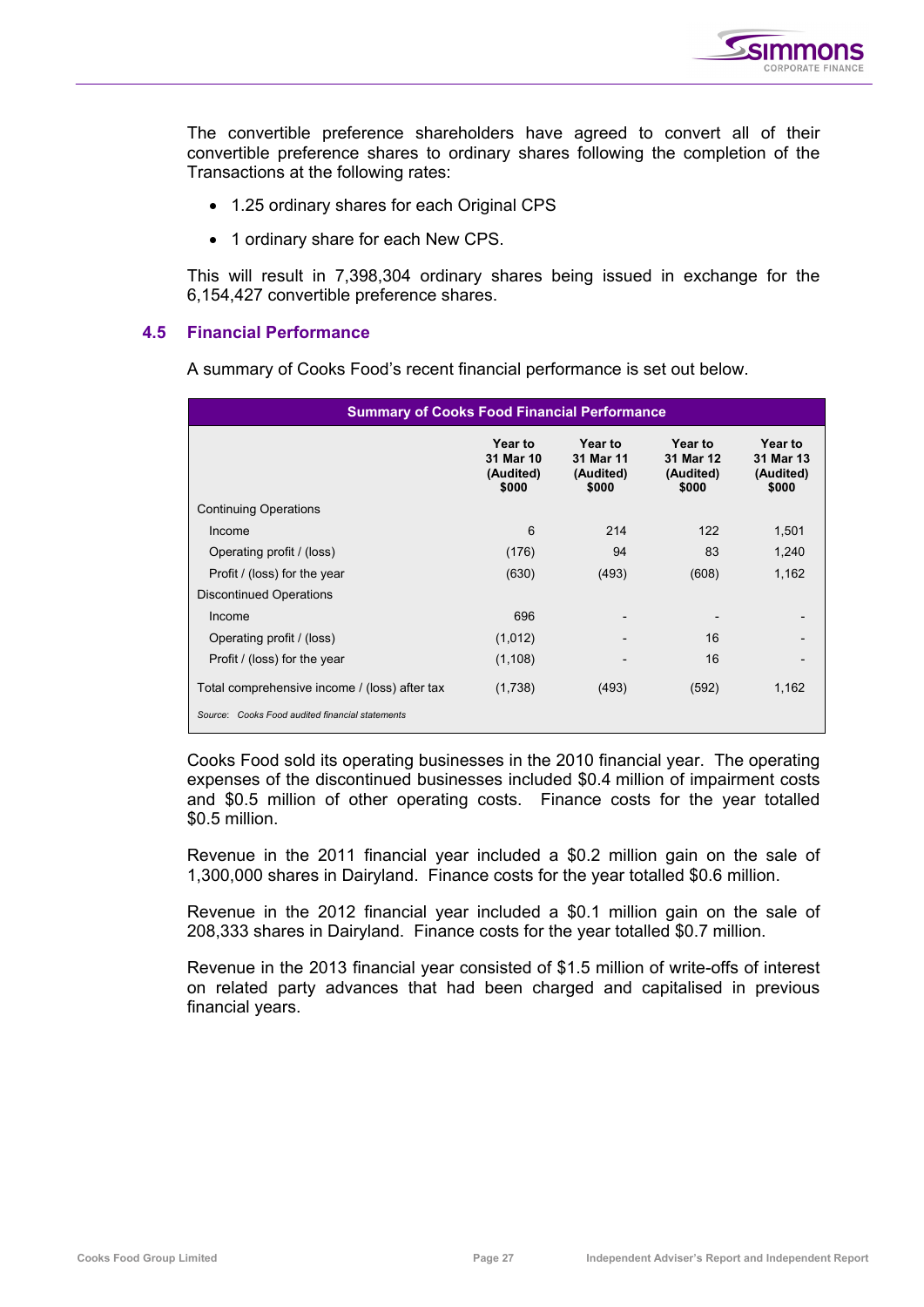

## **4.6 Financial Position**

| <b>Summary of Cooks Food Financial Position</b>                       |                                          |                                          |                                          |                                          |  |  |  |  |
|-----------------------------------------------------------------------|------------------------------------------|------------------------------------------|------------------------------------------|------------------------------------------|--|--|--|--|
|                                                                       | As at<br>31 Mar 10<br>(Audited)<br>\$000 | As at<br>31 Mar 11<br>(Audited)<br>\$000 | As at<br>31 Mar 12<br>(Audited)<br>\$000 | As at<br>31 Mar 13<br>(Audited)<br>\$000 |  |  |  |  |
| Cash and cash equivalents<br>Receivables, prepayment and other assets | 83<br>26                                 | 4<br>21                                  | 3<br>120                                 | 259<br>1,569                             |  |  |  |  |
| Current assets                                                        | 109                                      | 25                                       | 123                                      | 1,828                                    |  |  |  |  |
| Property, plant and equipment                                         |                                          |                                          |                                          |                                          |  |  |  |  |
| Total assets                                                          | 110                                      | 25                                       | 123                                      | 1,828                                    |  |  |  |  |
| Payables and other liabilities<br>Loans and borrowings                | (691)<br>(2,979)                         | (189)<br>(4, 561)                        | (183)<br>(5,257)                         | (286)<br>(5,203)                         |  |  |  |  |
| <b>Current liabilities</b>                                            | (3,670)                                  | (4,750)                                  | (5, 440)                                 | (5,489)                                  |  |  |  |  |
| Total equity                                                          | (3, 560)                                 | (4, 725)                                 | (5,317)                                  | (3,661)                                  |  |  |  |  |
| Source: Cooks Food audited financial statements                       |                                          |                                          |                                          |                                          |  |  |  |  |

A summary of Cooks Food's recent financial position is set out below.

Cooks Food's main current assets as at 31 March 2013 comprised cash on hand of \$0.3 million, a secured advance to FDL of \$1.2 million (to facilitate the acquisition of ECI) and a \$0.2 million advance to Dairyland. The investment in Dairyland shares is recorded at \$87.

Cooks Food's disposed of substantially all of its fixed assets in April and May 2009 when it disposed of its trading activities.

Loans and borrowings as at 31 March 2013 consisted of:

- secured debentures \$1.1 million
- unsecured advances \$1.8 million
- unsecured convertible loans \$1.5 million
- convertible preference shares \$0.8 million.

The secured debentures and unsecured advances are from entities associated with Keith Jackson, the Company's executive chair.

The debentures are secured by general security agreements over the Company's assets and undertakings.

During the 2013 financial year, all interest charged on the loans and subsequently capitalised was written off. The loans previously bore interest rates between 12% and 15% per annum.

Under the Related Party Transaction, the remaining advances of \$2.9 million plus \$0.1 million owing to Mr Jackson in respect of expenses and various specific costs incurred over the past 3 years are to be converted to 20,293,933 ordinary shares at an issue price of \$0.15 per share.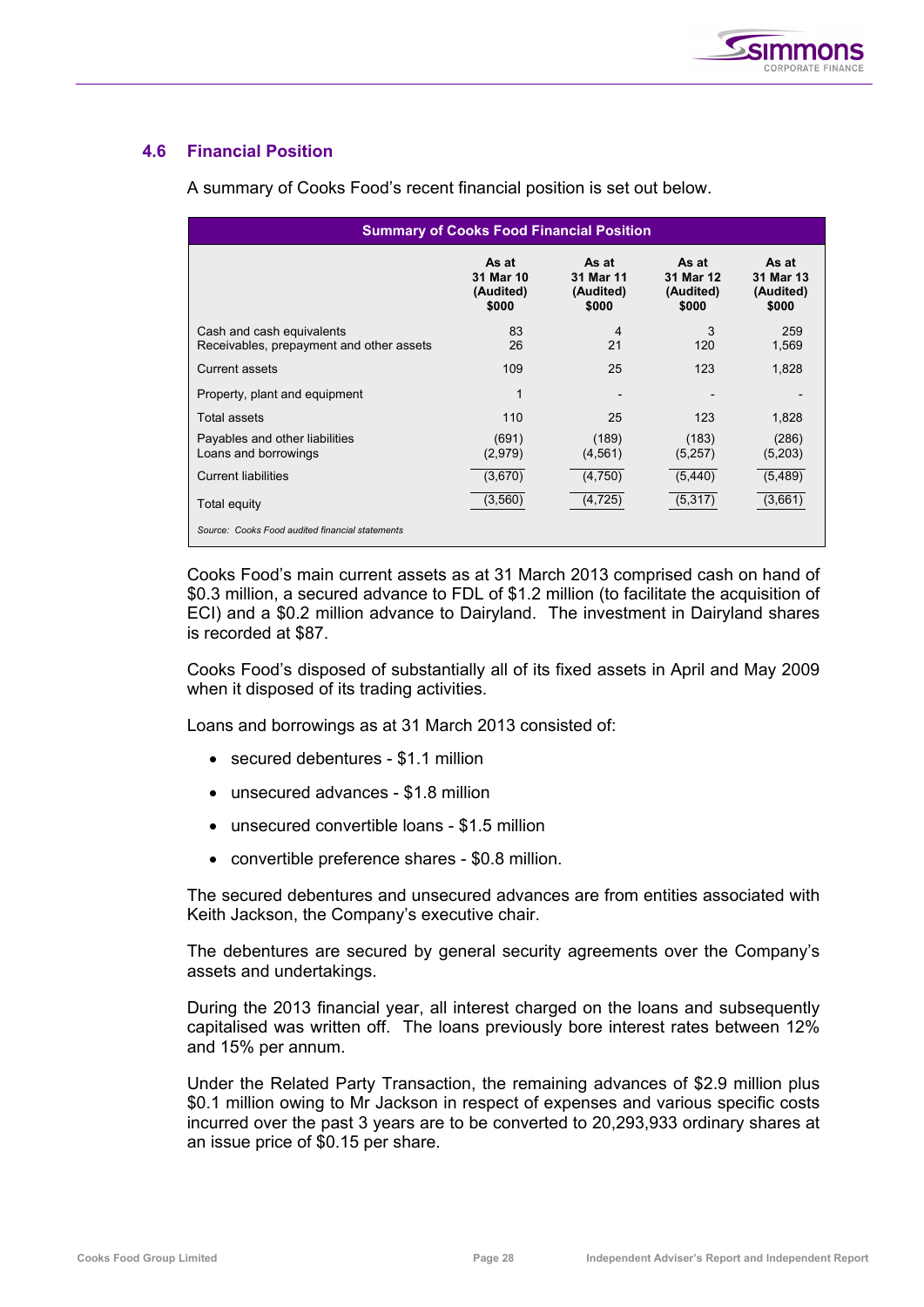

An unsecured convertible loan of \$1.5 million was provided by ADG in March 2013 to finance the acquisition of the ECI by FDL. Subsequent to 31 March 2013, ADG has provided a further \$1.0 million of loans and Mr Hall has provided \$0.2 million of loans to the Company. Subject to shareholder approval, the \$2.5 million of loans provided by ADG will be converted to 28,199,758 ordinary shares at a weighted average issue price of \$0.089 per share and the \$0.2 million of loans provided by Mr Hall will be converted to 1,600,000 ordinary shares at an issue price of \$0.125 per share.

As discussed in section 4.4, the convertible preference shares were redeemable on 31 December 2010 and were reclassified from equity to current liabilities in the 2012 financial year. They will be converted to 7,398,304 ordinary shares following the Transactions.

The Company currently has negative equity and has been totally dependent upon the financial support provided in the form of debentures and advances by entities associated with Mr Jackson.

## **4.7 Cash Flows**

A summary of Cooks Food's recent cash flows is set out below.

| <b>Summary of Cooks Food Cash Flows</b>                                 |                                            |                                            |                                            |                                            |  |  |  |
|-------------------------------------------------------------------------|--------------------------------------------|--------------------------------------------|--------------------------------------------|--------------------------------------------|--|--|--|
|                                                                         | Year to<br>31 Mar 10<br>(Audited)<br>\$000 | Year to<br>31 Mar 11<br>(Audited)<br>\$000 | Year to<br>31 Mar 12<br>(Audited)<br>\$000 | Year to<br>31 Mar 13<br>(Audited)<br>\$000 |  |  |  |
| Net cash outflow from operating activities                              | (1,761)                                    | (719)                                      | (117)                                      | (241)                                      |  |  |  |
| Net cash used in investing activities                                   | 3.378                                      | 200                                        |                                            | (1,242)                                    |  |  |  |
| Net cash from financing activities                                      | (1,575)                                    | 440                                        | 116                                        | 1,739                                      |  |  |  |
| Net increase / (decrease) in cash held                                  | 42                                         | (79)                                       | (1)                                        | 256                                        |  |  |  |
| Opening cash balance                                                    | 41                                         | 83                                         | 4                                          |                                            |  |  |  |
| Closing cash balance<br>Source: Cooks Food audited financial statements | 83                                         | 4                                          |                                            | 259                                        |  |  |  |

Cash outflows from operating activities reflect the losses made by the Company each year.

Cash inflows from investing activities in the 2010 and 2011 financial years were generated from the sale of the Company's business assets. The cash outflows from investing activities in the 2013 financial year were mainly in respect of the \$1.2 million secured advance provided to FDL.

Cash flows from financing activities in the 2010, 2011 and 2012 financial years related mainly to the net repayment or receipt of borrowings. The Company repaid \$0.4 million of borrowings in the 2013 financial year. It raised \$0.5 million from the issue of 5,487,748 ordinary shares at \$0.09 per share on 3 August 2012 to Emma Waite and RAGL and \$1.6 million from new loans.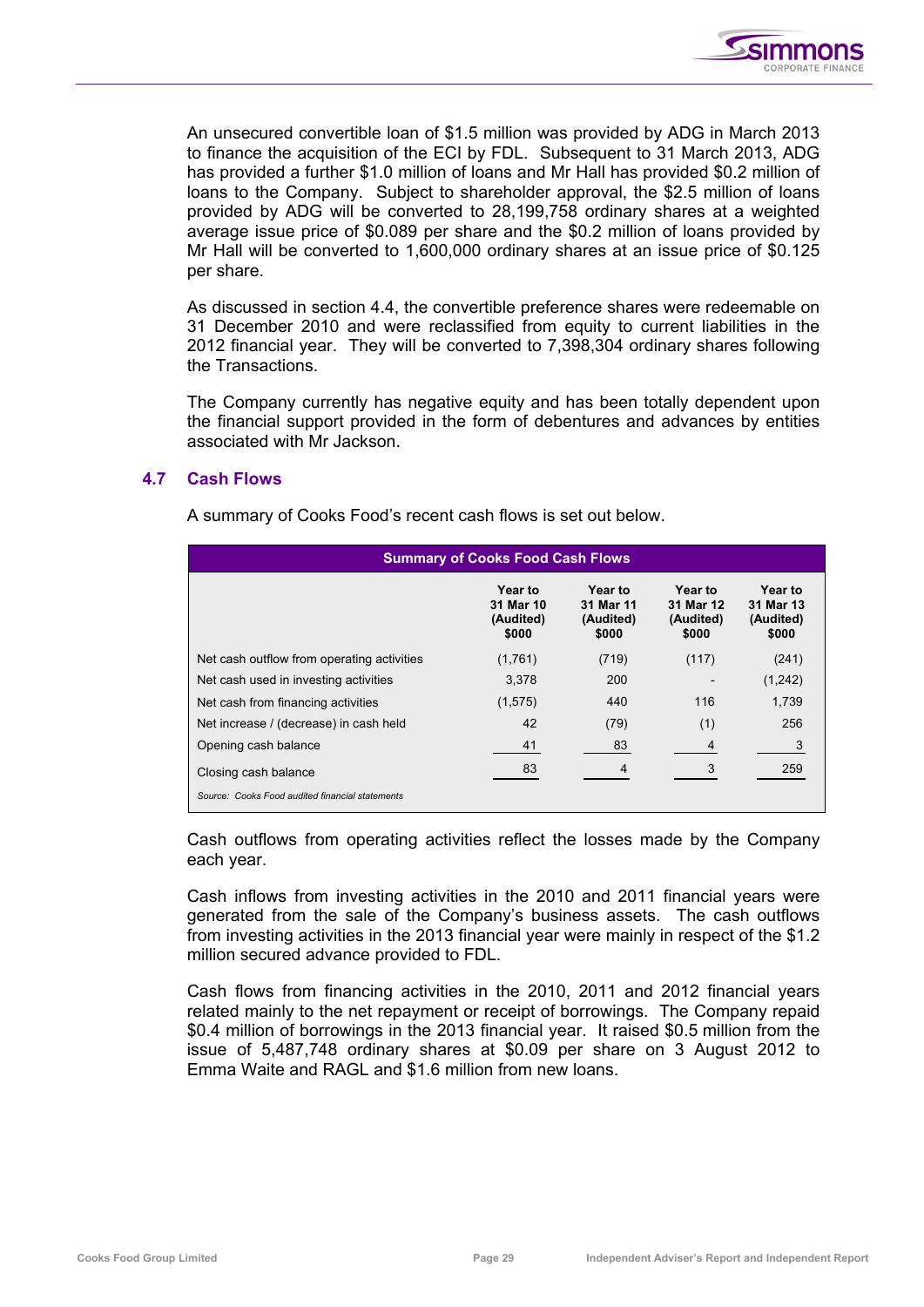

## **4.8 Share Price History**



Set out below is a summary of Cooks Food's daily closing share price and daily volumes of shares traded from 5 January 2011 to 11 September 2013.

*Source: NZX Data* 

During the period, Cooks Food's shares have traded between \$0.10 and \$0.17 at a VWAP of \$0.15.

Trading in the Company's shares is extremely thin, reflecting that 48.94% of the shares are currently held by entities associated with Keith Jackson and the top 10 shareholders hold 92.11% of the shares.

An analysis of VWAP, traded volumes and liquidity (measured as traded volumes as a percentage of shares outstanding) up to 6 June 2003 (the day before the Esquires Transactions were announced) is set out below.

| Share Trading up to 6 June 2003                                     |                |                 |                        |                                  |           |  |  |
|---------------------------------------------------------------------|----------------|-----------------|------------------------|----------------------------------|-----------|--|--|
| Period                                                              | Low<br>$($ \$) | High<br>$($ \$) | <b>VWAP</b><br>$($ \$) | Volume<br><b>Traded</b><br>(000) | Liquidity |  |  |
| 1 month                                                             | n/a            | n/a             | n/a                    | $\overline{\phantom{a}}$         | $0.00\%$  |  |  |
| 3 months                                                            | n/a            | n/a             | n/a                    | $\overline{\phantom{a}}$         | $0.00\%$  |  |  |
| 6 months                                                            | 0.10           | 0.10            | 0.10                   | $\mathbf{1}$                     | $0.00\%$  |  |  |
| 12 months                                                           | 0.10           | 0.10            | 0.10                   | 11                               | 0.04%     |  |  |
| n/a: not applicable as the shares did not trade<br>Source: NZX Data |                |                 |                        |                                  |           |  |  |

The shares only traded on 5 days in the year to 6 June 2013.

Since 6 June 2013, 632,330 shares have traded on 20 days at a VWAP of \$0.15.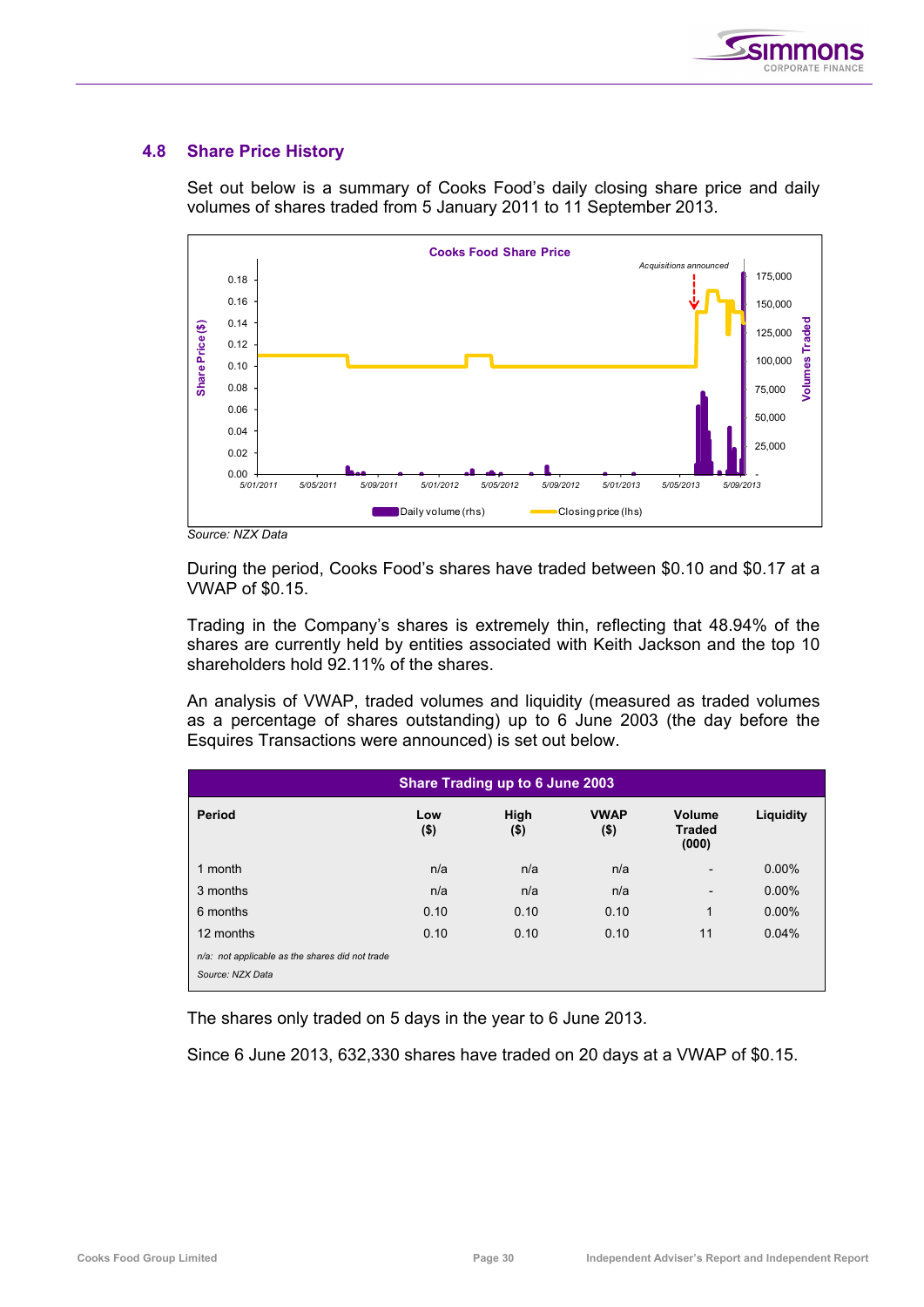

# **5. Valuation of Cooks Food (Pre the Transactions)**

## **5.1 Introduction**

The consideration for the Acquisitions will be predominantly in the form of the issue of ordinary shares and will result in a significant dilution of the current shareholders' interests in the Company.

| <b>Summary of Acquisitions</b>  |                        |                      |                  |                  |                  |  |  |
|---------------------------------|------------------------|----------------------|------------------|------------------|------------------|--|--|
| <b>Consideration</b>            |                        |                      |                  |                  |                  |  |  |
| <b>Business Acquired</b>        |                        | <b>Shares</b>        |                  | Cash             | <b>Total</b>     |  |  |
|                                 | No.                    | <b>Issue Price</b>   | \$000            | \$000            | \$000            |  |  |
| <b>FDL</b>                      | 136,348,909            | \$0.10               | 13,635           | 300 <sup>7</sup> | 13,935           |  |  |
| <b>Esquires UK</b>              | 2,442,002              | \$0.15               | 366              | $1.765^2$        | 2,131            |  |  |
| Esquires Ireland                | 1,020,148              | \$0.15               | 153              | $350^{3}$        | 503              |  |  |
| Aiden Keegan (Esquires Ireland) | 173.425                | \$0.15               | 26               |                  | 26               |  |  |
| Progressive                     | 2,500,000 <sup>4</sup> | \$0.10               | 250 <sup>4</sup> |                  | 250 <sup>4</sup> |  |  |
| Total                           | 142,484,484            | \$0.101 <sup>5</sup> | 14,430           | 2,415            | 16,845           |  |  |
|                                 |                        |                      |                  |                  |                  |  |  |

*1 \$0.1 million reinvested through the subscription by DSL for 1,000,000 ordinary shares at an issue price of \$0.10 per share* 

The shares are being issued at either \$0.10 per share (in respect of the FDL and Progressive acquisitions) or \$0.15 per share (in respect of the Esquires UK and Esquires Ireland acquisitions).

We have assessed the reasonableness of the issue prices by reference to:

- the prices at which the shares have recently traded on the NZAX
- the prices at which the Company has recently issued shares
- the asset backing of the shares.

## **5.2 Share Price History**

As set out in section 4.8, trading in the Company's shares has been extremely thin. Only 11,000 shares (0.04% of the shares on issue) have traded in the year up to the announcement of the FDL acquisition on 6 June 2003 at a VWAP of \$0.10.

In our view, little reliance can be placed on the observed share prices as an indication of the fair value of the Cooks Food shares given the very thin trading. It is likely that the Company's share price includes a speculative element in respect of one or more potential transactions that may enhance the underlying value of the Company.

## **5.3 Share Issues**

The most recent share issue undertaken by the Company was the issue of 5,487,748 ordinary shares to Emma Waite and RAGL at \$0.09 per share on 3 August 2012.

*<sup>2 £0.9</sup> million at NZ\$ = £0.51 3 €0.21 million at NZ\$ = €0.60* 

*<sup>4</sup> First tranche of shares only 5 Weighted average issue price*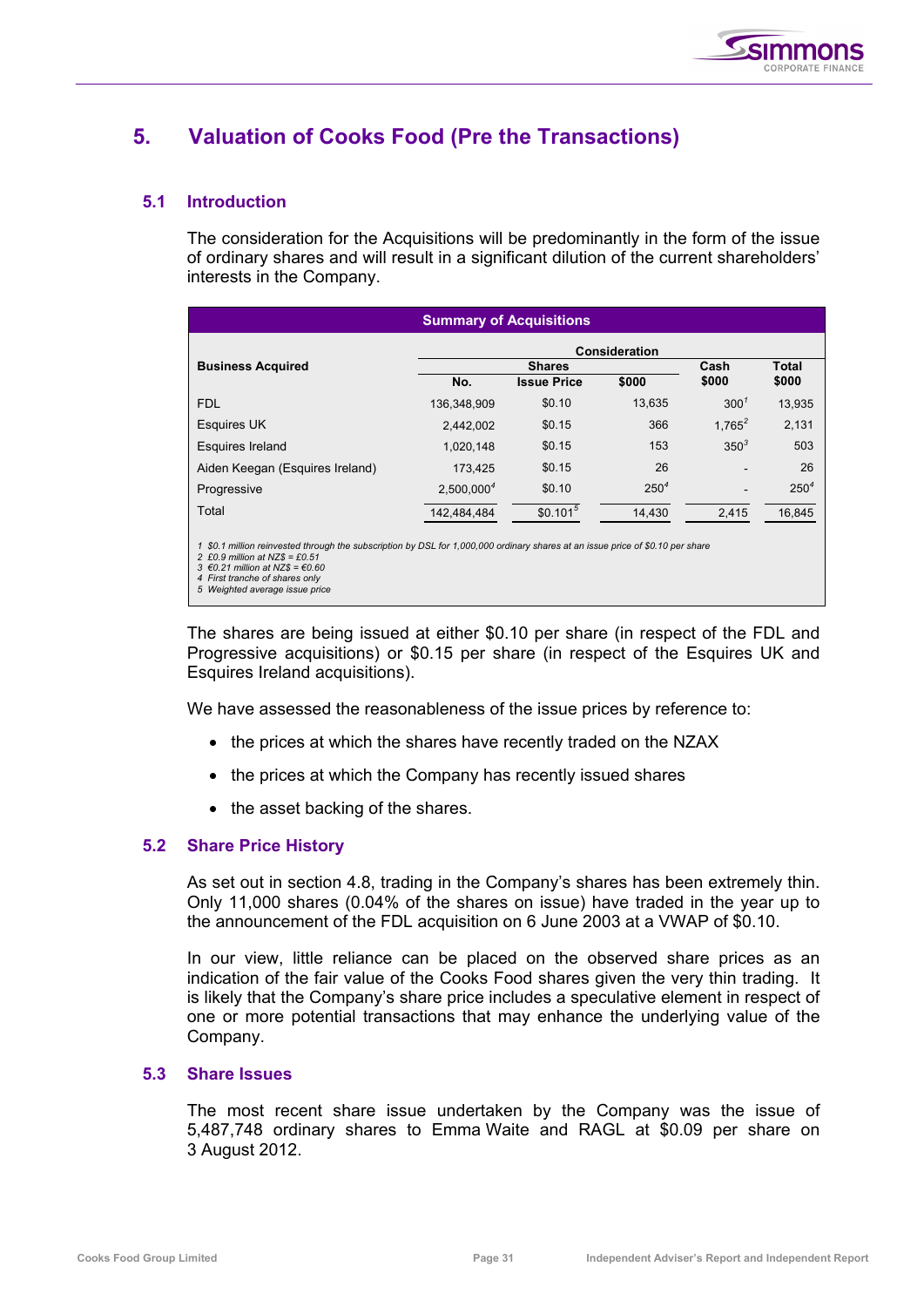

## **5.4 Net Assets per Share**

Cooks Food's total equity amounted to negative \$3.7 million as at 31 March 2013, equating to net assets of negative \$0.13 per share.

The nature of the Company's assets (predominantly cash and advances) is such that their carrying values represent reasonable proxies of their market values. We have assumed that at this point in time, the market value of the investment in Dairyland would not be materially different from its carrying value.

As a listed shell company, Cooks Food's only material intangible asset is likely to be its NZAX listing. In general terms, the value ascribed to the NZAX listing is a function of the costs saved by a company undertaking a backdoor listing or reverse listing rather than undergoing an initial public offering (**IPO**). IPO costs can be significant and include share registry expenses, legal fees, accounting fees, advertising costs, printing costs and postage costs associated with preparing an investment statement and prospectus. Recent backdoor listings and reverse listings on the NZX Main Board / NZAX ascribed values in the range of \$0.25 million to \$1.2 million to the NZX Main Board / NZAX listings. However, the relatively low costs incurred to set up specific reverse listing vehicles on the NZAX (such as RLV No. 3 Limited in October 2007), combined with the higher compliance costs that are now associated with backdoor listings and reverse listings due to the requirements of the NZX Guidance Note suggest that the value ascribed to a NZX Main Board / NZAX listing will now be lower than that observed in the past.

We consider a reasonable value for Cooks Food's NZAX listing to be in the range of \$0.2 million to \$0.25 million.

Based on the above, we are of view that the value of Cooks Food shares prior to the Transactions, and in the absence of any alternative transaction, is negligible.

| <b>Value of Cooks Food Shares Prior to the Transactions</b> |              |               |         |                  |  |
|-------------------------------------------------------------|--------------|---------------|---------|------------------|--|
|                                                             |              | Total         |         | <b>Per Share</b> |  |
|                                                             | Low<br>\$000 | High<br>\$000 | Low     | High<br>\$       |  |
| Net assets as at 31 March 2013                              | (3,661)      | (3,661)       | (0.133) | (0.133)          |  |
| Value of NZAX listing                                       | 200          | 250           | 0.007   | 0.009            |  |
| Value of Cooks Food shares                                  | (3, 461)     | (3, 411)      | (0.126) | (0.124)          |  |

One of the conditions of the FDL SPA is that there is to be no debt in either Cooks Food or FDL (other than that arising in the normal course of business or as relating to the implementation of the Transactions) at the completion of the Transactions. Accordingly:

- the Share Issues include the conversion of \$2.5 million of interest free convertible loans provided by ADG and \$0.2 million provided by Mr Hall into ordinary shares
- the Related Party Transaction included the conversion of \$3.0 million of debt owing to Mr Jackson into ordinary shares
- all of the convertible preference shares will be converted into ordinary shares.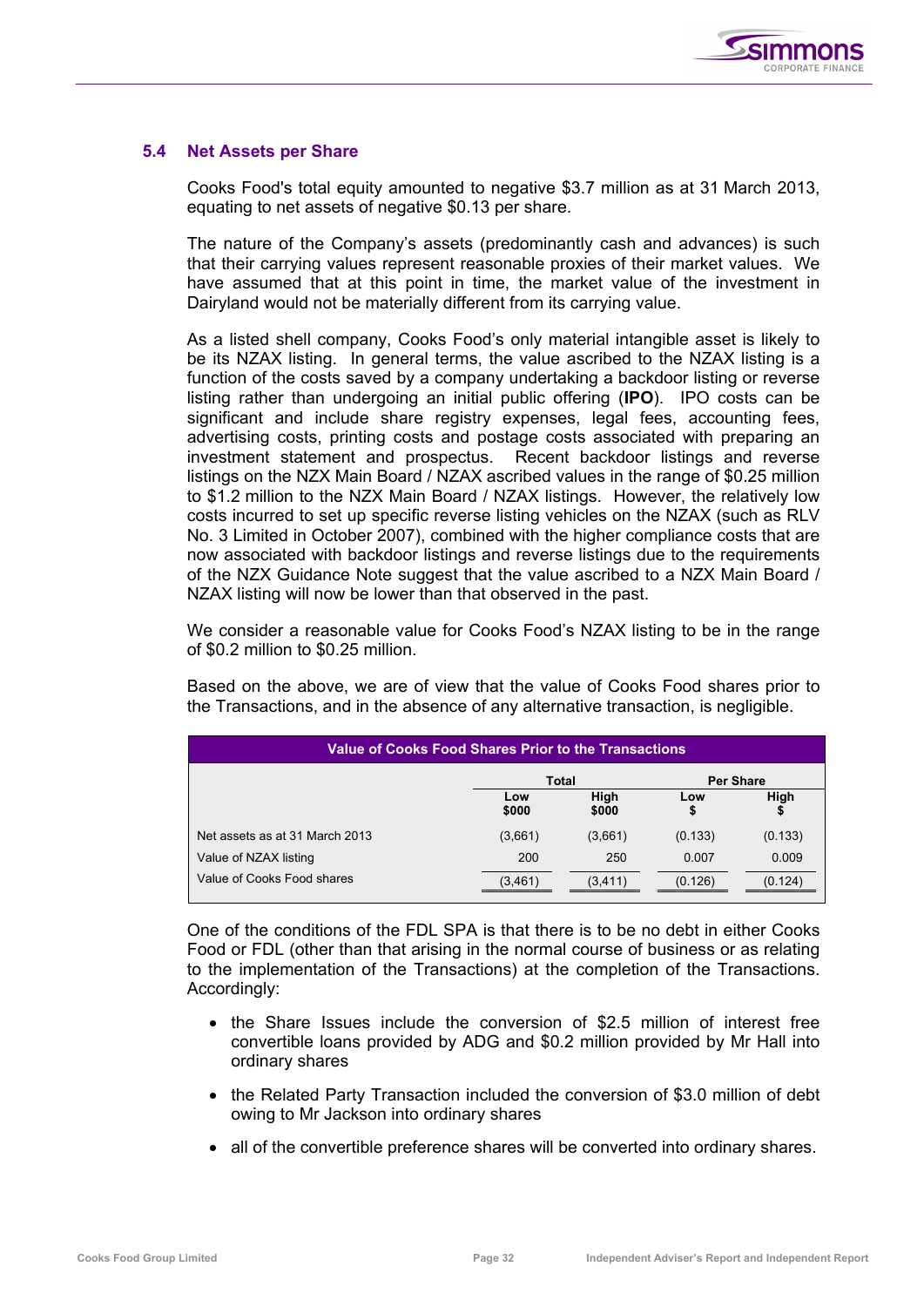

Following the conversion of \$6.6 million of debt to equity, the Company will have adjusted net assets of \$3.1 million and 85,568,618 ordinary shares on issue. This would indicate a value in the vicinity of \$0.04 per share immediately following the debt to equity conversion.

| Value of Cooks Food Shares After the Debt to Equity Conversion |              |               |         |                  |  |  |
|----------------------------------------------------------------|--------------|---------------|---------|------------------|--|--|
|                                                                |              | Total         |         | <b>Per Share</b> |  |  |
|                                                                | Low<br>\$000 | High<br>\$000 | Low     | High<br>\$       |  |  |
| Net assets as at 31 March 2013                                 | (3,661)      | (3,661)       | (0.133) | (0.133)          |  |  |
| Value of NZAX listing                                          | 200          | 250           |         |                  |  |  |
| Conversion of ADG loans                                        | 2.500        | 2,500         |         |                  |  |  |
| Conversion of Mr Hall Ioan                                     | 200          | 200           |         |                  |  |  |
| Conversion of Mr Jackson / Tasman debts                        | 3.094        | 3.094         |         |                  |  |  |
| Convertible preference shares                                  | 778          | 778           |         |                  |  |  |
| Adjusted net assets / value of shares                          | 3.111        | 3.161         | 0.036   | 0.037            |  |  |

## **5.5 Conclusion**

The Acquisitions are being funded primarily through the issue of new ordinary shares in Cooks Food at either \$0.10 per share (in respect of the FDL and Progressive acquisitions) or \$0.15 per share (in respect of the Esquires UK and Esquires Ireland acquisitions).

We consider the issue prices to be reasonable:

- they equal or exceed the VWAP over the past year (albeit on very thin volumes)
- they exceed the issue price of the most recent share placement made by the Company
- they significantly exceed the asset backing of the shares, even after adjusting for the proposed debt to equity conversion.

Further comfort on the reasonableness of the issue prices can be taken from the fact that ADG is prepared to invest a further \$1.75 million of cash into the Company to subscribe for an additional 14,000,000 shares after the completion of the Acquisitions at \$0.125 per share.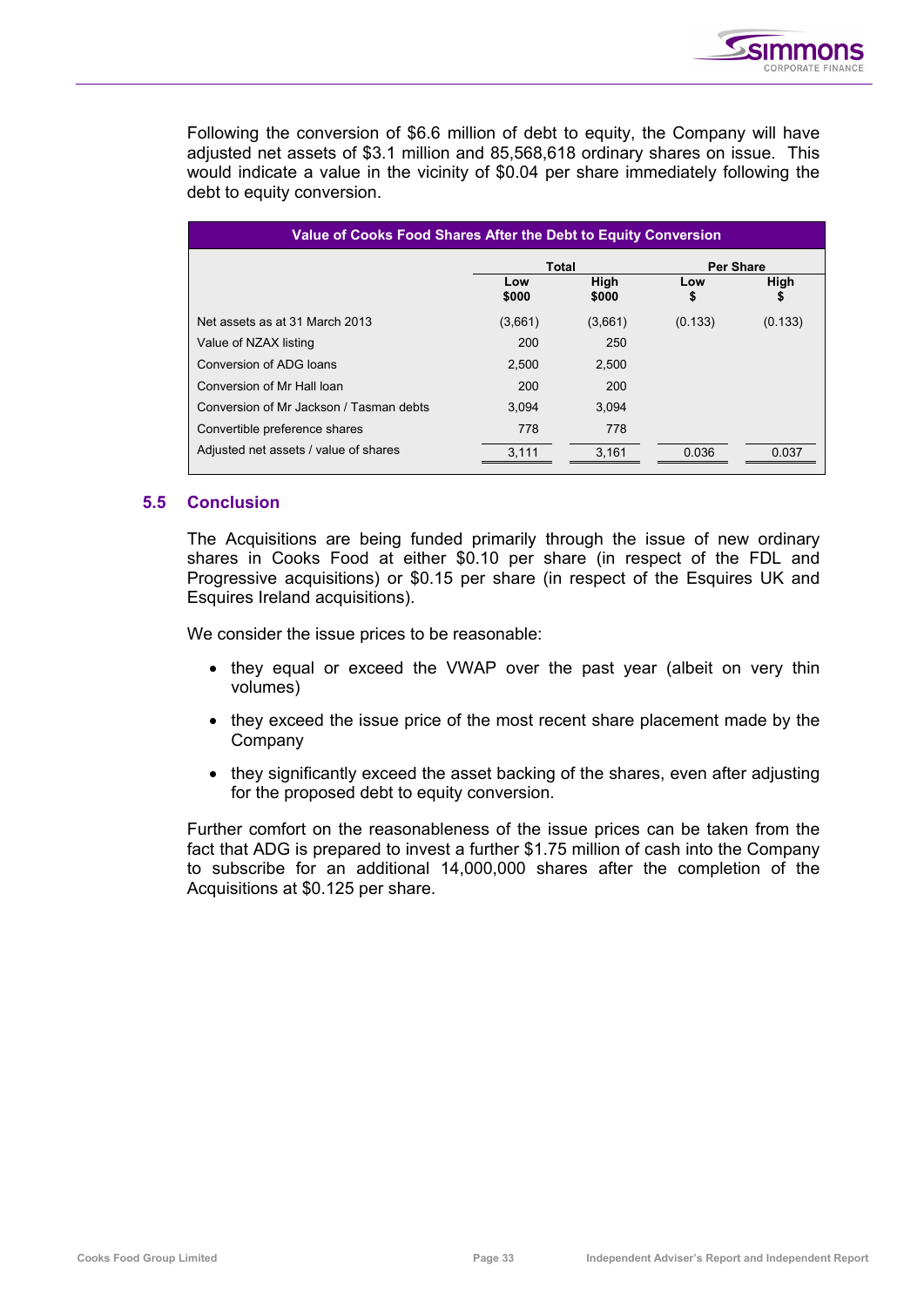

## **6. Indicative Valuation of Cooks Global (Post the Transactions)**

## **6.1 Introduction**

The Transactions represent the backdoor listing of 4 companies into Cooks Food which will significantly transform Cooks Food from being a listed shell company with negative \$3.7 million of total equity and negligible income producing assets to an adequately funded integrated supplier and retailer of food and beverage products operating in a number of countries around the world under the *Esquires Coffee Houses* brand.

The Acquisitions will largely be funded by the issue of new ordinary shares, resulting in the current shareholders' interests in the Company being significantly diluted by approximately 89%.

In such circumstances, we are of the view that valuations of the individual companies being acquired are less meaningful to Cooks Food's shareholders than the potential value of the Company post the Transactions (ie Cooks Global). Accordingly, we have assessed the indicative value of Cooks Global based on the strategy and forecast prepared by the Company and FDL.

We note that the valuation assessment is indicative only as it is based on strategies and forecasts that are still in the process of being fine tuned and that it is not possible at this point in time to specify the exact number of shares that will be issued under the Transactions.

## **6.2 Basis of Valuation**

In general terms it is recognised that the value of a share represents the present value of the net cash flows expected therefrom. Cash flows can be in the form of either dividends and share sale proceeds or a residual sum derived from the liquidation of the business.

There are a number of methodologies used in valuing shares and businesses. The most commonly applied methodologies include:

- discounted cash flow (**DCF**)
- capitalisation of earnings
- net assets or estimated proceeds from an orderly realisation of assets.

Each of these valuation methodologies is applicable in different circumstances. The appropriate methodology is determined by a number of factors including the future prospects of the business, the stage of development of the business and the valuation practice or benchmark usually adopted by purchasers of the type of business involved.

The DCF method is the fundamental valuation approach used to assess the present value of future free cash flows (**FCF**), recognising the time value of money and risk. The value of an investment is equal to the value of FCF arising from the investment, discounted at the investor's required rate of return.

The capitalisation of earnings method is an adaptation of the DCF method. It requires an assessment of the maintainable earnings of the business and a selection of a capitalisation rate (or earnings multiple) appropriate to that particular business for the purpose of capitalising the earnings figure.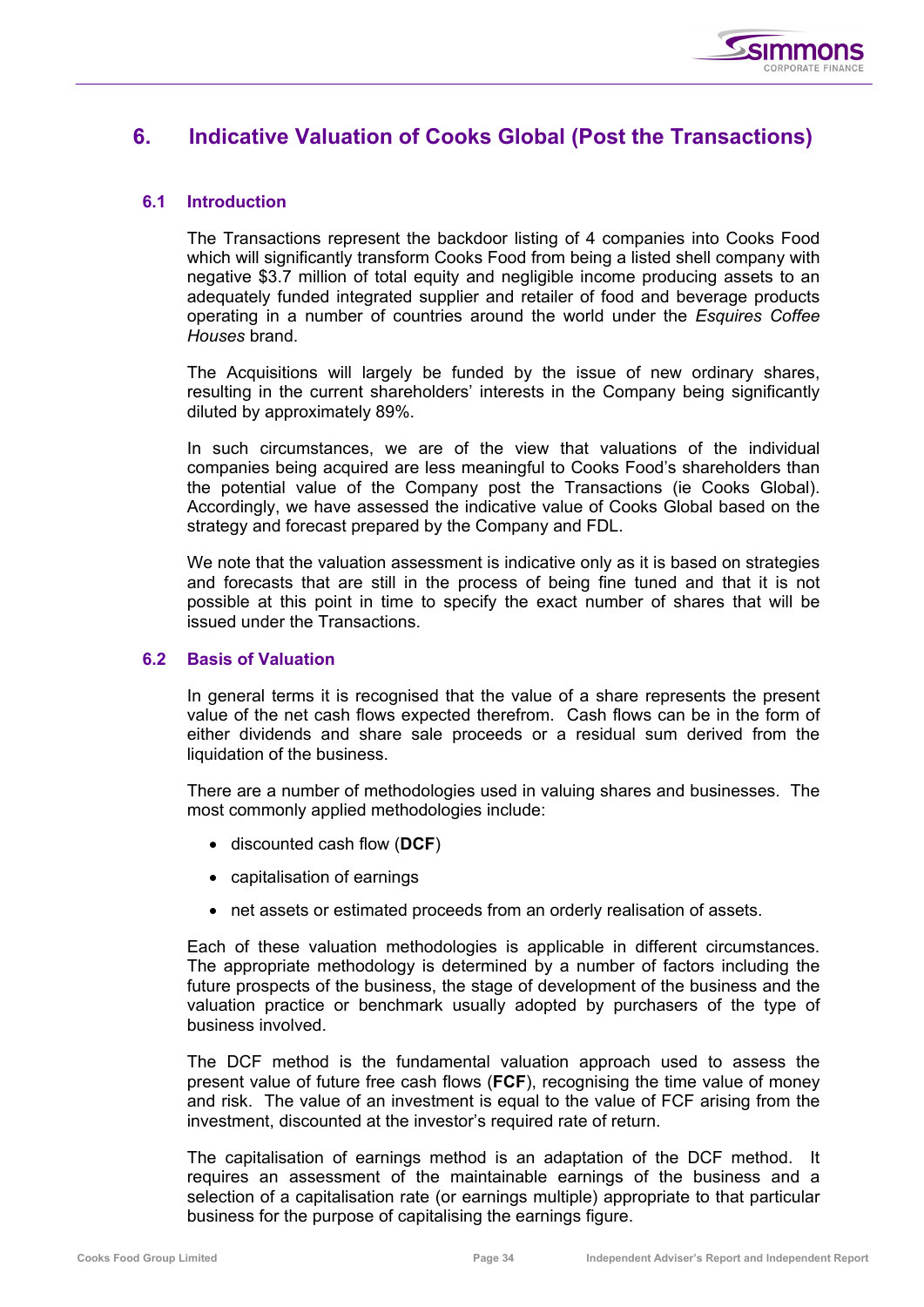

An assets based methodology is often used in circumstances where the assets of a company have a market value independent of the profitability of the company that owns them. A valuation based on an orderly realisation of assets is normally restricted to instances where the investor holds sufficient control to effect a sale of the assets and/or there is some indication that an orderly realisation is contemplated.

## **6.3 Valuation Approach**

We have assessed the indicative value of Cooks Global using the capitalisation of earnings method and have assessed the reasonableness of the valuation outcome by cross-checking it against the DCF method.

## **6.4 Profile of the Acquisitions**

A comprehensive description and profile of FDL, Esquires UK, Esquires Ireland and Progressive is set out in the Profile that accompanies the notice of annual meeting sent to the Company's shareholders and is not replicated in this report to avoid unnecessary duplication.

We recommend that shareholders read the Profile in conjunction with this report so as to enable a greater understanding of the factors that impact on the assessment of the value of the Company post the Transactions.

We note that the Profile does not contain financial forecasts for Cooks Global. There is no regulatory requirement to provide financial forecasts in the Profile and the Board has chosen not to do so as the forecasts it has prepared to date are still subject to further evaluation and are considered to be commercially sensitive at this point in time.

## **6.5 Capitalisation of Earnings Valuation**

## *Overview*

We have assessed Cooks Global's future maintainable earnings and have reviewed the market valuation and operational performance of comparable companies to derive a range of earnings multiples to apply to our assessed level of maintainable earnings.

## *Future Maintainable Earnings*

The evaluation of maintainable earnings involves an assessment of the level of profitability which (on average) the business can expect to generate in the future, notwithstanding the vagaries of the economic cycle.

The assessment of maintainable earnings is made after considering such factors as the risk profile of the business, the characteristics of the markets in which it will operate, its historical and forecast performance, non-recurring items of income and expenditure and known factors likely to impact on future operating performance.

We have used EBITDA as the measure of earnings. The use of EBITDA and EBITDA multiples is common in valuing businesses for acquisition purposes as it eliminates the effect of financial leverage which is ultimately in the control of the acquirer and also eliminates any distortions from the tax position of the business and differing accounting policies in respect of depreciation and the amortisation of intangible assets.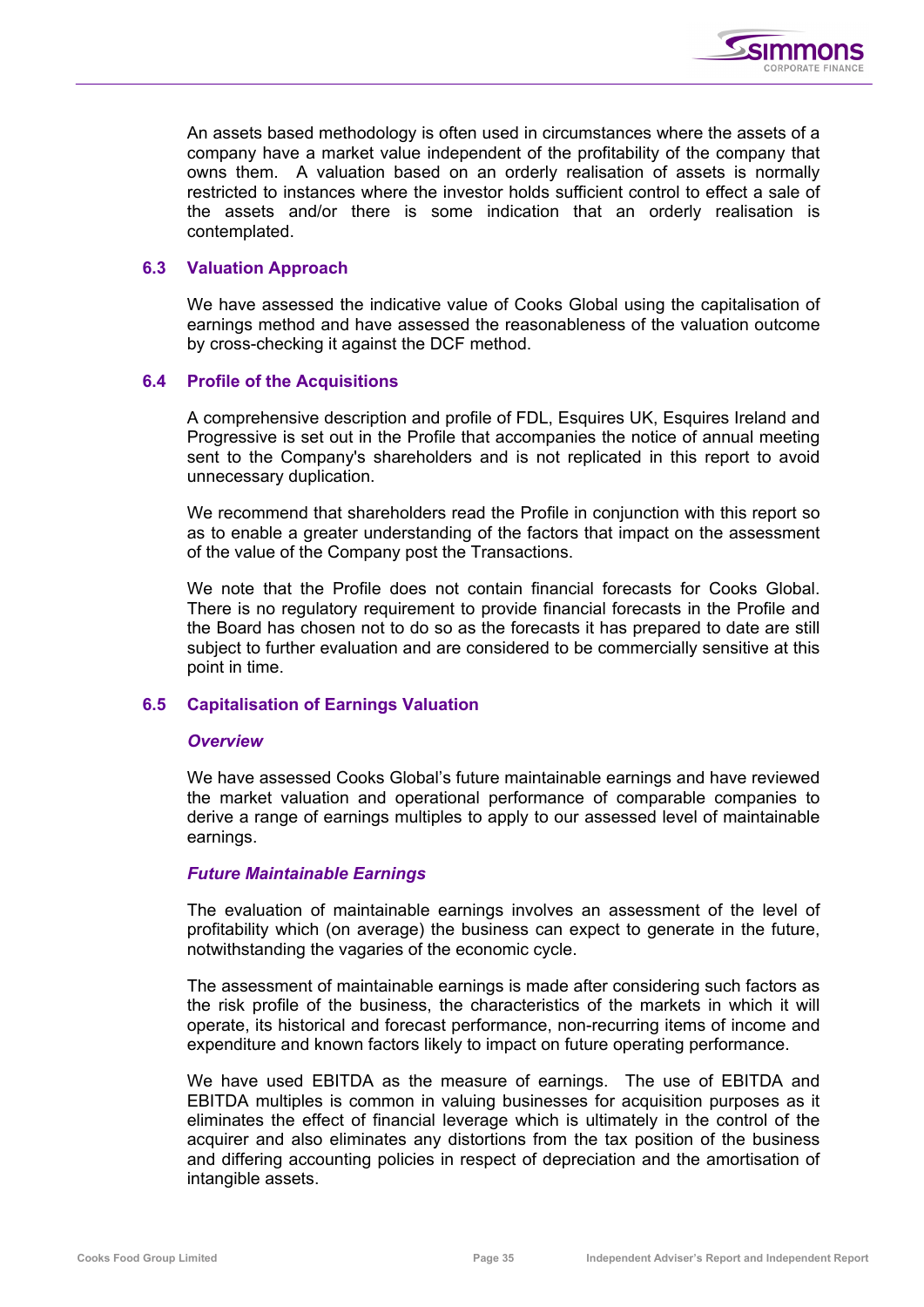

It is difficult to assess a level of maintainable EBITDA for the Company at this point in time as the Cooks Global business (as opposed to Cooks Food) does not have any observable historic earnings and it is forecasting to increase the size of its operations significantly over the next 6 years.

For the purposes of our indicative valuation assessment, we have based our assessment of Cooks Global's maintainable EBITDA on its forecast EBITDA for the 2016 and 2017 financial years of \$4.5 million and \$7.8 million respectively.

We have used the 2016 financial year on the basis that it represents the second full year of operations of Cooks Global. The forecast for the 2014 financial year represents only 6 months trading and includes the costs associated with the Transactions. The 2015 financial year is effectively the first full year of trading and Cooks Global projects that it will be in a major growth phase and hence its 2015 earnings will not necessarily be reflective of its maintainable earnings.

We have used the 2017 financial year to indicate the potential upside in value should Cooks Global successfully execute its strategy.

Cooks Global's forecast EBITDA of \$4.5 million for the 2016 financial year is based on the following key assumptions:

- the Company will be operating 184 stores by 31 March 2016
- average sales per store will be \$0.4 million, resulting in total store sales of \$74 million
- revenue for Cooks Global will be \$19 million, representing 25% of store sales
- EBITDA margin will be 24% on Company revenue.

Cooks Global's forecast EBITDA of \$7.8 million for the 2017 financial year is based on the following key assumptions:

- the Company will be operating 263 stores by 31 March 2017
- average sales per store will be \$0.4 million, resulting in total store sales of \$103 million
- revenue for Cooks Global will be \$26 million, representing 25% of store sales
- EBITDA margin will be 30% on Company revenue.

## *Earnings Multiple*

Actual sales of comparable businesses can provide reliable support for the selection of an appropriate earnings multiple. In addition, we can infer multiples from other evidence such as minority shareholding trades for listed companies in New Zealand and overseas with similar characteristics to FDL, Esquires UK and Esquires Ireland or transactions involving businesses in the same industry.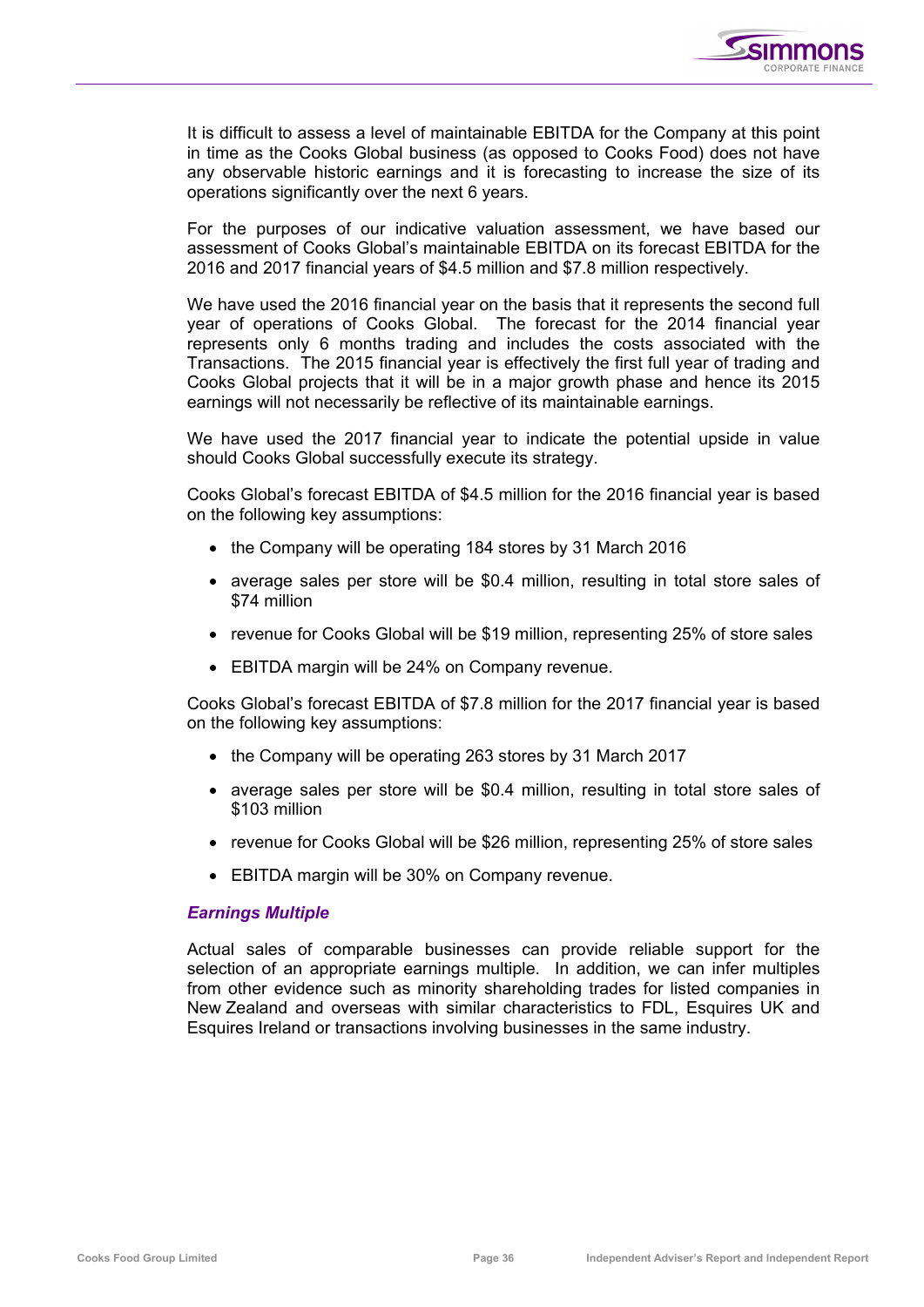

## *Transaction Multiples*

Set out at Appendix I is an analysis of 9 transactions in New Zealand and Australia since February 2011 involving food businesses.



*Source: Capital IQ, brokers reports, independent expert's reports, media releases* 

The transactions have been in a historic EBITDA multiple range of 4.0x to 8.0x at an average of 6.0x and a prospective EBITDA multiple range of 5.7x to 6.0x at an average of 5.8x.

## *Trading Multiples*

Set out at Appendix II is an analysis of historic and prospective EBITDA multiples for food companies with franchise operations which are listed on the NZX Main Board, the NZAX and the Australian Securities Exchange (**ASX**) and overseas listed companies with significant operations involving the supply and retail of coffee products.

The comparable companies' multiples are based on minority trades and as such do not include any premium for control.



*Source: Capital IQ, data as at 11 September 2013*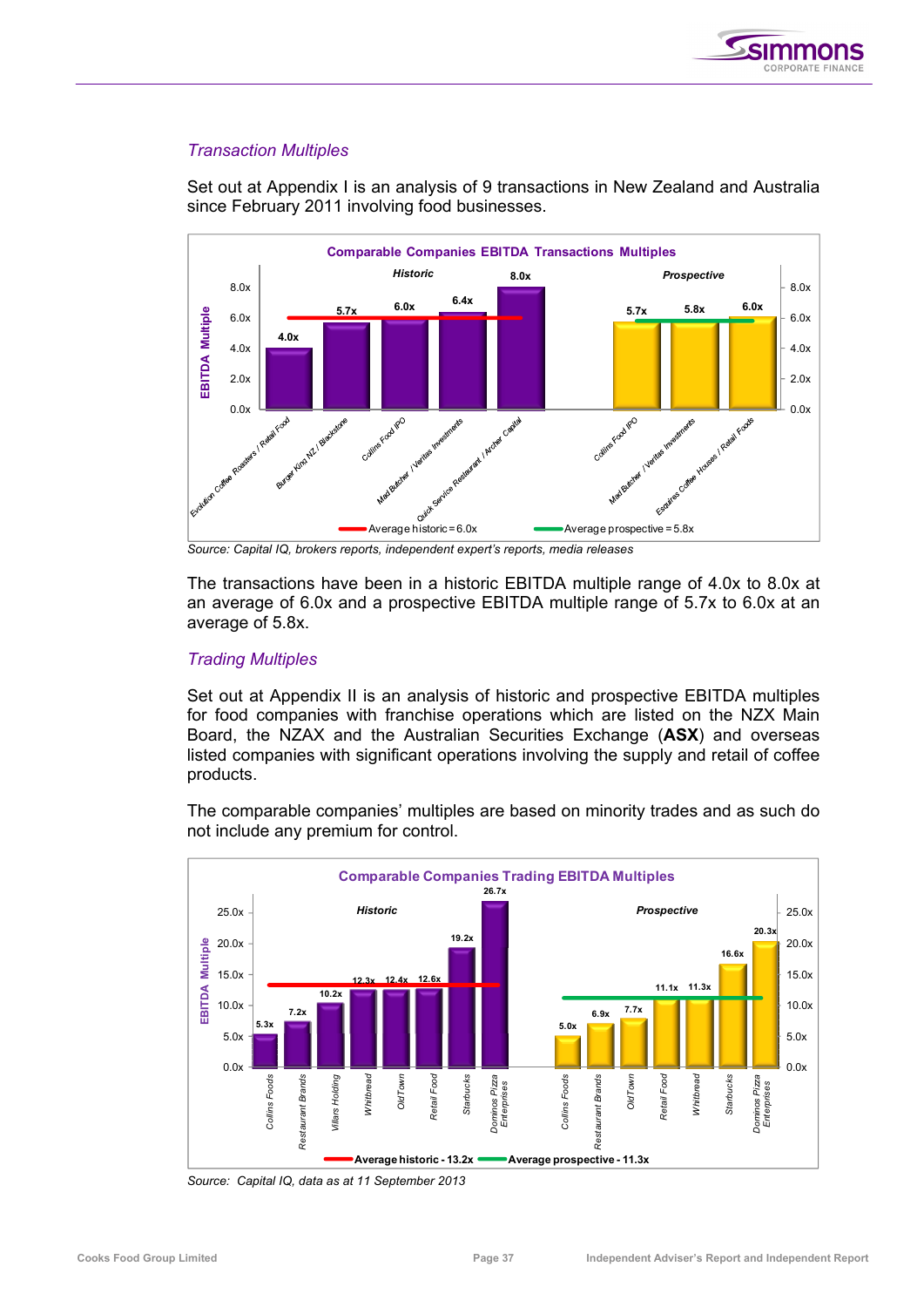

The analysis shows that the historic EBITDA trading multiples range from 5.3x to 26.7x at an average of 13.2x and the prospective EBITDA trading multiples range from 5.0x to 20.3x at an average of 11.3x.

Collins Foods and Restaurant Brands have the lowest observed multiples. Both of these companies differ from Cooks Global and the other comparable companies as they are franchisees who do not ultimately own the brands in their portfolios.

#### *Conclusion*

We are of the view that the transaction multiples provide the most compelling evidence for an EBITDA multiple for Cooks Global as most of the target companies have characteristics similar to Cooks Global (eg nature of business, geographic location and size). We are of the view that the trading multiples have less relevance to Cooks Global as the comparable companies are significantly larger than Cooks Global and are much more liquid investments.

We consider an appropriate prospective EBITDA multiple for Cooks Global to be in the range of 5.5x to 6.5x.

## *Valuation Conclusion*

We assess the indicative value of the Cooks Global business to be in the range of \$24.8 million to \$50.7 million.

| <b>Indicative Valuation of Cooks Global Business</b> |              |               |  |  |  |
|------------------------------------------------------|--------------|---------------|--|--|--|
|                                                      | Low<br>\$000 | High<br>\$000 |  |  |  |
| Future maintainable EBITDA                           | 4,500        | 7,800         |  |  |  |
| <b>EBITDA</b> multiple                               | 5.5x         | 6.5x          |  |  |  |
| Indicative value of business                         | 24,750       | 50,700        |  |  |  |

## **6.6 Discounted Cash Flow Valuation**

We have been provided with a financial model for Cooks Global for the 6 years ended 31 March 2019. The model was prepared by Cooks Food with input from FDL. Our indicative valuation range of \$24.8 million to \$50.7 million in section 6.5 reflects the value of the business based on its forecast financial performance in the 2016 and 2017 financial years.

The indicative value of Cooks Global derived from the DCF model supports the higher end of the indicative value range derived from the capitalisation of earnings approach. This is because the financial model contains forecasts of continued high rates of growth in the number of stores opened and hence earnings for Cooks Global beyond the 2016 financial year.

Any DCF analysis is reliant on the assumptions underlying the key value drivers. In the case of Cooks Global, its key value drivers include the number of stores opened, store revenue levels, Company revenues (ie royalties, marketing levies, margins earned on the supply of products, master franchise and store opening fees and supply chain revenue) and operating costs.

Should the assumptions regarding the key value drivers which drive the forecasts in the financial model prove to be achievable, this would suggest that the indicative value of Cooks Global could be at the upper end of the indicative value range assessed in section 6.5.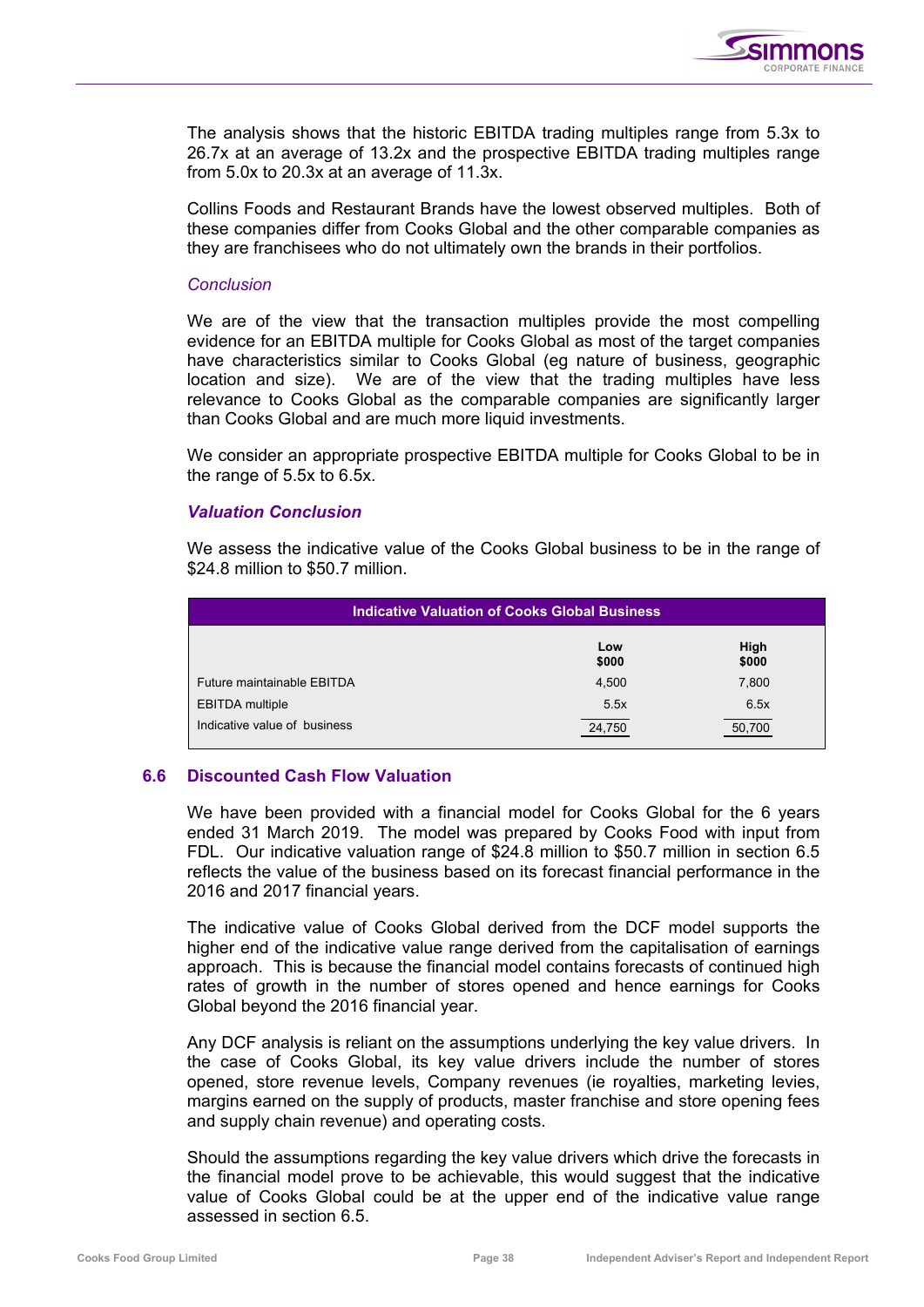

## **6.7 Indicative Valuation of Cooks Global Shares**

To derive the indicative value of the Cooks Global shares, the Company's net cash and cash equivalents is added to the enterprise value. Cooks Global's net cash and cash equivalents post the Transactions are estimated to be \$1.8 million.

We are of the view that Cooks Global has no other surplus assets of significant value at this point in time. However, if Dairyland successfully executes its strategy to build and operate an export milk processing facility, Cooks Global's 42.46% shareholding in Dairyland may have a value significantly higher than its current carrying value of \$87.

We assess the indicative fair market value of 100% of the shares in Cooks Global to be in the range of \$26.6 million to \$52.5 million.

| <b>Indicative Valuation of Cooks Global Shares</b> |              |               |  |  |  |
|----------------------------------------------------|--------------|---------------|--|--|--|
|                                                    | Low<br>\$000 | High<br>\$000 |  |  |  |
| Indicative value of Cooks Global business          | 24,750       | 50,700        |  |  |  |
| Net cash for valuation purposes                    | 1.800        | 1,800         |  |  |  |
| Indicative value of Cooks Global shares            | 26.550       | 52.500        |  |  |  |

The valuation represents the indicative full underlying standalone value of Cooks Global based on its current strategic and operational initiatives that have been recently developed by Cooks Food and FDL.

On the basis that there will be 248,858,657 ordinary shares on issue post the Transactions, this indicates a value of \$0.11 to \$0.21 per share.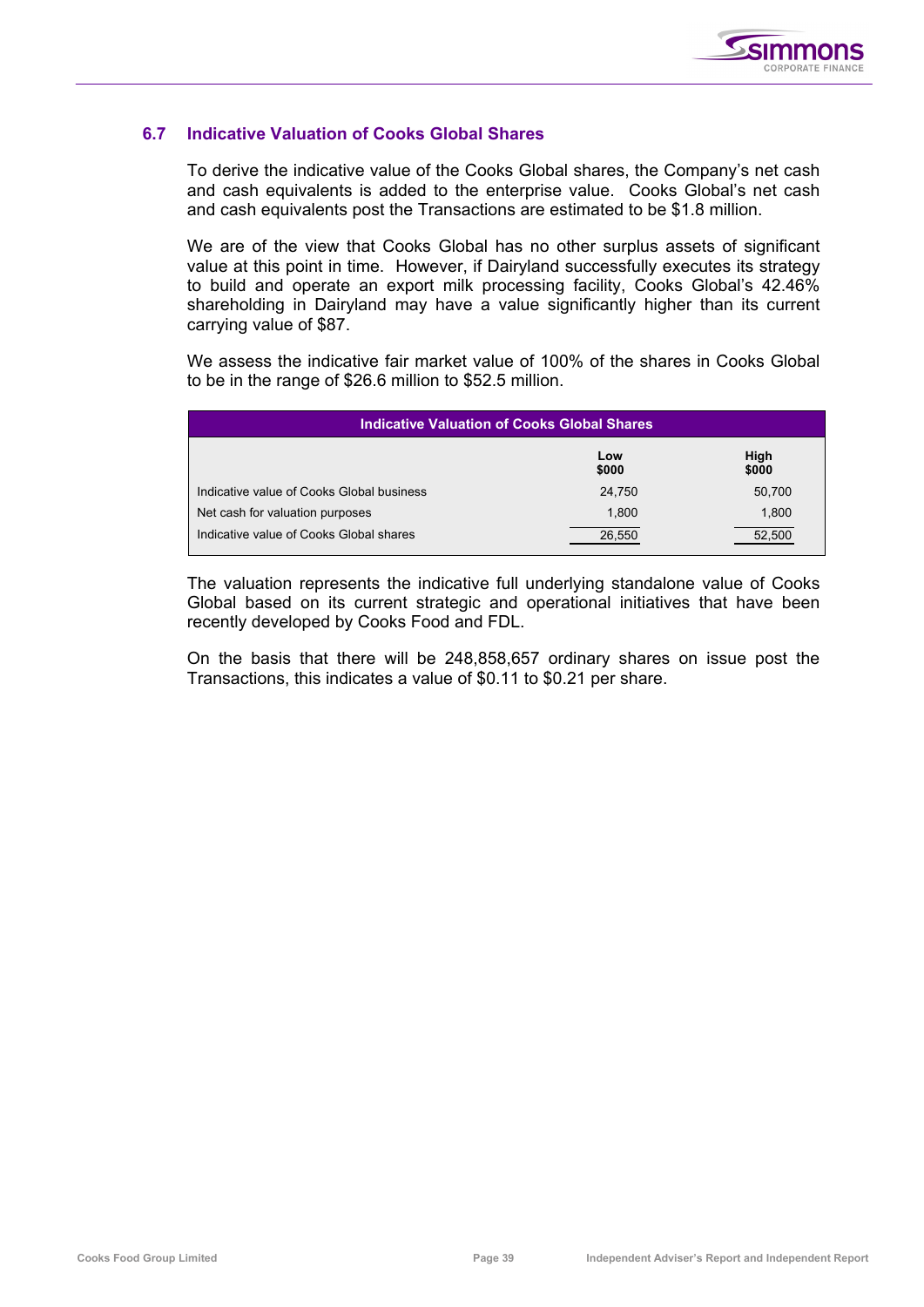

## **7. Sources of Information, Reliance on Information, Disclaimer and Indemnity**

## **7.1 Sources of Information**

The statements and opinions expressed in this report are based on the following main sources of information:

- the draft notice of annual meeting
- the draft Profile
- the FDL SPA
- the EUK SPA
- the EI SPA
- the PPL SPA
- the DSL investment agreement dated 6 June 2013
- the ADG convertible loan agreement dated 26 March 2013
- the Gerard Hall convertible loan agreement dated 14 May 2013
- the Cooks Food annual reports for the years ended 31 March, 2010 to 2013
- the Cooks Food financial model for the 6 years to 31 March 2019
- the Cooks Food Disclosure Document for NZAX Compliance Listing dated 3 October 2008
- data in respect of Cooks Food and comparable companies from NZX Data and Capital IQ.

During the course of preparing this report, we have had discussions with and / or received information from the Board and executive management of Cooks Food and Cooks Food's legal advisers.

The Board has confirmed that we have been provided for the purpose of this Independent Adviser's Report and Independent Report with all information relevant to the Transactions that is known to them and that all the information is true and accurate in all material aspects and is not misleading by reason of omission or otherwise.

Including this confirmation, we have obtained all the information that we believe is desirable for the purpose of preparing this Independent Adviser's Report and Independent Report.

In our opinion, the information to be provided by Cooks Food to the Company's shareholders is sufficient to enable the Board and the Company's shareholders to understand all the relevant factors and to make an informed decision in respect of the Transactions.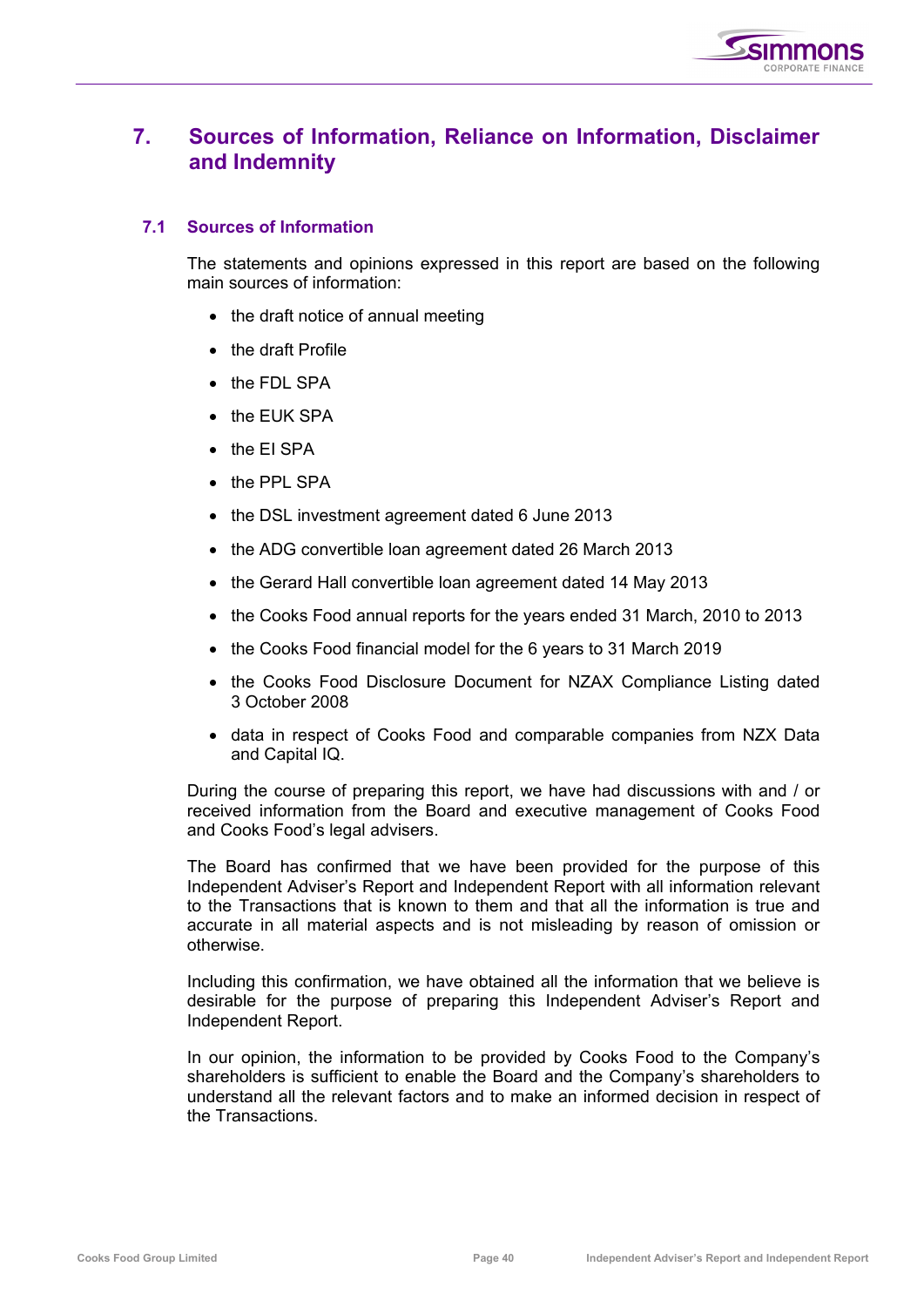

## **7.2 Reliance on Information**

In preparing this report we have relied upon and assumed, without independent verification, the accuracy and completeness of all information that was available from public sources and all information that was furnished to us by Cooks Food and its advisers.

We have evaluated that information through analysis, enquiry and examination for the purposes of preparing this report but we have not verified the accuracy or completeness of any such information or conducted an appraisal of any assets. We have not carried out any form of due diligence or audit on the accounting or other records of Cooks Food, FDL, Esquires UK, Esquires Ireland or Progressive. We do not warrant that our enquiries would reveal any matter which an audit, due diligence review or extensive examination might disclose.

## **7.3 Disclaimer**

We have prepared this report with care and diligence and the statements in the report are given in good faith and in the belief, on reasonable grounds, that such statements are not false or misleading. However, in no way do we guarantee or otherwise warrant that any forecasts of future profits, cash flows or financial position of Cooks Global will be achieved. Forecasts are inherently uncertain. They are predictions of future events that cannot be assured. They are based upon assumptions, many of which are beyond the control of the Company and its directors and management. Actual results will vary from the forecasts and these variations may be significantly more or less favourable.

We assume no responsibility arising in any way whatsoever for errors or omissions (including responsibility to any person for negligence) for the preparation of the report to the extent that such errors or omissions result from our reasonable reliance on information provided by others or assumptions disclosed in the report or assumptions reasonably taken as implicit, provided that this shall not absolve Simmons Corporate Finance from liability arising from an opinion expressed recklessly or in bad faith.

Our evaluation has been arrived at based on economic, exchange rate, market and other conditions prevailing at the date of this report. Such conditions may change significantly over relatively short periods of time. We have no obligation or undertaking to advise any person of any change in circumstances which comes to our attention after the date of this report or to review, revise or update this report.

We have had no involvement in the preparation of the notice of annual meeting or the Profile issued by Cooks Food and have not verified or approved the contents of the notice of annual meeting or the Profile. We do not accept any responsibility for the contents of the notice of annual meeting except for this report.

## **7.4 Indemnity**

Cooks Food has agreed that, to the extent permitted by law, it will indemnify Simmons Corporate Finance and its directors and employees in respect of any liability suffered or incurred as a result of or in connection with the preparation of the report. This indemnity does not apply in respect of any negligence, wilful misconduct or breach of law. Cooks Food has also agreed to indemnify Simmons Corporate Finance and its directors and employees for time incurred and any costs in relation to any inquiry or proceeding initiated by any person. Where Simmons Corporate Finance or its directors and employees are found liable for or guilty of negligence, wilful misconduct or breach of law or term of reference, Simmons Corporate Finance shall reimburse such costs.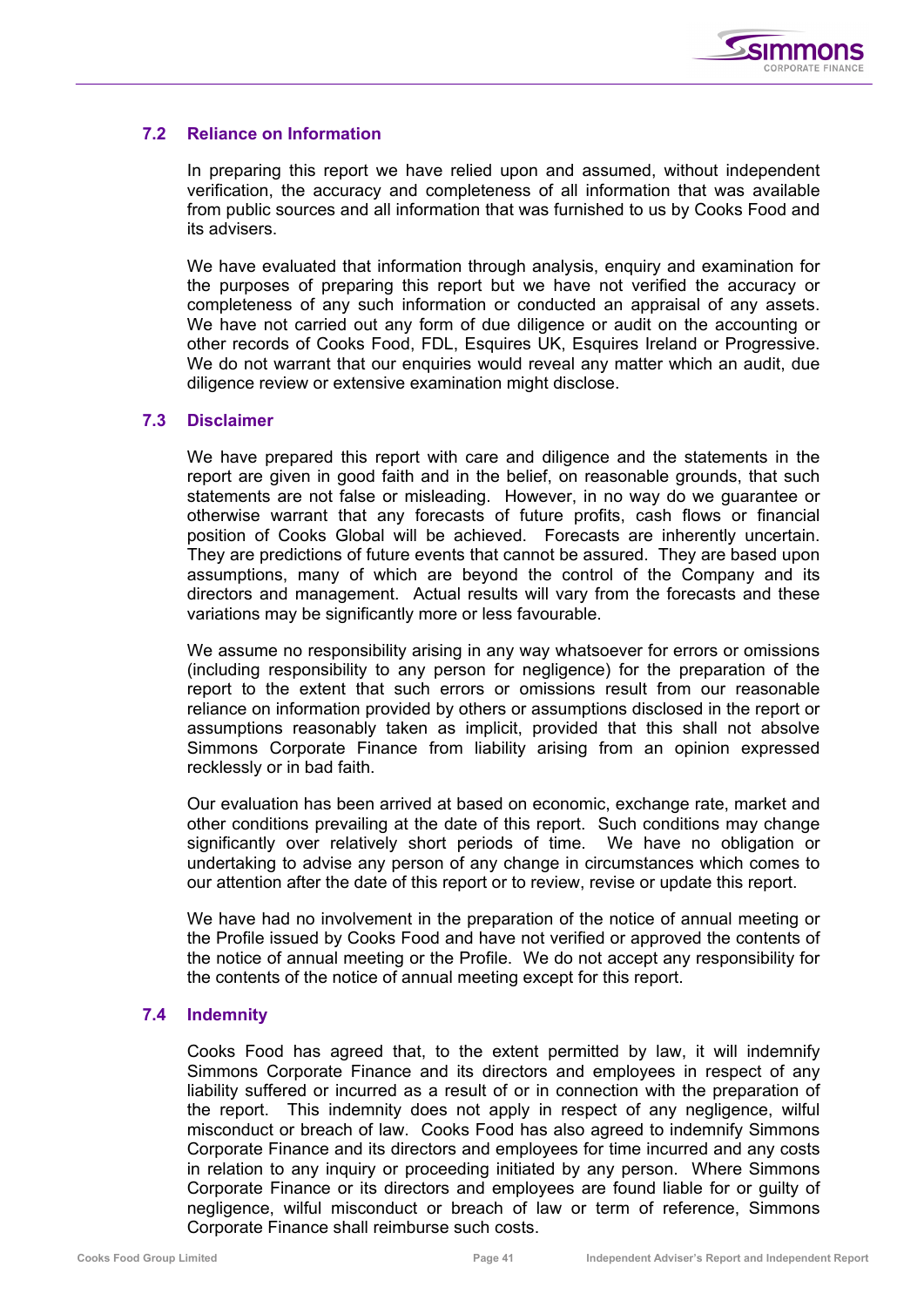

## **8. Qualifications and Expertise, Independence, Declarations and Consents**

## **8.1 Qualifications and Expertise**

Simmons Corporate Finance is a New Zealand owned specialist corporate finance advisory practice. It advises on mergers and acquisitions, prepares independent expert's reports and provides valuation advice.

The person in the company responsible for issuing this report is Peter Simmons, B.Com, DipBus (Finance), CFIP.

Simmons Corporate Finance and Mr Simmons have significant experience in the independent investigation of transactions and issuing opinions on the merits and fairness of the terms and financial conditions of the transactions.

## **8.2 Independence**

Simmons Corporate Finance does not have at the date of this report, and has not had, any shareholding in or other relationship with Cooks Food or DSL or any conflicts of interest that could affect our ability to provide an unbiased opinion in relation to the Transactions.

Simmons Corporate Finance has not had any part in the formulation of the Transactions or any aspects thereof. Our sole involvement has been the preparation of this report.

Simmons Corporate Finance will receive a fixed fee for the preparation of this report. This fee is not contingent on the conclusions of this report or the outcome of the voting in respect of the Transactions. We will receive no other benefit from the preparation of this report.

## **8.3 Declarations**

An advance draft of this report was provided to the Board for its comments as to the factual accuracy of the contents of the report. Changes made to the report as a result of the circulation of the draft have not changed the methodology or our conclusions.

Our terms of reference for this engagement did not contain any term which materially restricted the scope of the report.

## **8.4 Consents**

We consent to the issuing of this report in the form and context in which it is to be included in the notice of annual meeting to be sent to Cooks Food's shareholders. Neither the whole nor any part of this report, nor any reference thereto may be included in any other document without our prior written consent as to the form and context in which it appears.

Peter Simmons **Director Simmons Corporate Finance Limited**  *12 September 2013*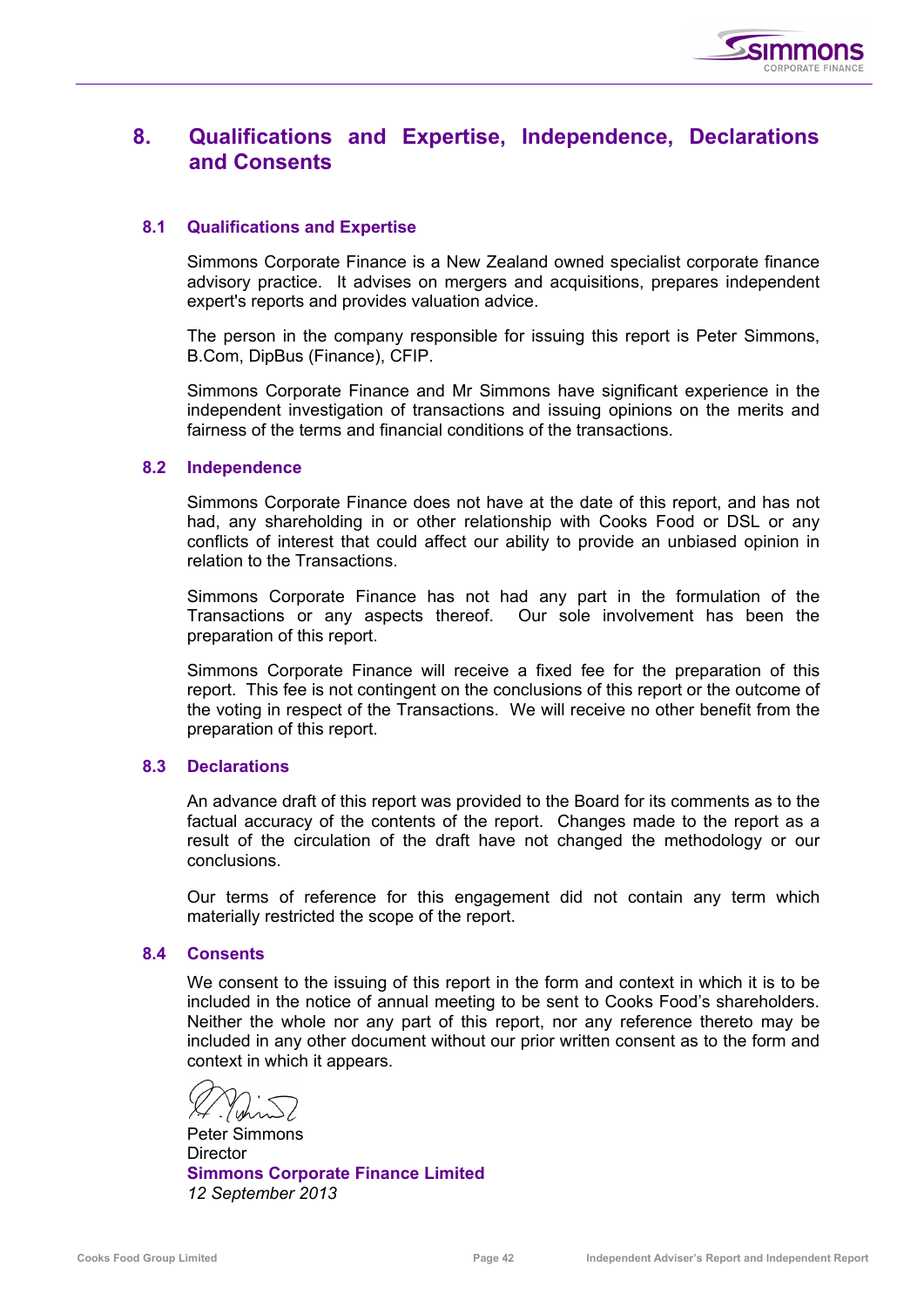

# **Appendix I**

| <b>Transaction Multiples</b>                                                      |                                                          |                     |                                   |                        |       |             |
|-----------------------------------------------------------------------------------|----------------------------------------------------------|---------------------|-----------------------------------|------------------------|-------|-------------|
| <b>Date</b>                                                                       | <b>Target</b>                                            | <b>Bidder</b>       | <b>Implied</b>                    | <b>EBITDA Multiple</b> |       | Country     |
|                                                                                   |                                                          |                     | <b>Enterprise</b><br>Value<br>(m) | Hist.                  | Pros. |             |
| May 2013                                                                          | Mad Butcher                                              | Veritas Investments | NZ\$40                            | 6.4x                   | 5.8x  | New Zealand |
| Nov 2012                                                                          | The Coffee Guy                                           | <b>Retail Food</b>  | <b>NZ\$6</b>                      | n/a                    | n/a   | New Zealand |
| Nov 2012                                                                          | <b>Crust Gourmet Pizza</b><br><b>Retail Food</b>         |                     | A\$45                             | n/a                    | n/a   | Australia   |
| Apr 2012                                                                          | Pizza Capers<br><b>Retail Food</b>                       |                     | A\$30                             | n/a                    | n/a   | Australia   |
| Dec 2011                                                                          | <b>Burger King NZ</b><br><b>Blackstone</b>               |                     | NZ\$108                           | 5.7x                   | n/a   | New Zealand |
| Sep 2011                                                                          | <b>Evolution Coffee Roasters</b>                         | <b>Retail Food</b>  |                                   | 4.0x                   | n/a   | New Zealand |
| Jul 2011                                                                          | <b>Collins Foods</b>                                     | <b>IPO</b>          | A\$334                            | 6.0x                   | 5.7x  | Australia   |
| Jun 2011                                                                          | <b>Quick Service Restaurant</b><br><b>Archer Capital</b> |                     | A\$477                            | 8.0x                   | n/a   | Australia   |
| Feb 2011                                                                          | <b>Esquires Coffee Houses</b>                            | <b>Retail Food</b>  | A\$9                              | n/a                    | 6.0x  | New Zealand |
|                                                                                   |                                                          | Minimum             |                                   | 4.0x                   | 5.7x  |             |
|                                                                                   |                                                          | Average             |                                   | 6.0x                   | 5.8x  |             |
|                                                                                   |                                                          | Maximum             |                                   | 8.0x                   | 6.0x  |             |
| n/a: not available                                                                |                                                          |                     |                                   |                        |       |             |
| Source: Capital IQ, brokers reports, independent expert's reports, media releases |                                                          |                     |                                   |                        |       |             |

# **Comparable Company Transaction Multiples**

## *Mad Butcher / Veritas Investments*

In May 2013, NZX Main Board listed shell company Veritas Investments completed the backdoor listing of The Mad Butcher franchisor business for \$40 million. The Mad Butcher business comprises the *Mad Butcher* brand, franchise system and franchisor rights in respect of the 36 franchised *Mad Butcher* stores across New Zealand.

## *The Coffee Guy / Retail Food*

In November 2012, Australian retail food brand manager and franchisor, Retail Food acquired mobile and portable coffee franchise system The Coffee Guy for \$5.5 million. The Coffee Guy was established by Richard Karam in 2005 and over the last 7 years was purported to have grown to become the largest portable coffee franchise system in New Zealand. The transaction increased Retail Food's penetration outside of shopping centres and provided synergies with Evolution Coffee Roasters. The historic earnings before interest and tax (**EBIT**) multiple was 5.5x and analysts noted that the transaction was broadly in line with previous coffee acquisitions.

## *Crust Gourmet Pizza / Retail Food*

In November 2012, Retail Food acquired the business and intellectual property assets of Crust Gourmet Pizza for A\$45 million. Established in 2001, Crust Gourmet Pizza has grown to 119 outlets and it has established a strong market position in the gourmet take away pizza segment. The stores are predominantly based in New South Wales and Victoria and the brand is growing internationally with stores in New Zealand, Singapore and the USA. The transaction was at a prospective EBIT multiple of 7.0x.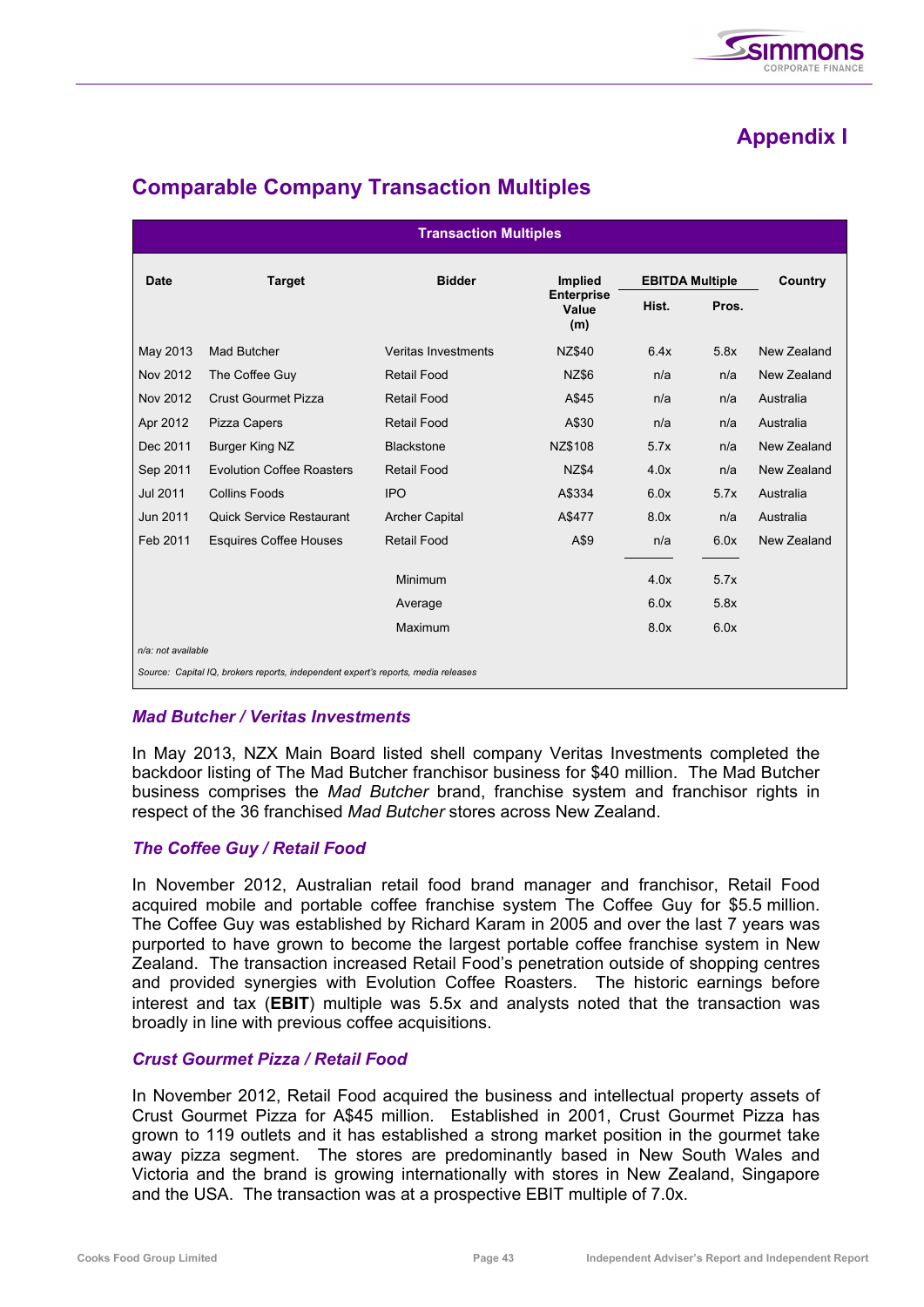

## *Pizza Capers / Retail Food*

In April 2012, Retail Food acquired Pizza Capers for A\$30 million. Pizza Capers specialises in the sale of gourmet pizza and related products made using fresh restaurant quality and wholesome ingredients. The acquisition positioned Retail Food within the traditional Australian quick service restaurant segment. Pizza Capers has 110 stores, 85% of which are located in Queensland. The transaction was at a prospective EBIT multiple of 7.0x.

## *Burger King (New Zealand) / Blackstone Group*

In December 2011, private equity firm Blackstone Group acquired the franchise to 75 Burger King restaurants in New Zealand for \$108 million from Anchorage Capital Partners (**Anchorage**). In September 2009, Anchorage together with management shareholders purchased 100% of the New Zealand Burger King franchise. During Anchorage's investment term, the company implemented a turnaround program which resulted in a material change in the quality of the business with underlying EBITDA approximately doubling.

#### *Evolution Coffee Roasters / Retail Food*

In September 2011, Retail Food acquired Evolution Coffee Roasters, Roasted Addiqtion Coffee Dealers and Evil Child Beverage for \$4 million. Evolution Coffee Roasters is an operator of a coffee roasting facility in Auckland that manufactures and distributes approximately 170 tonnes annually of premium coffee products throughout New Zealand. Roasted Addiqtion and Evil Child Beverage is a wholesaler of a range of proprietary premium coffee blends, chocolate powders and syrups.

## *Collins Foods IPO*

In July 2011, Collins Foods listed on the ASX. The IPO comprised an institutional offer and a broker firm offer. The book build closed at A\$2.50 at the bottom of the indicative value range. Collins Foods intended to use the capital to repay some existing liabilities and to enable the existing investors to realise all or part of their investment.

## *Quick Service Restaurant / Archer Capital*

In June 2011, Archer Capital acquired Quick Service Restaurant, which is the largest Australian owned operator of quick service restaurants with over 620 stores across Australia. Quick Service Restaurant owns and controls 3 brands with long histories in the Australian market. *Red Rooster* has over 375 stores across Australia, *Oporto* over 135 stores and *Chicken Treat* over 100 stores. Quick Service Restaurant has also been growing its network internationally, with stores in New Zealand, China, the US and the UK. Approximately 25% of the store network is owned and operated by Quick Service Restaurant and the remaining 75% of the network is franchised.

## *Esquires Coffee Houses / Retail Food*

In February 2011, Retail Food acquired the Australasian rights to the *Esquires Coffee Houses* chain for A\$8.8 million. The *Esquires Coffee Houses* system originated in Canada and was first established in New Zealand by way of master franchise in 2001. At the time of the transaction the New Zealand network had a footprint of 46 stores and it was the largest franchised coffee chain in New Zealand.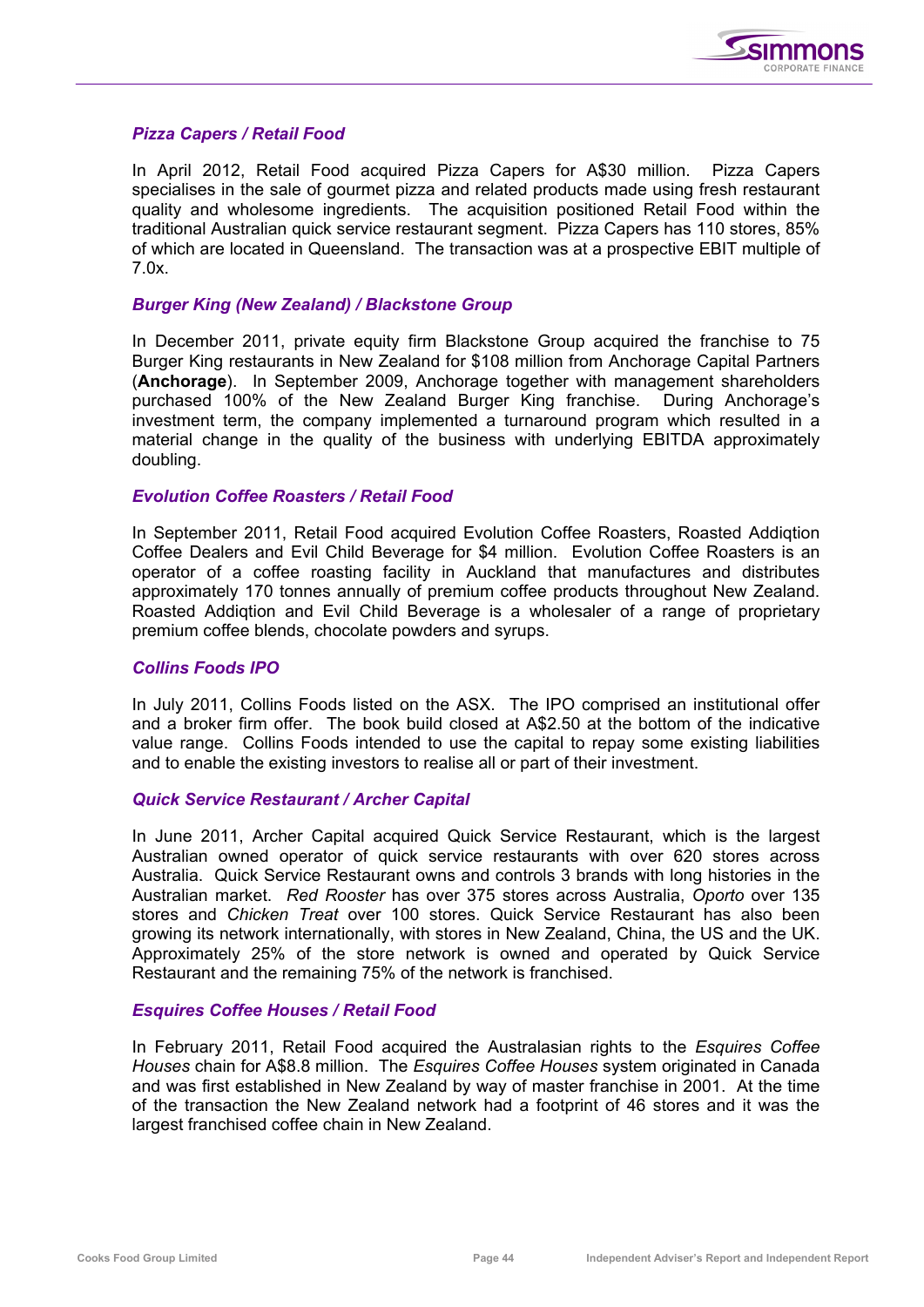# **Appendix II**

| <b>Trading Multiples</b>                                                                                             |                                              |                                     |                        |       |                    |       |
|----------------------------------------------------------------------------------------------------------------------|----------------------------------------------|-------------------------------------|------------------------|-------|--------------------|-------|
| Company                                                                                                              | <b>Market</b><br>Capitalisation<br>\$m\$     | <b>Enterprise</b><br>Value<br>\$m\$ | <b>EBITDA Multiple</b> |       | <b>PE Multiple</b> |       |
|                                                                                                                      |                                              |                                     | Hist.                  | Pros. | Hist.              | Pros. |
| <b>BurgerFuel</b>                                                                                                    | <b>NZ\$91</b>                                | <b>NZ\$89</b>                       | 58.4x                  | n/a   | 82.1x              | n/a   |
| <b>Collins Foods</b>                                                                                                 | A\$163                                       | A\$245                              | 5.3x                   | 5.0x  | 10.2x              | 9.5x  |
| Domino's Pizza Enterprises                                                                                           | A\$1,178                                     | A\$1,199                            | 26.7x                  | 20.3x | 34.4x              | 30.1x |
| OldTown                                                                                                              | MYR1,006                                     | <b>MYR933</b>                       | 12.4x                  | 7.7x  | 19.5x              | 16.7x |
| <b>Restaurant Brands</b>                                                                                             | NZ\$268                                      | NZ\$283                             | 7.2x                   | 6.9x  | 16.6x              | 14.5x |
| Retail Food                                                                                                          | A\$581                                       | A\$675                              | 12.6x                  | 11.1x | 17.3x              | 15.2x |
| <b>Starbucks</b>                                                                                                     | US\$53,800                                   | US\$52,312                          | 19.2x                  | 16.6x | 34.3x              | 31.1x |
| Veritas Investments                                                                                                  | NZ\$52                                       | <b>NZ\$52</b>                       | n/a                    | n/a   | n/a                | n/a   |
| <b>Villars Holding</b>                                                                                               | CHF <sub>53</sub>                            | CHF47                               | 10.2x                  | n/a   | 17.4x              | n/a   |
| Whitbread                                                                                                            | £5,622                                       | £6,127                              | 12.3x                  | 11.3x | 18.4x              | 19.3x |
|                                                                                                                      | <b>Minimum</b>                               |                                     | 5.3x                   | 5.0x  | 10.2x              | 9.5x  |
|                                                                                                                      | Average (excluding BurgerFuel <sup>7</sup> ) |                                     | 13.2x                  | 11.3x | 21.0x              | 19.5x |
| Maximum                                                                                                              |                                              | 58.4x                               | 20.3x                  | 82.1x | 31.1x              |       |
| $n/a$ : not available<br>1 The BurgerFuel multiples are considered to be an outlier for the purposes of the analysis |                                              |                                     |                        |       |                    |       |

# **Comparable Company Trading Multiples**

*Source: Capital IQ, data as at 11 September 2013* 

## *BurgerFuel*

BurgerFuel operates as a franchisor of gourmet burger restaurants in New Zealand, Australia and the Middle East. As of 31 March 2013, it had 44 BurgerFuel operating outlets. The company was founded in 1995 and is headquartered in Auckland.

## *Collins Foods*

Collins Foods operates and manages restaurants. It operates 122 franchised *KFC*  restaurants in Queensland and northern New South Wales and owns and operates 27 *Sizzler* restaurants in Australia. The company also operates as a franchisor of the *Sizzler*  brand in South East Asia with 56 franchised stores primarily in Thailand as well as in China and Japan. Collins Foods was founded in 1968 and is based in Newmarket, Australia.

## *Domino's Pizza Enterprises*

Domino's Pizza Enterprises operates retail food outlets and franchise services. The company holds the exclusive master franchise agreement for the *Domino's* brand and network in Australia and New Zealand as well as France, Belgium, Monaco and the Netherlands. The *Domino's* brand is owned by Domino's Pizza, a listed USA company. As of 13 August 2013, it operated a network of approximately 1,200 stores. Domino's Pizza Enterprises is headquartered in Hamilton, Australia.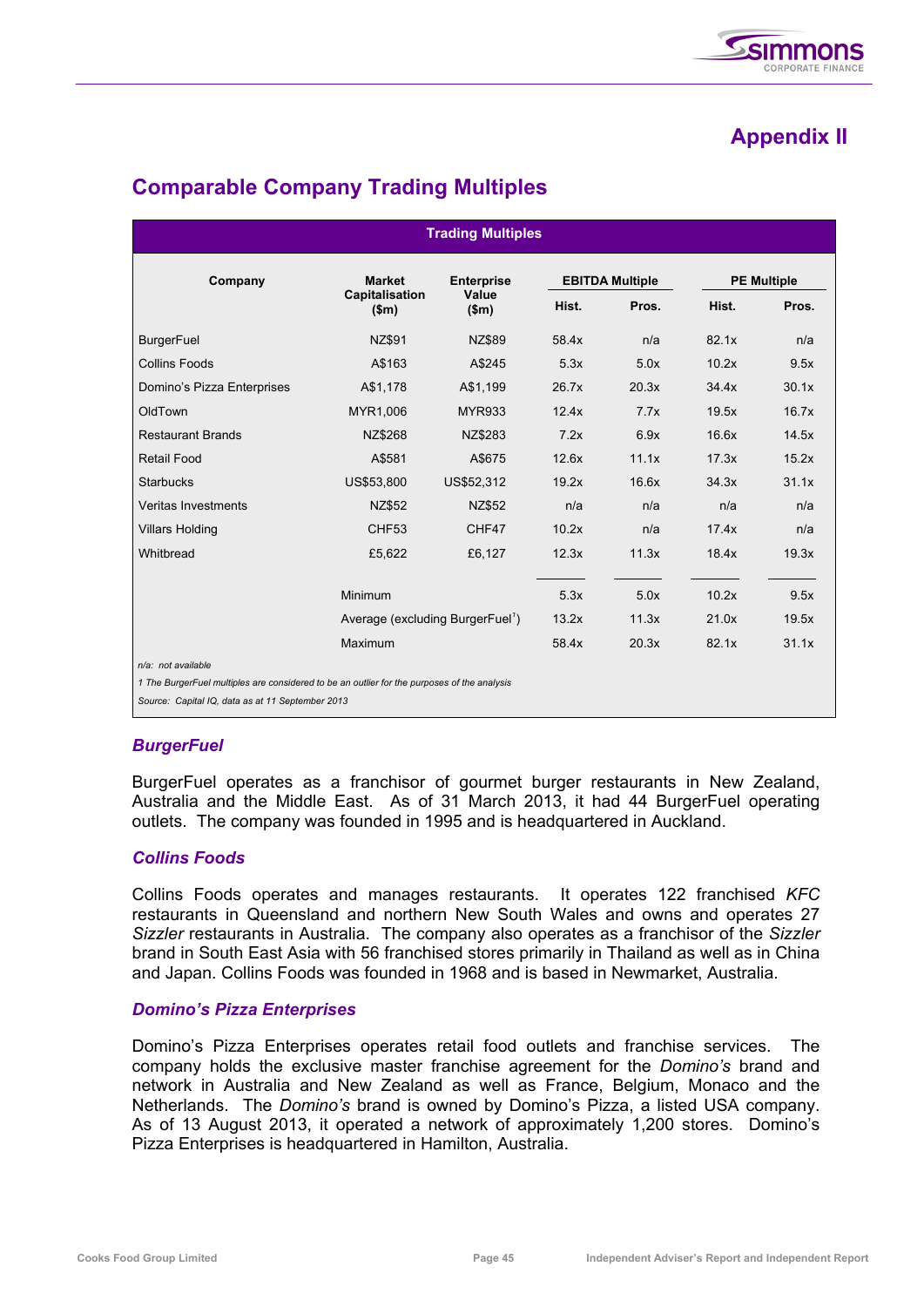

#### *OldTown*

OldTown engages in the operation of café outlets under the *OLDTOWN WHITE COFFEE* brand as well as a central bakery and confectionery processing centre. Its outlets provide hot and cold coffee and tea beverages. The company operates 196 café outlets, which include 79 owned, 18 partially owned and 96 franchised outlets as well as 3 licensed outlets in Malaysia, Singapore, Indonesia and China. It also engages in the manufacture and sale of coffee and other beverages. The company offers instant coffee mix, roasted coffee powder, instant milk tea mix and instant chocolate under the *NAN YANG* brand. It sells its products through retail markets and exports its instant beverage mixes to approximately 13 countries worldwide. The company was founded in 1999 and is headquartered in Ipoh, Malaysia.

#### *Restaurant Brands*

Restaurant Brands operates quick service and takeaway restaurants in New Zealand. It operates through 4 segments - *KFC*, *Pizza Hut*, *Starbucks Coffee* and *Carl's Jr*. The company operates 177 restaurants as a franchisee including 89 *KFC*, 57 *Pizza Hut*, 29 *Starbucks* and 2 *Carl's Jr.* stores. Restaurant Brands was founded in 1997 and is based in Auckland.

## *Retail Food*

Retail Food owns, develops and manages retail food franchise systems. It develops and manages the *Donut King*, *bb's cafe*, *Brumby's Bakeries*, *Michel's Patisserie*, *Big Dad's Pies*, *Esquires Coffee Houses* and *Pizza Capers* franchise systems, as well as operates as a licensor for its franchise systems. The company is also involved in the procurement, sale and distribution of bakery and other related items to franchisees and the manufacture and sale of roasted coffee and related products to franchisees and customers. As of 2 April 2012, it operated 1,259 outlets, including 365 *Donut King* outlets, 333 *Michel's Patisserie* outlets, 349 *Brumby's Bakeries* outlets, 55 *bb's cafe* outlets, 48 *Esquires Coffee Houses* outlets and 110 *Pizza Capers* outlets in Australia, New Zealand, China, Papua New Guinea, the Kingdom of Saudi Arabia, Indonesia and Singapore. The company was founded in 1989 and is based in Southport, Australia.

## *Starbucks Corporation*

Starbucks Corporation operates as a roaster, marketer and retailer of specialty coffee worldwide. As of 30 September 2012, the company operated 9,405 company-operated stores and 8,661 licensed stores. Its stores offer a wide range of coffee and other beverages and various food items. In addition, the company licenses the rights to produce and distribute *Starbucks* branded products to The North American Coffee Partnership with the Pepsi-Cola Company, as well as licenses its trademarks through licensed stores, grocery and national foodservice accounts. The company offers its products under the *Starbucks*, *Tazo tea*, *Seattle's Best Coffee*, *Starbucks VIA Ready Brew*, *Starbucks Refreshers*, *Evolution Fresh*, *La Boulange* and *Verismo* brands. The company was founded in 1985 and is based in Seattle, Washington, USA.

## *Veritas Investments*

In May 2013, Veritas Investments completed the backdoor listing of The Mad Butcher franchisor business. The Mad Butcher business comprises the *Mad Butcher* brand, franchise system and franchisor rights in respect of the 36 franchised *Mad Butcher* stores across New Zealand.